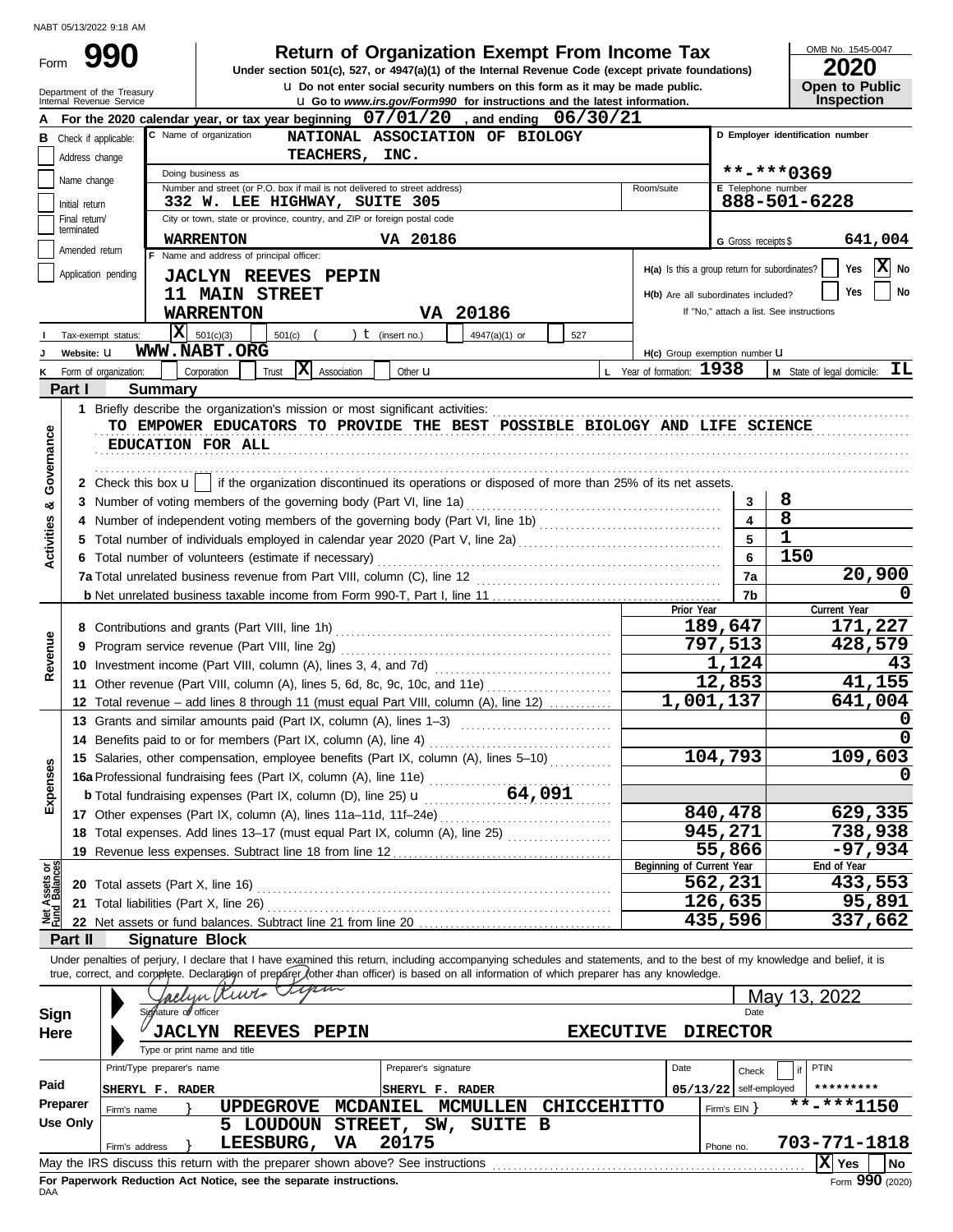|                          |                                                      | Form 990 (2020) NATIONAL ASSOCIATION OF BIOLOGY                             | **-***0369                                                                                                                     | Page 2                                                                                                                                                                              |
|--------------------------|------------------------------------------------------|-----------------------------------------------------------------------------|--------------------------------------------------------------------------------------------------------------------------------|-------------------------------------------------------------------------------------------------------------------------------------------------------------------------------------|
| Part III                 |                                                      | <b>Statement of Program Service Accomplishments</b>                         |                                                                                                                                |                                                                                                                                                                                     |
|                          |                                                      |                                                                             |                                                                                                                                |                                                                                                                                                                                     |
| 1.                       | Briefly describe the organization's mission:         |                                                                             |                                                                                                                                |                                                                                                                                                                                     |
|                          |                                                      |                                                                             |                                                                                                                                | FACILITATE THE DISSEMINATION OF BIOLOGICAL KNOWLEDGE; ENCOURAGE SCIENTIFIC                                                                                                          |
|                          |                                                      |                                                                             | THINKING AND THE UTILIZATION OF THE METHODS OF SCIENCE THROUGH THE                                                             | <b>TEACHING</b>                                                                                                                                                                     |
| OF BIOLOGY.              |                                                      |                                                                             |                                                                                                                                |                                                                                                                                                                                     |
|                          |                                                      |                                                                             |                                                                                                                                |                                                                                                                                                                                     |
| $\mathbf{2}$             |                                                      |                                                                             | Did the organization undertake any significant program services during the year which were not listed on the                   |                                                                                                                                                                                     |
|                          | prior Form 990 or 990-EZ?                            |                                                                             |                                                                                                                                | Yes $\overline{X}$ No                                                                                                                                                               |
|                          | If "Yes," describe these new services on Schedule O. |                                                                             |                                                                                                                                |                                                                                                                                                                                     |
| 3                        |                                                      |                                                                             | Did the organization cease conducting, or make significant changes in how it conducts, any program                             |                                                                                                                                                                                     |
| services?                |                                                      |                                                                             |                                                                                                                                | Yes $\overline{X}$ No                                                                                                                                                               |
|                          | If "Yes," describe these changes on Schedule O.      |                                                                             |                                                                                                                                |                                                                                                                                                                                     |
| 4                        |                                                      |                                                                             | Describe the organization's program service accomplishments for each of its three largest program services, as measured by     |                                                                                                                                                                                     |
|                          |                                                      |                                                                             | expenses. Section 501(c)(3) and 501(c)(4) organizations are required to report the amount of grants and allocations to others, |                                                                                                                                                                                     |
|                          |                                                      | the total expenses, and revenue, if any, for each program service reported. |                                                                                                                                |                                                                                                                                                                                     |
|                          |                                                      |                                                                             |                                                                                                                                |                                                                                                                                                                                     |
| 4a (Code:                | ) (Expenses \$                                       | $164,071$ including grants of \$                                            |                                                                                                                                | 254,674)<br>) (Revenue \$                                                                                                                                                           |
|                          |                                                      |                                                                             | PUBLICATION DISSEMINATED INFORMATION REGARDING THE TEACHING OF BIOLOGY                                                         |                                                                                                                                                                                     |
|                          |                                                      |                                                                             | THROUGH PUBLICATION OF PERIODICALS. RECIPIENTS INCLUDE SUBSCRIBERS,                                                            |                                                                                                                                                                                     |
|                          |                                                      | MEMBERS, AND EDUCATIONAL INSTITUTIONS.                                      |                                                                                                                                |                                                                                                                                                                                     |
|                          |                                                      |                                                                             |                                                                                                                                |                                                                                                                                                                                     |
|                          |                                                      |                                                                             |                                                                                                                                |                                                                                                                                                                                     |
|                          |                                                      |                                                                             |                                                                                                                                |                                                                                                                                                                                     |
|                          |                                                      |                                                                             |                                                                                                                                |                                                                                                                                                                                     |
|                          |                                                      |                                                                             |                                                                                                                                |                                                                                                                                                                                     |
|                          |                                                      |                                                                             |                                                                                                                                |                                                                                                                                                                                     |
|                          |                                                      |                                                                             |                                                                                                                                |                                                                                                                                                                                     |
|                          |                                                      |                                                                             |                                                                                                                                |                                                                                                                                                                                     |
| 4b (Code:<br>CONVENTION. | ) (Expenses \$                                       | $254, 208$ including grants of \$                                           |                                                                                                                                | 194,805<br>) (Revenue \$<br>CONFERENCES- DISSEMINATED INFORMATION AND PROVIDED A FORUM FOR MEMBERS TO<br>DISCUSS ISSUES OF INTEREST REGARDING THE TEACHING OF BIOLOGY AT THE ANNUAL |
|                          |                                                      |                                                                             |                                                                                                                                |                                                                                                                                                                                     |
|                          |                                                      |                                                                             |                                                                                                                                |                                                                                                                                                                                     |
|                          |                                                      |                                                                             |                                                                                                                                |                                                                                                                                                                                     |
|                          |                                                      |                                                                             |                                                                                                                                |                                                                                                                                                                                     |
|                          |                                                      |                                                                             |                                                                                                                                |                                                                                                                                                                                     |
|                          |                                                      |                                                                             |                                                                                                                                |                                                                                                                                                                                     |
|                          |                                                      |                                                                             |                                                                                                                                |                                                                                                                                                                                     |
|                          |                                                      |                                                                             |                                                                                                                                |                                                                                                                                                                                     |
| 4c (Code:                | ) (Expenses \$                                       | $44,509$ including grants of \$                                             |                                                                                                                                | 20,255<br>) (Revenue \$                                                                                                                                                             |
| <b>MEMBERSHIP</b>        | <b>SERVICES</b>                                      |                                                                             |                                                                                                                                |                                                                                                                                                                                     |
|                          |                                                      |                                                                             |                                                                                                                                |                                                                                                                                                                                     |
|                          |                                                      |                                                                             |                                                                                                                                |                                                                                                                                                                                     |
|                          |                                                      |                                                                             |                                                                                                                                |                                                                                                                                                                                     |
|                          |                                                      |                                                                             |                                                                                                                                |                                                                                                                                                                                     |
|                          |                                                      |                                                                             |                                                                                                                                |                                                                                                                                                                                     |
|                          |                                                      |                                                                             |                                                                                                                                |                                                                                                                                                                                     |
|                          |                                                      |                                                                             |                                                                                                                                |                                                                                                                                                                                     |
|                          |                                                      |                                                                             |                                                                                                                                |                                                                                                                                                                                     |
|                          |                                                      |                                                                             |                                                                                                                                |                                                                                                                                                                                     |
|                          |                                                      |                                                                             |                                                                                                                                |                                                                                                                                                                                     |
|                          |                                                      |                                                                             |                                                                                                                                |                                                                                                                                                                                     |
|                          | 4d Other program services (Describe on Schedule O.)  |                                                                             |                                                                                                                                |                                                                                                                                                                                     |
| (Expenses \$             |                                                      | including grants of \$                                                      | (Revenue \$                                                                                                                    |                                                                                                                                                                                     |
|                          | <b>4e</b> Total program service expenses <b>u</b>    | 462,788                                                                     |                                                                                                                                |                                                                                                                                                                                     |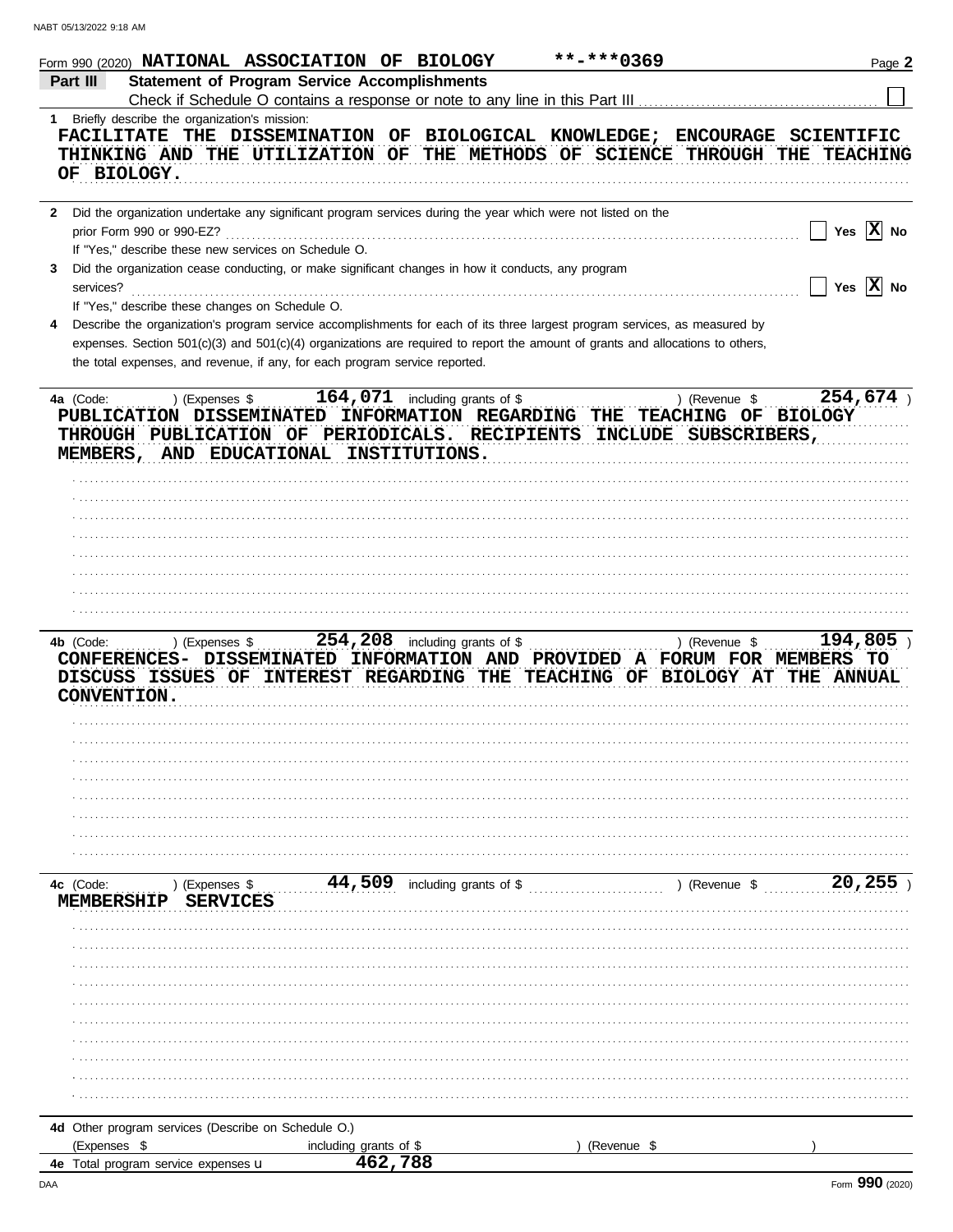| Form 990 (2020) | NATIONAL ASSOCIATION OF BIOLOGY        |  | **-***0369 |  | Page 3 |
|-----------------|----------------------------------------|--|------------|--|--------|
| Part IV         | <b>Checklist of Required Schedules</b> |  |            |  |        |

|     |                                                                                                                                                                                   |                 | Yes         | No          |
|-----|-----------------------------------------------------------------------------------------------------------------------------------------------------------------------------------|-----------------|-------------|-------------|
| 1   | Is the organization described in section $501(c)(3)$ or $4947(a)(1)$ (other than a private foundation)? If "Yes,"                                                                 |                 |             |             |
|     |                                                                                                                                                                                   | 1               | $\mathbf x$ |             |
| 2   |                                                                                                                                                                                   | $\overline{2}$  |             | X           |
| 3   | Did the organization engage in direct or indirect political campaign activities on behalf of or in opposition to                                                                  |                 |             |             |
|     | candidates for public office? If "Yes," complete Schedule C, Part I                                                                                                               | 3               |             | x           |
| 4   | Section 501(c)(3) organizations. Did the organization engage in lobbying activities, or have a section 501(h)                                                                     |                 |             |             |
|     |                                                                                                                                                                                   | 4               |             | X           |
| 5   | Is the organization a section $501(c)(4)$ , $501(c)(5)$ , or $501(c)(6)$ organization that receives membership dues,                                                              |                 |             |             |
|     | assessments, or similar amounts as defined in Revenue Procedure 98-19? If "Yes," complete Schedule C, Part III                                                                    | 5               |             | X           |
| 6   | Did the organization maintain any donor advised funds or any similar funds or accounts for which donors                                                                           |                 |             |             |
|     | have the right to provide advice on the distribution or investment of amounts in such funds or accounts? If                                                                       |                 |             |             |
|     | "Yes," complete Schedule D, Part I                                                                                                                                                | 6               |             | x           |
| 7   | Did the organization receive or hold a conservation easement, including easements to preserve open space,                                                                         |                 |             |             |
|     | the environment, historic land areas, or historic structures? If "Yes," complete Schedule D, Part II                                                                              | 7               |             | X           |
| 8   | Did the organization maintain collections of works of art, historical treasures, or other similar assets? If "Yes,"                                                               |                 |             | X           |
|     |                                                                                                                                                                                   | 8               |             |             |
| 9   | Did the organization report an amount in Part X, line 21, for escrow or custodial account liability, serve as a                                                                   |                 |             |             |
|     | custodian for amounts not listed in Part X; or provide credit counseling, debt management, credit repair, or                                                                      | 9               |             | x           |
| 10  | Did the organization, directly or through a related organization, hold assets in donor-restricted endowments                                                                      |                 |             |             |
|     | or in quasi endowments? If "Yes," complete Schedule D, Part V                                                                                                                     | 10              |             | X           |
| 11  | If the organization's answer to any of the following questions is "Yes," then complete Schedule D, Parts VI,                                                                      |                 |             |             |
|     | VII, VIII, IX, or X as applicable.                                                                                                                                                |                 |             |             |
|     | a Did the organization report an amount for land, buildings, and equipment in Part X, line 10? If "Yes,"                                                                          |                 |             |             |
|     |                                                                                                                                                                                   | 11a             | X           |             |
|     | <b>b</b> Did the organization report an amount for investments—other securities in Part X, line 12, that is 5% or more                                                            |                 |             |             |
|     |                                                                                                                                                                                   | 11 b            |             | X           |
| c   | Did the organization report an amount for investments—program related in Part X, line 13, that is 5% or more                                                                      |                 |             |             |
|     |                                                                                                                                                                                   | 11c             |             | x           |
|     | d Did the organization report an amount for other assets in Part X, line 15, that is 5% or more of its total assets                                                               |                 |             |             |
|     | reported in Part X, line 16? If "Yes," complete Schedule D, Part IX                                                                                                               | 11d             |             | X           |
| е   | Did the organization report an amount for other liabilities in Part X, line 25? If "Yes," complete Schedule D, Part X                                                             | 11e             | X           |             |
| f   | Did the organization's separate or consolidated financial statements for the tax year include a footnote that addresses                                                           |                 |             |             |
|     | the organization's liability for uncertain tax positions under FIN 48 (ASC 740)? If "Yes," complete Schedule D, Part X                                                            | 11f             | X           |             |
|     | 12a Did the organization obtain separate, independent audited financial statements for the tax year? If "Yes," complete                                                           |                 |             |             |
|     |                                                                                                                                                                                   | 12a             |             | X           |
| b   | Was the organization included in consolidated, independent audited financial statements for the tax year? If                                                                      |                 |             |             |
|     | "Yes," and if the organization answered "No" to line 12a, then completing Schedule D, Parts XI and XII is optional                                                                | 12 <sub>b</sub> |             | х           |
| 13  |                                                                                                                                                                                   | 13              |             | $\mathbf x$ |
| 14a |                                                                                                                                                                                   | 14a             |             | $\mathbf x$ |
| b   | Did the organization have aggregate revenues or expenses of more than \$10,000 from grantmaking,                                                                                  |                 |             |             |
|     | fundraising, business, investment, and program service activities outside the United States, or aggregate                                                                         |                 |             |             |
|     | foreign investments valued at \$100,000 or more? If "Yes," complete Schedule F, Parts I and IV [[[[[[[[[[[[[[[                                                                    | 14b             |             | X           |
| 15  | Did the organization report on Part IX, column (A), line 3, more than \$5,000 of grants or other assistance to or                                                                 |                 |             |             |
|     | for any foreign organization? If "Yes," complete Schedule F, Parts II and IV                                                                                                      | 15              |             | X           |
| 16  | Did the organization report on Part IX, column (A), line 3, more than \$5,000 of aggregate grants or other                                                                        |                 |             |             |
|     | assistance to or for foreign individuals? If "Yes," complete Schedule F, Parts III and IV [[[[[[[[[[[[[[[[[[[                                                                     | 16              |             | X           |
| 17  | Did the organization report a total of more than \$15,000 of expenses for professional fundraising services on                                                                    |                 |             | X           |
|     |                                                                                                                                                                                   | 17              |             |             |
| 18  | Did the organization report more than \$15,000 total of fundraising event gross income and contributions on<br>Part VIII, lines 1c and 8a? If "Yes," complete Schedule G, Part II | 18              |             | X           |
| 19  |                                                                                                                                                                                   |                 |             |             |
|     | Did the organization report more than \$15,000 of gross income from gaming activities on Part VIII, line 9a?                                                                      | 19              |             | X           |
| 20a |                                                                                                                                                                                   | 20a             |             | $\mathbf x$ |
| b   |                                                                                                                                                                                   | 20b             |             |             |
| 21  | Did the organization report more than \$5,000 of grants or other assistance to any domestic organization or                                                                       |                 |             |             |
|     |                                                                                                                                                                                   | 21              |             | X           |
|     |                                                                                                                                                                                   |                 |             |             |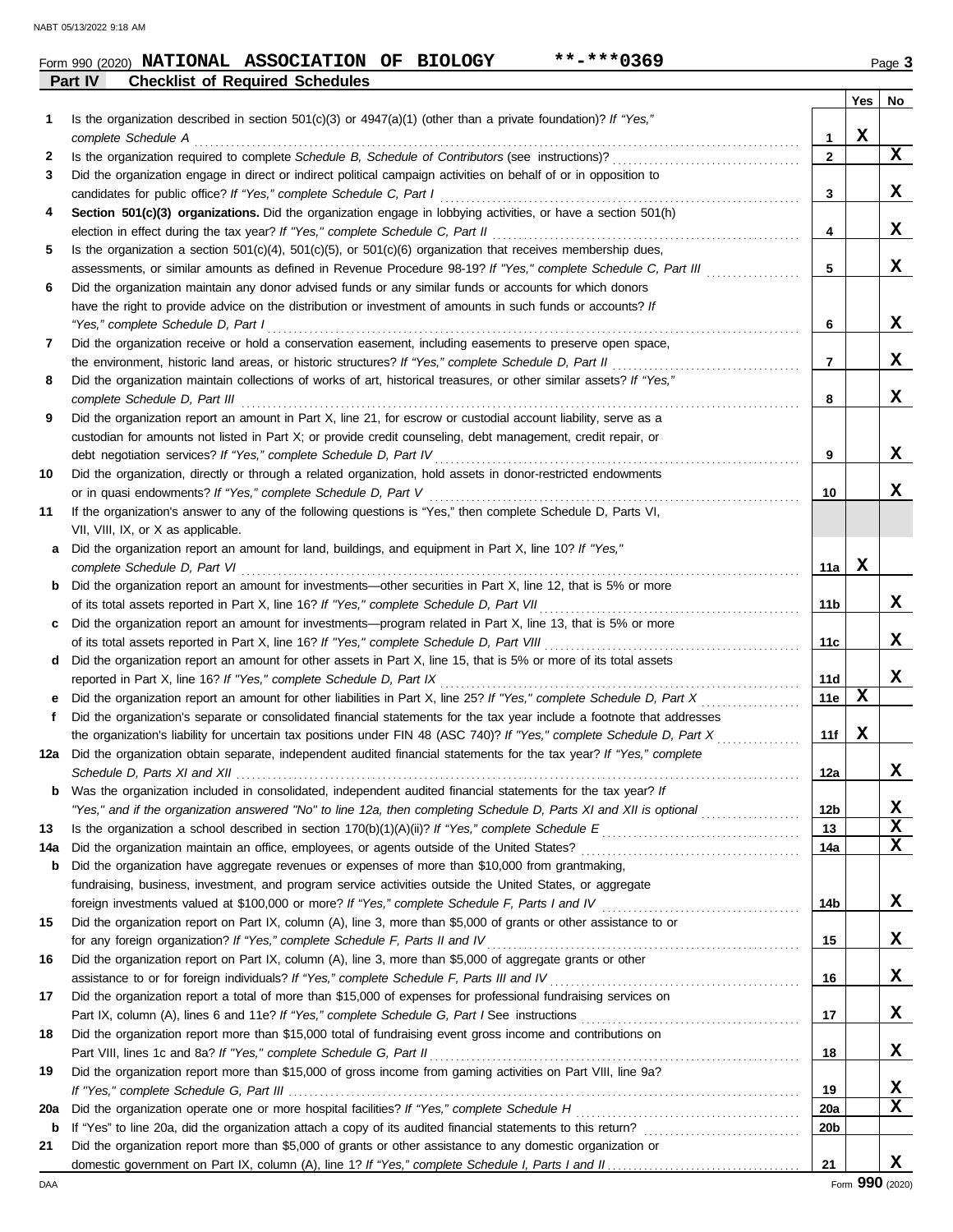**Part IV Checklist of Required Schedules** *(continued)*

|        |                                                                                                                                                                                                     |                |             |                 | Yes | No                      |
|--------|-----------------------------------------------------------------------------------------------------------------------------------------------------------------------------------------------------|----------------|-------------|-----------------|-----|-------------------------|
| 22     | Did the organization report more than \$5,000 of grants or other assistance to or for domestic individuals on                                                                                       |                |             |                 |     |                         |
|        | Part IX, column (A), line 2? If "Yes," complete Schedule I, Parts I and III                                                                                                                         |                |             | 22              |     | X                       |
| 23     | Did the organization answer "Yes" to Part VII, Section A, line 3, 4, or 5 about compensation of the                                                                                                 |                |             |                 |     |                         |
|        | organization's current and former officers, directors, trustees, key employees, and highest compensated                                                                                             |                |             |                 |     |                         |
|        | employees? If "Yes," complete Schedule J                                                                                                                                                            |                |             | 23              |     | X                       |
| 24a    | Did the organization have a tax-exempt bond issue with an outstanding principal amount of more than                                                                                                 |                |             |                 |     |                         |
|        | \$100,000 as of the last day of the year, that was issued after December 31, 2002? If "Yes," answer lines 24b                                                                                       |                |             |                 |     |                         |
|        | through 24d and complete Schedule K. If "No," go to line 25a                                                                                                                                        |                |             | 24a<br>24b      |     | X                       |
| b<br>c | Did the organization maintain an escrow account other than a refunding escrow at any time during the year                                                                                           |                |             |                 |     |                         |
|        | to defease any tax-exempt bonds?                                                                                                                                                                    |                |             | 24c             |     |                         |
| d      |                                                                                                                                                                                                     |                |             | 24d             |     |                         |
| 25a    | Section 501(c)(3), 501(c)(4), and 501(c)(29) organizations. Did the organization engage in an excess benefit                                                                                        |                |             |                 |     |                         |
|        | transaction with a disqualified person during the year? If "Yes," complete Schedule L, Part I                                                                                                       |                |             | 25a             |     | X                       |
| b      | Is the organization aware that it engaged in an excess benefit transaction with a disqualified person in a prior                                                                                    |                |             |                 |     |                         |
|        | year, and that the transaction has not been reported on any of the organization's prior Forms 990 or 990-EZ?                                                                                        |                |             |                 |     |                         |
|        | If "Yes," complete Schedule L, Part I                                                                                                                                                               |                |             | 25 <sub>b</sub> |     | X                       |
| 26     | Did the organization report any amount on Part X, line 5 or 22, for receivables from or payables to any current                                                                                     |                |             |                 |     |                         |
|        | or former officer, director, trustee, key employee, creator or founder, substantial contributor, or 35%                                                                                             |                |             |                 |     |                         |
|        | controlled entity or family member of any of these persons? If "Yes," complete Schedule L, Part II                                                                                                  |                |             | 26              |     | x                       |
| 27     | Did the organization provide a grant or other assistance to any current or former officer, director, trustee, key                                                                                   |                |             |                 |     |                         |
|        | employee, creator or founder, substantial contributor or employee thereof, a grant selection committee                                                                                              |                |             |                 |     |                         |
|        | member, or to a 35% controlled entity (including an employee thereof) or family member of any of these                                                                                              |                |             |                 |     |                         |
|        | persons? If "Yes," complete Schedule L, Part III                                                                                                                                                    |                |             | 27              |     | x                       |
| 28     | Was the organization a party to a business transaction with one of the following parties (see Schedule L, Part                                                                                      |                |             |                 |     |                         |
|        | IV instructions, for applicable filing thresholds, conditions, and exceptions):<br>A current or former officer, director, trustee, key employee, creator or founder, or substantial contributor? If |                |             |                 |     |                         |
| a      | "Yes," complete Schedule L, Part IV                                                                                                                                                                 |                |             | 28a             |     | x                       |
| b      | A family member of any individual described in line 28a? If "Yes," complete Schedule L, Part IV                                                                                                     |                |             | 28b             |     | $\mathbf x$             |
| c      | A 35% controlled entity of one or more individuals and/or organizations described in lines 28a or 28b? If                                                                                           |                |             |                 |     |                         |
|        | "Yes," complete Schedule L, Part IV                                                                                                                                                                 |                |             | 28c             |     | X                       |
| 29     |                                                                                                                                                                                                     |                |             | 29              |     | $\mathbf x$             |
| 30     | Did the organization receive contributions of art, historical treasures, or other similar assets, or qualified                                                                                      |                |             |                 |     |                         |
|        | conservation contributions? If "Yes," complete Schedule M                                                                                                                                           |                |             | 30              |     | X                       |
| 31     | Did the organization liquidate, terminate, or dissolve and cease operations? If "Yes," complete Schedule N, Part I                                                                                  |                |             | 31              |     | $\overline{\mathbf{x}}$ |
| 32     | Did the organization sell, exchange, dispose of, or transfer more than 25% of its net assets? If "Yes,"                                                                                             |                |             |                 |     |                         |
|        | complete Schedule N, Part II                                                                                                                                                                        |                |             | 32              |     | х                       |
| 33     | Did the organization own 100% of an entity disregarded as separate from the organization under Regulations                                                                                          |                |             |                 |     |                         |
|        | sections 301.7701-2 and 301.7701-3? If "Yes," complete Schedule R, Part I                                                                                                                           |                |             | 33              |     | x                       |
| 34     | Was the organization related to any tax-exempt or taxable entity? If "Yes," complete Schedule R, Part II, III,                                                                                      |                |             |                 |     |                         |
| 35a    | or IV, and Part V, line 1                                                                                                                                                                           |                |             | 34<br>35a       |     | X<br>$\mathbf x$        |
| b      | If "Yes" to line 35a, did the organization receive any payment from or engage in any transaction with a                                                                                             |                |             |                 |     |                         |
|        | controlled entity within the meaning of section 512(b)(13)? If "Yes," complete Schedule R, Part V, line 2                                                                                           |                |             | 35b             |     |                         |
| 36     | Section 501(c)(3) organizations. Did the organization make any transfers to an exempt non-charitable                                                                                                |                |             |                 |     |                         |
|        | related organization? If "Yes," complete Schedule R, Part V, line 2                                                                                                                                 |                |             | 36              |     | X,                      |
| 37     | Did the organization conduct more than 5% of its activities through an entity that is not a related organization                                                                                    |                |             |                 |     |                         |
|        | and that is treated as a partnership for federal income tax purposes? If "Yes," complete Schedule R, Part VI                                                                                        |                |             | 37              |     | X                       |
| 38     | Did the organization complete Schedule O and provide explanations in Schedule O for Part VI, lines 11b and                                                                                          |                |             |                 |     |                         |
|        | 19? Note: All Form 990 filers are required to complete Schedule O.                                                                                                                                  |                |             | 38              | X   |                         |
|        | Statements Regarding Other IRS Filings and Tax Compliance<br>Part V                                                                                                                                 |                |             |                 |     |                         |
|        |                                                                                                                                                                                                     |                |             |                 |     |                         |
|        |                                                                                                                                                                                                     |                |             |                 | Yes | No                      |
| 1а     | Enter the number reported in Box 3 of Form 1096. Enter -0- if not applicable                                                                                                                        | 1a             | 7           |                 |     |                         |
| b      | Enter the number of Forms W-2G included in line 1a. Enter -0- if not applicable                                                                                                                     | 1 <sub>b</sub> | $\mathbf 0$ |                 |     |                         |
| c      | Did the organization comply with backup withholding rules for reportable payments to vendors and                                                                                                    |                |             |                 |     |                         |
|        |                                                                                                                                                                                                     |                |             | 1c              | X   | Form 990 (2020)         |
| DAA    |                                                                                                                                                                                                     |                |             |                 |     |                         |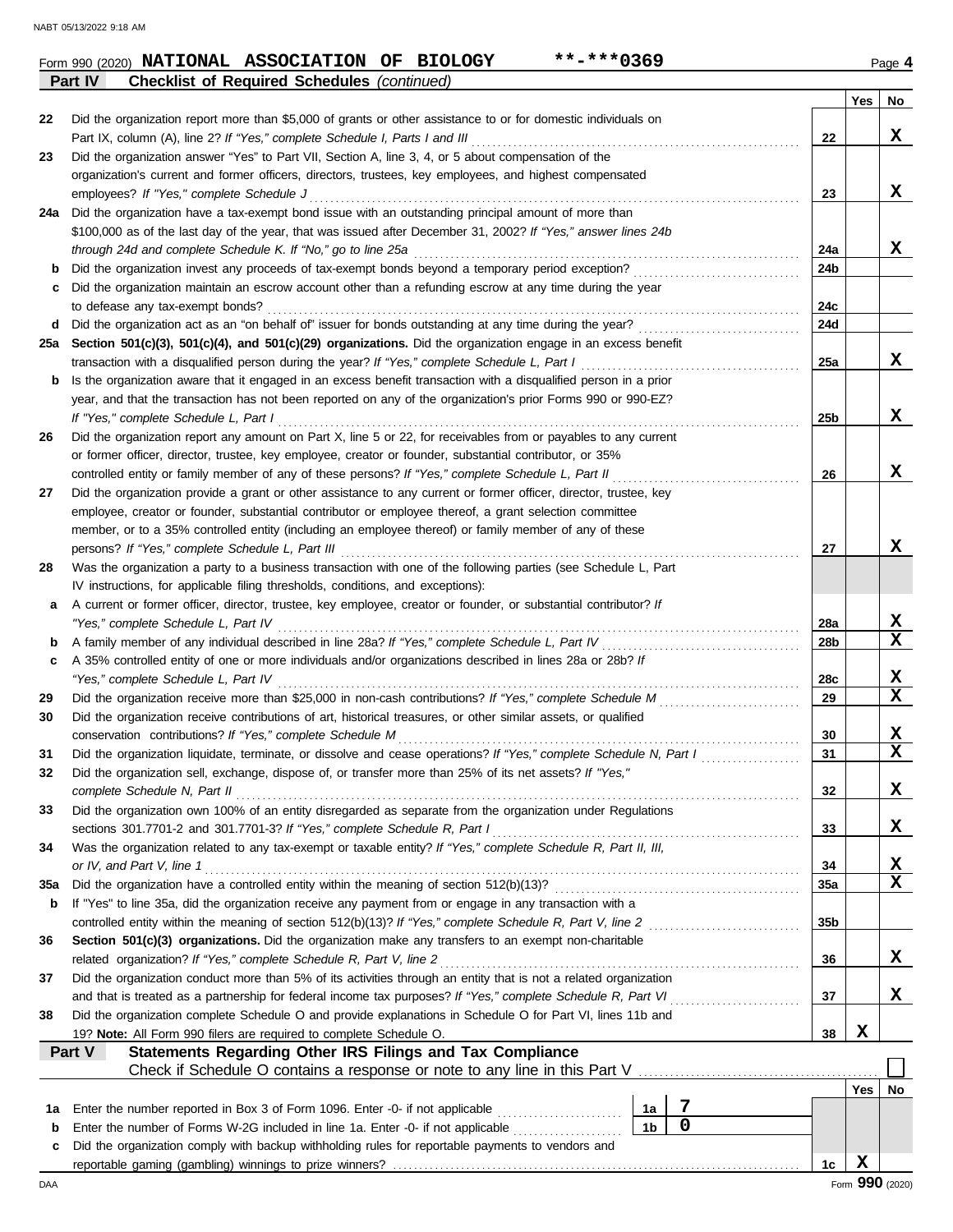| 2a  | Enter the number of employees reported on Form W-3, Transmittal of Wage and Tax                                                    |                 |   |                |             |                 |
|-----|------------------------------------------------------------------------------------------------------------------------------------|-----------------|---|----------------|-------------|-----------------|
|     | Statements, filed for the calendar year ending with or within the year covered by this return                                      | 2a              | 1 |                |             |                 |
| b   | If at least one is reported on line 2a, did the organization file all required federal employment tax returns?                     |                 |   | 2b             | х           |                 |
|     | Note: If the sum of lines 1a and 2a is greater than 250, you may be required to e-file (see instructions)                          |                 |   |                |             |                 |
| За  | Did the organization have unrelated business gross income of \$1,000 or more during the year?                                      |                 |   | За             | X           |                 |
| b   | If "Yes," has it filed a Form 990-T for this year? If "No" to line 3b, provide an explanation on Schedule O                        |                 |   | 3b             | $\mathbf x$ |                 |
| 4a  | At any time during the calendar year, did the organization have an interest in, or a signature or other authority over,            |                 |   |                |             |                 |
|     | a financial account in a foreign country (such as a bank account, securities account, or other financial account)?                 |                 |   | 4a             |             | x               |
| b   | If "Yes," enter the name of the foreign country <b>u</b>                                                                           |                 |   |                |             |                 |
|     | See instructions for filing requirements for FinCEN Form 114, Report of Foreign Bank and Financial Accounts (FBAR).                |                 |   |                |             |                 |
| 5а  | Was the organization a party to a prohibited tax shelter transaction at any time during the tax year?                              |                 |   | 5a             |             | X               |
| b   | Did any taxable party notify the organization that it was or is a party to a prohibited tax shelter transaction?                   |                 |   | 5 <sub>b</sub> |             | X               |
| c   | If "Yes" to line 5a or 5b, did the organization file Form 8886-T?                                                                  |                 |   | 5c             |             |                 |
| 6а  | Does the organization have annual gross receipts that are normally greater than \$100,000, and did the                             |                 |   |                |             |                 |
|     | organization solicit any contributions that were not tax deductible as charitable contributions?                                   |                 |   | 6a             |             | X               |
| b   | If "Yes," did the organization include with every solicitation an express statement that such contributions or                     |                 |   |                |             |                 |
|     | gifts were not tax deductible?                                                                                                     |                 |   | 6b             |             |                 |
| 7   | Organizations that may receive deductible contributions under section 170(c).                                                      |                 |   |                |             |                 |
| а   | Did the organization receive a payment in excess of \$75 made partly as a contribution and partly for goods                        |                 |   |                |             |                 |
|     | and services provided to the payor?                                                                                                |                 |   | 7a             |             | x               |
| b   |                                                                                                                                    |                 |   | 7b             |             |                 |
| с   | Did the organization sell, exchange, or otherwise dispose of tangible personal property for which it was                           |                 |   |                |             |                 |
|     | required to file Form 8282?                                                                                                        |                 |   | 7c             |             | X.              |
| d   |                                                                                                                                    | 7d              |   |                |             |                 |
| е   | Did the organization receive any funds, directly or indirectly, to pay premiums on a personal benefit contract?                    |                 |   | 7e             |             | X               |
|     | Did the organization, during the year, pay premiums, directly or indirectly, on a personal benefit contract?                       |                 |   | 7f             |             | $\mathbf x$     |
| g   | If the organization received a contribution of qualified intellectual property, did the organization file Form 8899 as required?   |                 |   | 7g             |             | $\mathbf x$     |
| h   | If the organization received a contribution of cars, boats, airplanes, or other vehicles, did the organization file a Form 1098-C? |                 |   | 7h             |             | X               |
| 8   | Sponsoring organizations maintaining donor advised funds. Did a donor advised fund maintained by the                               |                 |   |                |             |                 |
|     | sponsoring organization have excess business holdings at any time during the year?                                                 |                 |   | 8              |             |                 |
| 9   | Sponsoring organizations maintaining donor advised funds.                                                                          |                 |   |                |             |                 |
| а   | Did the sponsoring organization make any taxable distributions under section 4966?                                                 |                 |   | 9a             |             |                 |
| b   | Did the sponsoring organization make a distribution to a donor, donor advisor, or related person?                                  |                 |   | 9b             |             |                 |
| 10  | Section 501(c)(7) organizations. Enter:                                                                                            |                 |   |                |             |                 |
| а   | Initiation fees and capital contributions included on Part VIII, line 12                                                           | 10a             |   |                |             |                 |
| b   | Gross receipts, included on Form 990, Part VIII, line 12, for public use of club facilities                                        | 10 <sub>b</sub> |   |                |             |                 |
| 11  | Section 501(c)(12) organizations. Enter:                                                                                           |                 |   |                |             |                 |
| а   | Gross income from members or shareholders                                                                                          | 11a             |   |                |             |                 |
| b   | Gross income from other sources (Do not net amounts due or paid to other sources                                                   |                 |   |                |             |                 |
|     | against amounts due or received from them.)                                                                                        | 11 <sub>b</sub> |   |                |             |                 |
| 12a | Section 4947(a)(1) non-exempt charitable trusts. Is the organization filing Form 990 in lieu of Form 1041?                         |                 |   | 12a            |             |                 |
| b   | If "Yes," enter the amount of tax-exempt interest received or accrued during the year                                              | 12b             |   |                |             |                 |
| 13  | Section 501(c)(29) qualified nonprofit health insurance issuers.                                                                   |                 |   |                |             |                 |
| а   | Is the organization licensed to issue qualified health plans in more than one state?                                               |                 |   | 13а            |             |                 |
|     | Note: See the instructions for additional information the organization must report on Schedule O.                                  |                 |   |                |             |                 |
| b   | Enter the amount of reserves the organization is required to maintain by the states in which                                       |                 |   |                |             |                 |
|     |                                                                                                                                    | 13b             |   |                |             |                 |
| c   | Enter the amount of reserves on hand                                                                                               | 13 <sub>c</sub> |   |                |             |                 |
| 14a | Did the organization receive any payments for indoor tanning services during the tax year?                                         |                 |   | 14a            |             | X               |
| b   | If "Yes," has it filed a Form 720 to report these payments? If "No," provide an explanation on Schedule O                          |                 |   | 14b            |             |                 |
| 15  | Is the organization subject to the section 4960 tax on payment(s) of more than \$1,000,000 in remuneration or                      |                 |   |                |             |                 |
|     | excess parachute payment(s) during the year?                                                                                       |                 |   | 15             |             | x               |
|     | If "Yes," see instructions and file Form 4720, Schedule N.                                                                         |                 |   |                |             |                 |
| 16  | Is the organization an educational institution subject to the section 4968 excise tax on net investment income?                    |                 |   | 16             |             | x               |
|     | If "Yes," complete Form 4720, Schedule O.                                                                                          |                 |   |                |             |                 |
|     |                                                                                                                                    |                 |   |                |             | Form 990 (2020) |

**Part V Statements Regarding Other IRS Filings and Tax Compliance** *(continued)*

#### DAA

**Yes No**

L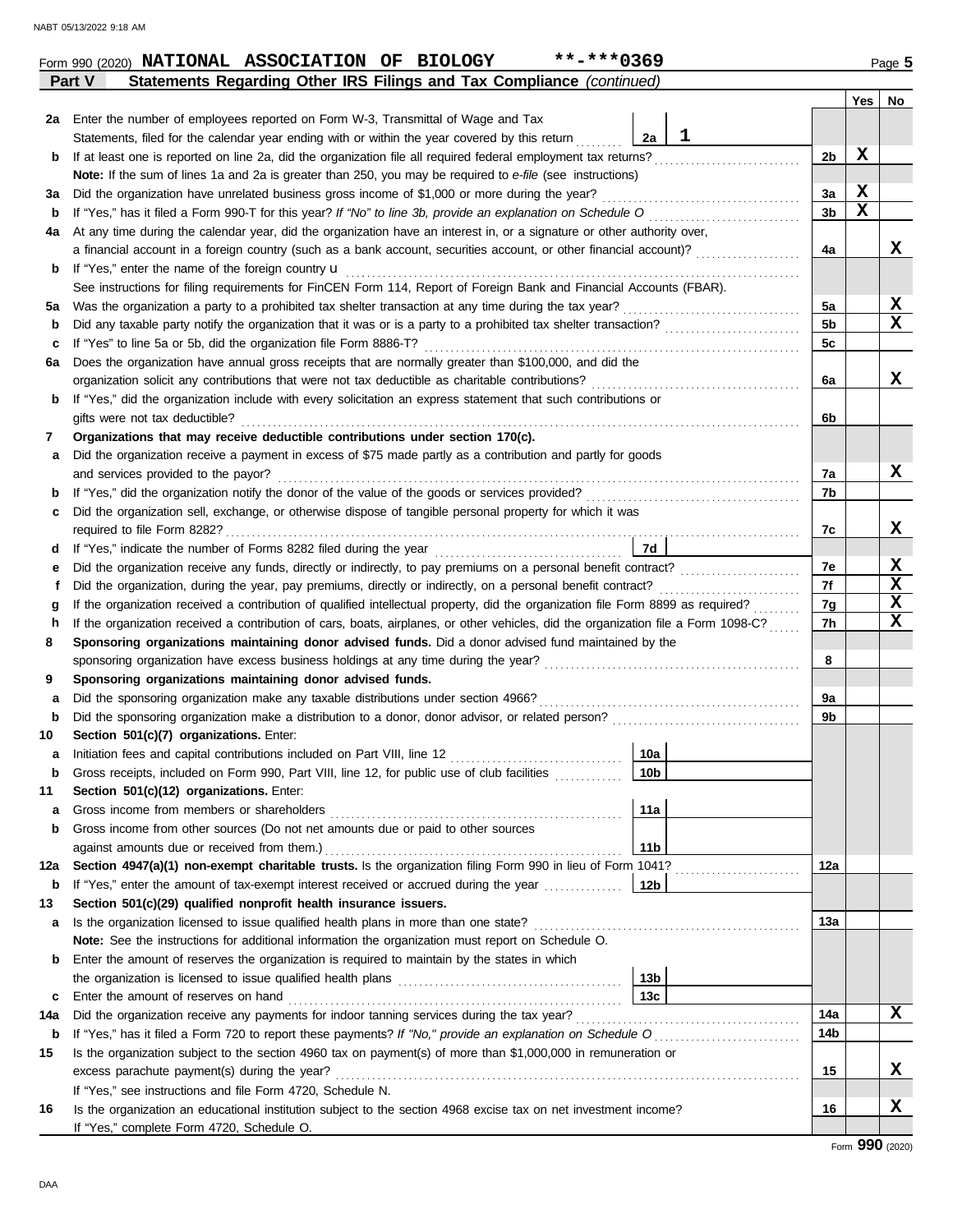|  | Form 990 (2020) NATIONAL ASSOCIATION OF BIOLOGY |  | **-***0369 | Page to |
|--|-------------------------------------------------|--|------------|---------|
|  |                                                 |  |            |         |

**Part VI Governance, Management, and Disclosure** *For each "Yes" response to lines 2 through 7b below, and for a "No" response to line 8a, 8b, or 10b below, describe the circumstances, processes, or changes on Schedule O. See instructions.* Check if Schedule O contains a response or note to any line in this Part VI **X**

|             | Section A. Governing Body and Management                                                                                            |    |   |                 |            |             |
|-------------|-------------------------------------------------------------------------------------------------------------------------------------|----|---|-----------------|------------|-------------|
|             |                                                                                                                                     |    |   |                 | <b>Yes</b> | No          |
| 1а          | Enter the number of voting members of the governing body at the end of the tax year                                                 | 1a | 8 |                 |            |             |
|             | If there are material differences in voting rights among members of the governing body, or                                          |    |   |                 |            |             |
|             | if the governing body delegated broad authority to an executive committee or similar                                                |    |   |                 |            |             |
|             | committee, explain on Schedule O.                                                                                                   |    |   |                 |            |             |
| $\mathbf b$ | Enter the number of voting members included on line 1a, above, who are independent                                                  | 1b | 8 |                 |            |             |
| 2           | Did any officer, director, trustee, or key employee have a family relationship or a business relationship with                      |    |   |                 |            |             |
|             | any other officer, director, trustee, or key employee?                                                                              |    |   | 2               |            | X           |
| З           | Did the organization delegate control over management duties customarily performed by or under the direct                           |    |   |                 |            |             |
|             | supervision of officers, directors, trustees, or key employees to a management company or other person?                             |    |   | 3               |            | X           |
| 4           | Did the organization make any significant changes to its governing documents since the prior Form 990 was filed?                    |    |   | 4               |            | $\mathbf x$ |
| 5           | Did the organization become aware during the year of a significant diversion of the organization's assets?                          |    |   | 5               |            | $\mathbf x$ |
| 6           | Did the organization have members or stockholders?                                                                                  |    |   | 6               | X          |             |
| 7a          | Did the organization have members, stockholders, or other persons who had the power to elect or appoint                             |    |   |                 |            |             |
|             | one or more members of the governing body?                                                                                          |    |   | 7a              | х          |             |
| b           | Are any governance decisions of the organization reserved to (or subject to approval by) members,                                   |    |   |                 |            |             |
|             | stockholders, or persons other than the governing body?                                                                             |    |   | 7b              |            | х           |
| 8           | Did the organization contemporaneously document the meetings held or written actions undertaken during the year by the following:   |    |   |                 |            |             |
| а           | The governing body?                                                                                                                 |    |   | 8a              | X          |             |
| $\mathbf b$ | Each committee with authority to act on behalf of the governing body?                                                               |    |   | 8b              | x          |             |
| 9           | Is there any officer, director, trustee, or key employee listed in Part VII, Section A, who cannot be reached at                    |    |   |                 |            |             |
|             |                                                                                                                                     |    |   | 9               |            | х           |
|             | <b>Section B. Policies</b> (This Section B requests information about policies not required by the Internal Revenue Code.)          |    |   |                 |            |             |
|             |                                                                                                                                     |    |   |                 | <b>Yes</b> | No          |
| 10a         | Did the organization have local chapters, branches, or affiliates?                                                                  |    |   | 10a             |            | X           |
| b           | If "Yes," did the organization have written policies and procedures governing the activities of such chapters,                      |    |   |                 |            |             |
|             |                                                                                                                                     |    |   | 10b             |            |             |
| 11a         | Has the organization provided a complete copy of this Form 990 to all members of its governing body before filing the form?         |    |   | 11a             |            | x           |
| b           | Describe in Schedule O the process, if any, used by the organization to review this Form 990.                                       |    |   |                 |            |             |
| 12a         | Did the organization have a written conflict of interest policy? If "No," go to line 13                                             |    |   | 12a             | X          |             |
| b           | Were officers, directors, or trustees, and key employees required to disclose annually interests that could give rise to conflicts? |    |   | 12 <sub>b</sub> | x          |             |
| c           | Did the organization regularly and consistently monitor and enforce compliance with the policy? If "Yes,"                           |    |   |                 |            |             |
|             | describe in Schedule O how this was done                                                                                            |    |   | 12c             | х          |             |
| 13          | Did the organization have a written whistleblower policy?                                                                           |    |   | 13              |            | X           |
| 14          |                                                                                                                                     |    |   | 14              | X          |             |
| 15          | Did the process for determining compensation of the following persons include a review and approval by                              |    |   |                 |            |             |
|             | independent persons, comparability data, and contemporaneous substantiation of the deliberation and decision?                       |    |   |                 |            |             |
| a           | The organization's CEO, Executive Director, or top management official                                                              |    |   | 15a             |            | X           |
| b           | Other officers or key employees of the organization                                                                                 |    |   | 15b             | X          |             |
|             | If "Yes" to line 15a or 15b, describe the process in Schedule O (see instructions).                                                 |    |   |                 |            |             |
| 16a         | Did the organization invest in, contribute assets to, or participate in a joint venture or similar arrangement                      |    |   |                 |            |             |
|             | with a taxable entity during the year?                                                                                              |    |   | 16a             |            | X           |
| b           | If "Yes," did the organization follow a written policy or procedure requiring the organization to evaluate its                      |    |   |                 |            |             |
|             | participation in joint venture arrangements under applicable federal tax law, and take steps to safeguard the                       |    |   |                 |            |             |
|             |                                                                                                                                     |    |   | 16b             |            |             |
|             | <b>Section C. Disclosure</b>                                                                                                        |    |   |                 |            |             |
| 17          | List the states with which a copy of this Form 990 is required to be filed $\mathbf{u}$ VA                                          |    |   |                 |            |             |
| 18          | Section 6104 requires an organization to make its Forms 1023 (1024 or 1024-A, if applicable), 990, and 990-T (Section 501(c)        |    |   |                 |            |             |
|             | (3)s only) available for public inspection. Indicate how you made these available. Check all that apply.                            |    |   |                 |            |             |
|             | Another's website $ \mathbf{X} $ Upon request<br>Other (explain on Schedule O)<br>Own website                                       |    |   |                 |            |             |
| 19          | Describe on Schedule O whether (and if so, how) the organization made its governing documents, conflict of interest policy, and     |    |   |                 |            |             |
|             | financial statements available to the public during the tax year.                                                                   |    |   |                 |            |             |
| 20          | State the name, address, and telephone number of the person who possesses the organization's books and records u                    |    |   |                 |            |             |

# **COLLIE GORG GROUP 11 MAIN ST**

DAA Form **990** (2020)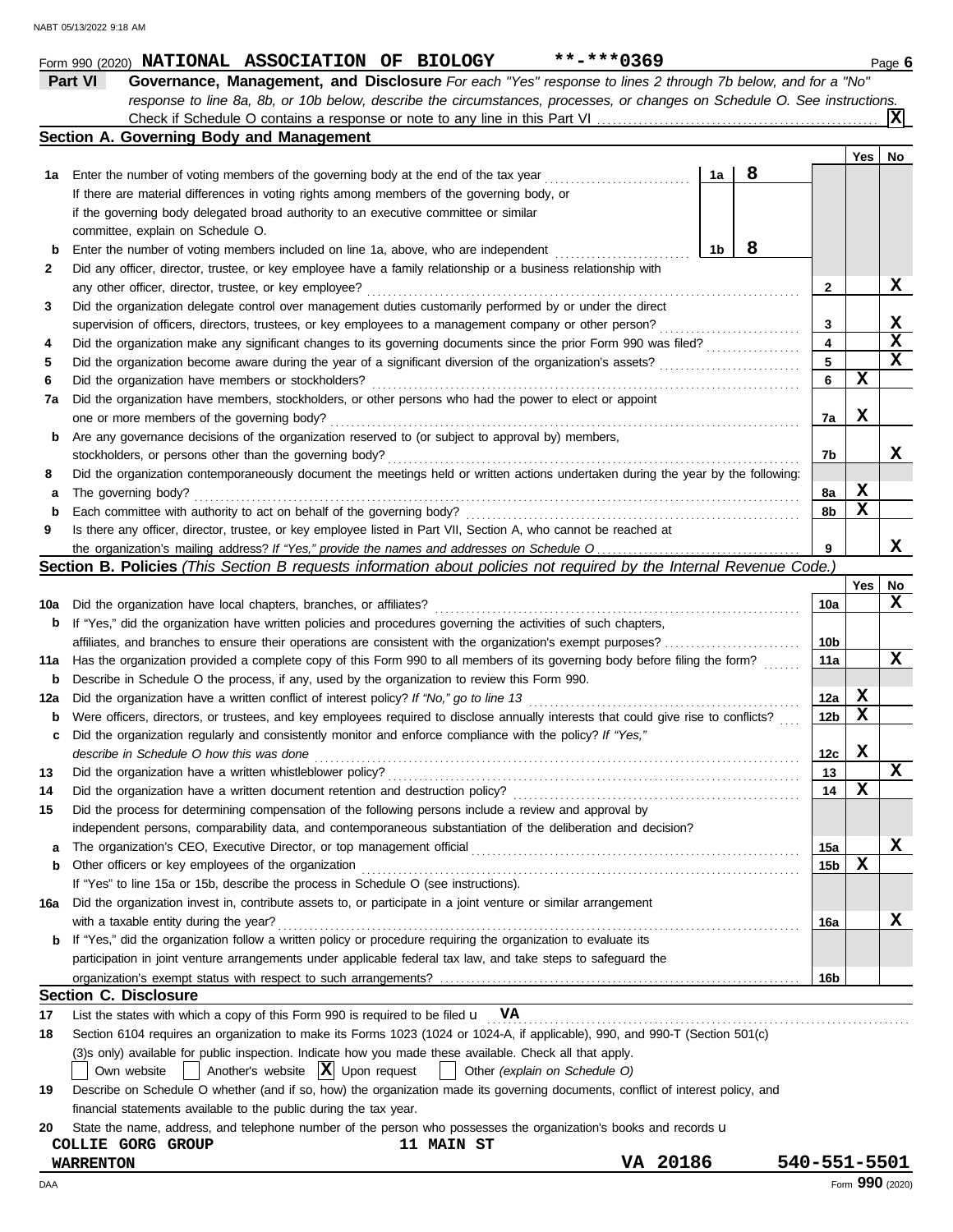|                          |                                                                    |     | Form 990 (2020) NATIONAL ASSOCIATION OF BIOLOGY                                           | $***$ -***0369                                                                                                                                                                                                                                            |                                    | Page 7                                                                                                                                                                                                                               |
|--------------------------|--------------------------------------------------------------------|-----|-------------------------------------------------------------------------------------------|-----------------------------------------------------------------------------------------------------------------------------------------------------------------------------------------------------------------------------------------------------------|------------------------------------|--------------------------------------------------------------------------------------------------------------------------------------------------------------------------------------------------------------------------------------|
| <b>Part VII</b>          |                                                                    |     |                                                                                           | Compensation of Officers, Directors, Trustees, Key Employees, Highest Compensated Employees, and                                                                                                                                                          |                                    |                                                                                                                                                                                                                                      |
|                          | <b>Independent Contractors</b>                                     |     |                                                                                           |                                                                                                                                                                                                                                                           |                                    |                                                                                                                                                                                                                                      |
|                          |                                                                    |     |                                                                                           |                                                                                                                                                                                                                                                           |                                    |                                                                                                                                                                                                                                      |
| Section A.               |                                                                    |     |                                                                                           | Officers, Directors, Trustees, Key Employees, and Highest Compensated Employees                                                                                                                                                                           |                                    |                                                                                                                                                                                                                                      |
| organization's tax year. |                                                                    |     |                                                                                           | 1a Complete this table for all persons required to be listed. Report compensation for the calendar year ending with or within the                                                                                                                         |                                    |                                                                                                                                                                                                                                      |
|                          |                                                                    |     | compensation. Enter -0- in columns $(D)$ , $(E)$ , and $(F)$ if no compensation was paid. | List all of the organization's <b>current</b> officers, directors, trustees (whether individuals or organizations), regardless of amount of                                                                                                               |                                    |                                                                                                                                                                                                                                      |
|                          |                                                                    |     |                                                                                           | • List all of the organization's current key employees, if any. See instructions for definition of "key employee."                                                                                                                                        |                                    |                                                                                                                                                                                                                                      |
|                          | organization and any related organizations.                        |     |                                                                                           | List the organization's five current highest compensated employees (other than an officer, director, trustee, or key employee)<br>who received reportable compensation (Box 5 of Form W-2 and/or Box 7 of Form 1099-MISC) of more than \$100,000 from the |                                    |                                                                                                                                                                                                                                      |
|                          |                                                                    |     | \$100,000 of reportable compensation from the organization and any related organizations. | • List all of the organization's former officers, key employees, and highest compensated employees who received more than                                                                                                                                 |                                    |                                                                                                                                                                                                                                      |
|                          | See instructions for the order in which to list the persons above. |     |                                                                                           | • List all of the organization's former directors or trustees that received, in the capacity as a former director or trustee of the<br>organization, more than \$10,000 of reportable compensation from the organization and any related organizations.   |                                    |                                                                                                                                                                                                                                      |
|                          |                                                                    |     |                                                                                           | Check this box if neither the organization nor any related organization compensated any current officer, director, or trustee.                                                                                                                            |                                    |                                                                                                                                                                                                                                      |
|                          | (A)<br>Million and Called and Address and Address                  | (B) | (C)                                                                                       | (D)<br>Designation of the local state of                                                                                                                                                                                                                  | (E)<br>Designation of the light of | (F)<br>Explorer of a state of the state of the state of the state of the state of the state of the state of the state of the state of the state of the state of the state of the state of the state of the state of the state of the |

| (A)<br>Name and title       | (B)<br>Average<br>hours<br>per week<br>(list any<br>hours for |                                   |                      |             | (C)<br>Position | (do not check more than one<br>box, unless person is both an<br>officer and a director/trustee) |        | (D)<br>Reportable<br>compensation<br>from the<br>organization<br>(W-2/1099-MISC) | (E)<br>Reportable<br>compensation<br>from related<br>organizations<br>(W-2/1099-MISC) | (F)<br>Estimated amount<br>of other<br>compensation<br>from the<br>organization and |
|-----------------------------|---------------------------------------------------------------|-----------------------------------|----------------------|-------------|-----------------|-------------------------------------------------------------------------------------------------|--------|----------------------------------------------------------------------------------|---------------------------------------------------------------------------------------|-------------------------------------------------------------------------------------|
|                             | related<br>organizations<br>below<br>dotted line)             | Individual trustee<br>or director | nstitutional trustee | Officer     | Ķey<br>employee | Highest compensated<br>employee                                                                 | Former |                                                                                  |                                                                                       | related organizations                                                               |
| $(1)$ JULIE ANGLE, PH, D.   | 2.00                                                          |                                   |                      |             |                 |                                                                                                 |        |                                                                                  |                                                                                       |                                                                                     |
| PRESIDENT                   | 0.00                                                          | $\mathbf x$                       |                      | $\mathbf x$ |                 |                                                                                                 |        | 0                                                                                | 0                                                                                     | 0                                                                                   |
| (2) SHARON GUSKY            | 2.00                                                          |                                   |                      |             |                 |                                                                                                 |        |                                                                                  |                                                                                       |                                                                                     |
| <b>PAST PRESIDENT</b>       | 0.00                                                          | $\mathbf x$                       |                      | $\mathbf x$ |                 |                                                                                                 |        | 0                                                                                | 0                                                                                     | 0                                                                                   |
| (3) CHRIS MONSOUR           | 2.00                                                          |                                   |                      |             |                 |                                                                                                 |        |                                                                                  |                                                                                       |                                                                                     |
| <b>PRESIDENT-ELECT</b>      | 0.00                                                          | $\mathbf x$                       |                      | $\mathbf x$ |                 |                                                                                                 |        | 0                                                                                | 0                                                                                     | 0                                                                                   |
| $(4)$ STEVEN D.             | CHRISTENSON,                                                  | PHID                              |                      |             |                 |                                                                                                 |        |                                                                                  |                                                                                       |                                                                                     |
|                             | 8.00                                                          |                                   |                      |             |                 |                                                                                                 |        |                                                                                  |                                                                                       |                                                                                     |
| SECRETARY-TREASURER         | 0.00                                                          | $\mathbf x$                       |                      | $\mathbf x$ |                 |                                                                                                 |        | 0                                                                                | 0                                                                                     | 0                                                                                   |
| (5) CINDY GAY               |                                                               |                                   |                      |             |                 |                                                                                                 |        |                                                                                  |                                                                                       |                                                                                     |
|                             | 2.00                                                          |                                   |                      |             |                 |                                                                                                 |        |                                                                                  |                                                                                       |                                                                                     |
| DIRECTOR-AT-LARGE           | 0.00                                                          | $\mathbf x$                       |                      |             |                 |                                                                                                 |        | 0                                                                                | 0                                                                                     | 0                                                                                   |
| (6) ANNA HIATT, $PH.D$      |                                                               |                                   |                      |             |                 |                                                                                                 |        |                                                                                  |                                                                                       |                                                                                     |
|                             | 2.00                                                          |                                   |                      |             |                 |                                                                                                 |        |                                                                                  |                                                                                       |                                                                                     |
| DIRECTOR AT-LARGE           | 0.00                                                          | $\mathbf x$                       |                      |             |                 |                                                                                                 |        | 0                                                                                | 0                                                                                     | 0                                                                                   |
| (7) KEVIN<br><b>ENGLISH</b> |                                                               |                                   |                      |             |                 |                                                                                                 |        |                                                                                  |                                                                                       |                                                                                     |
|                             | 2.00                                                          |                                   |                      |             |                 |                                                                                                 |        |                                                                                  |                                                                                       |                                                                                     |
| DIRECTOR/COORDINATOR        | 0.00                                                          | X                                 |                      |             |                 |                                                                                                 |        | 0                                                                                | 0                                                                                     | 0                                                                                   |
| (8) MADELINE LOFTIN         |                                                               |                                   |                      |             |                 |                                                                                                 |        |                                                                                  |                                                                                       |                                                                                     |
|                             | 2.00                                                          |                                   |                      |             |                 |                                                                                                 |        |                                                                                  |                                                                                       |                                                                                     |
| DIRECTOR/COORDINATOR        | 0.00                                                          | $\mathbf x$                       |                      |             |                 |                                                                                                 |        | 0                                                                                | 0                                                                                     | 0                                                                                   |
| (9) JACLYN REEVES PEPIN     | 40.00                                                         |                                   |                      |             |                 |                                                                                                 |        |                                                                                  |                                                                                       |                                                                                     |
| EXECUTIVE DIRECTOR          | 0.00                                                          |                                   |                      | $\mathbf x$ |                 |                                                                                                 |        | 95,930                                                                           | 0                                                                                     | 4,655                                                                               |
| (10)                        |                                                               |                                   |                      |             |                 |                                                                                                 |        |                                                                                  |                                                                                       |                                                                                     |
| (11)                        |                                                               |                                   |                      |             |                 |                                                                                                 |        |                                                                                  |                                                                                       |                                                                                     |
|                             |                                                               |                                   |                      |             |                 |                                                                                                 |        |                                                                                  |                                                                                       |                                                                                     |

Form **990** (2020)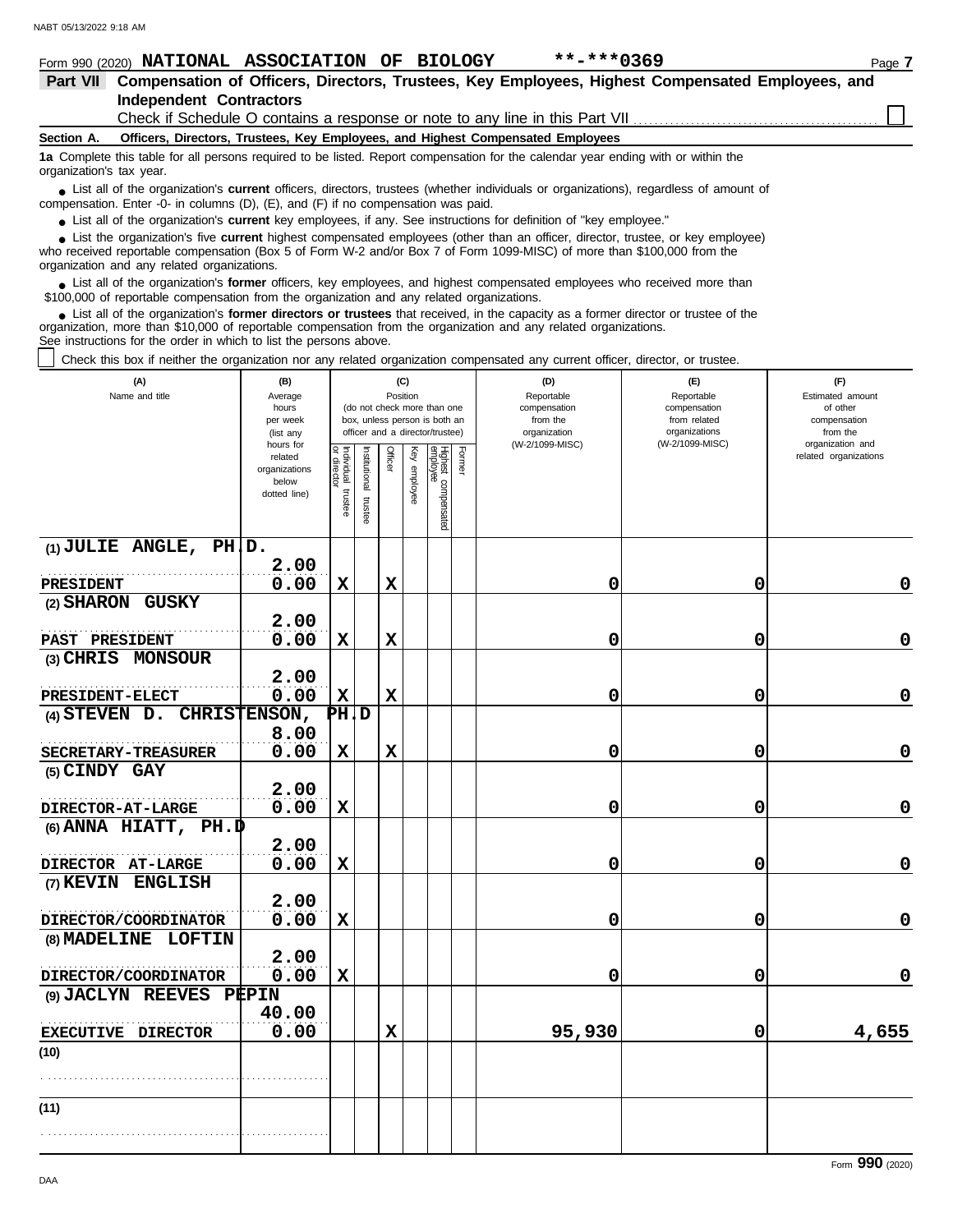| (C)<br>(D)<br>(F)<br>(A)<br>(B)<br>(E)<br>Position<br>Name and title<br>Reportable<br>Reportable<br>Estimated amount<br>Average<br>(do not check more than one<br>compensation<br>hours<br>compensation<br>of other<br>box, unless person is both an<br>from the<br>from related<br>per week<br>compensation<br>officer and a director/trustee)<br>organizations<br>organization<br>from the<br>(list any<br>(W-2/1099-MISC)<br>(W-2/1099-MISC)<br>organization and<br>hours for<br>Individual<br>Officer<br>Highest compensated<br>employee<br>Former<br>Institutional trustee<br>Key employee<br>related organizations<br>related<br>organizations<br>below<br>trustee<br>dotted line)<br>95,930<br>u<br>Total from continuation sheets to Part VII, Section A<br>u<br>95,930<br>u<br>Total number of individuals (including but not limited to those listed above) who received more than \$100,000 of<br>2<br>reportable compensation from the organization $\mathbf u$ 0<br>Yes<br>Did the organization list any former officer, director, trustee, key employee, or highest compensated<br>3<br>3<br>For any individual listed on line 1a, is the sum of reportable compensation and other compensation from the<br>4<br>organization and related organizations greater than \$150,000? If "Yes," complete Schedule J for such<br>4<br>individual<br>Did any person listed on line 1a receive or accrue compensation from any unrelated organization or individual<br>5<br>5<br>Section B. Independent Contractors<br>Complete this table for your five highest compensated independent contractors that received more than \$100,000 of<br>1<br>compensation from the organization. Report compensation for the calendar year ending with or within the organization's tax year.<br>(B)<br>Description of services<br>(C)<br>Compensation<br>(A)<br>Name and business address<br>11 MAIN STREET<br><b>COLLIE GORG GROUP</b><br>VA 20186<br>WARRENTON<br>MGMT SERVICES<br>129,250<br>Total number of independent contractors (including but not limited to those listed above) who<br>$\mathbf{2}$ | Part VII | Form 990 (2020) NATIONAL ASSOCIATION OF BIOLOGY |  |  |  | **-***0369<br>Section A. Officers, Directors, Trustees, Key Employees, and Highest Compensated Employees (continued) |  | Page 8 |
|----------------------------------------------------------------------------------------------------------------------------------------------------------------------------------------------------------------------------------------------------------------------------------------------------------------------------------------------------------------------------------------------------------------------------------------------------------------------------------------------------------------------------------------------------------------------------------------------------------------------------------------------------------------------------------------------------------------------------------------------------------------------------------------------------------------------------------------------------------------------------------------------------------------------------------------------------------------------------------------------------------------------------------------------------------------------------------------------------------------------------------------------------------------------------------------------------------------------------------------------------------------------------------------------------------------------------------------------------------------------------------------------------------------------------------------------------------------------------------------------------------------------------------------------------------------------------------------------------------------------------------------------------------------------------------------------------------------------------------------------------------------------------------------------------------------------------------------------------------------------------------------------------------------------------------------------------------------------------------------------------------------------------------------------------------------------------------------------------------|----------|-------------------------------------------------|--|--|--|----------------------------------------------------------------------------------------------------------------------|--|--------|
|                                                                                                                                                                                                                                                                                                                                                                                                                                                                                                                                                                                                                                                                                                                                                                                                                                                                                                                                                                                                                                                                                                                                                                                                                                                                                                                                                                                                                                                                                                                                                                                                                                                                                                                                                                                                                                                                                                                                                                                                                                                                                                          |          |                                                 |  |  |  |                                                                                                                      |  |        |
|                                                                                                                                                                                                                                                                                                                                                                                                                                                                                                                                                                                                                                                                                                                                                                                                                                                                                                                                                                                                                                                                                                                                                                                                                                                                                                                                                                                                                                                                                                                                                                                                                                                                                                                                                                                                                                                                                                                                                                                                                                                                                                          |          |                                                 |  |  |  |                                                                                                                      |  |        |
|                                                                                                                                                                                                                                                                                                                                                                                                                                                                                                                                                                                                                                                                                                                                                                                                                                                                                                                                                                                                                                                                                                                                                                                                                                                                                                                                                                                                                                                                                                                                                                                                                                                                                                                                                                                                                                                                                                                                                                                                                                                                                                          |          |                                                 |  |  |  |                                                                                                                      |  |        |
|                                                                                                                                                                                                                                                                                                                                                                                                                                                                                                                                                                                                                                                                                                                                                                                                                                                                                                                                                                                                                                                                                                                                                                                                                                                                                                                                                                                                                                                                                                                                                                                                                                                                                                                                                                                                                                                                                                                                                                                                                                                                                                          |          |                                                 |  |  |  |                                                                                                                      |  |        |
|                                                                                                                                                                                                                                                                                                                                                                                                                                                                                                                                                                                                                                                                                                                                                                                                                                                                                                                                                                                                                                                                                                                                                                                                                                                                                                                                                                                                                                                                                                                                                                                                                                                                                                                                                                                                                                                                                                                                                                                                                                                                                                          |          |                                                 |  |  |  |                                                                                                                      |  |        |
|                                                                                                                                                                                                                                                                                                                                                                                                                                                                                                                                                                                                                                                                                                                                                                                                                                                                                                                                                                                                                                                                                                                                                                                                                                                                                                                                                                                                                                                                                                                                                                                                                                                                                                                                                                                                                                                                                                                                                                                                                                                                                                          |          |                                                 |  |  |  |                                                                                                                      |  |        |
|                                                                                                                                                                                                                                                                                                                                                                                                                                                                                                                                                                                                                                                                                                                                                                                                                                                                                                                                                                                                                                                                                                                                                                                                                                                                                                                                                                                                                                                                                                                                                                                                                                                                                                                                                                                                                                                                                                                                                                                                                                                                                                          |          |                                                 |  |  |  |                                                                                                                      |  |        |
|                                                                                                                                                                                                                                                                                                                                                                                                                                                                                                                                                                                                                                                                                                                                                                                                                                                                                                                                                                                                                                                                                                                                                                                                                                                                                                                                                                                                                                                                                                                                                                                                                                                                                                                                                                                                                                                                                                                                                                                                                                                                                                          |          |                                                 |  |  |  |                                                                                                                      |  |        |
|                                                                                                                                                                                                                                                                                                                                                                                                                                                                                                                                                                                                                                                                                                                                                                                                                                                                                                                                                                                                                                                                                                                                                                                                                                                                                                                                                                                                                                                                                                                                                                                                                                                                                                                                                                                                                                                                                                                                                                                                                                                                                                          |          |                                                 |  |  |  |                                                                                                                      |  |        |
|                                                                                                                                                                                                                                                                                                                                                                                                                                                                                                                                                                                                                                                                                                                                                                                                                                                                                                                                                                                                                                                                                                                                                                                                                                                                                                                                                                                                                                                                                                                                                                                                                                                                                                                                                                                                                                                                                                                                                                                                                                                                                                          |          |                                                 |  |  |  |                                                                                                                      |  |        |
|                                                                                                                                                                                                                                                                                                                                                                                                                                                                                                                                                                                                                                                                                                                                                                                                                                                                                                                                                                                                                                                                                                                                                                                                                                                                                                                                                                                                                                                                                                                                                                                                                                                                                                                                                                                                                                                                                                                                                                                                                                                                                                          |          |                                                 |  |  |  |                                                                                                                      |  | 4,655  |
|                                                                                                                                                                                                                                                                                                                                                                                                                                                                                                                                                                                                                                                                                                                                                                                                                                                                                                                                                                                                                                                                                                                                                                                                                                                                                                                                                                                                                                                                                                                                                                                                                                                                                                                                                                                                                                                                                                                                                                                                                                                                                                          |          |                                                 |  |  |  |                                                                                                                      |  | 4,655  |
|                                                                                                                                                                                                                                                                                                                                                                                                                                                                                                                                                                                                                                                                                                                                                                                                                                                                                                                                                                                                                                                                                                                                                                                                                                                                                                                                                                                                                                                                                                                                                                                                                                                                                                                                                                                                                                                                                                                                                                                                                                                                                                          |          |                                                 |  |  |  |                                                                                                                      |  |        |
|                                                                                                                                                                                                                                                                                                                                                                                                                                                                                                                                                                                                                                                                                                                                                                                                                                                                                                                                                                                                                                                                                                                                                                                                                                                                                                                                                                                                                                                                                                                                                                                                                                                                                                                                                                                                                                                                                                                                                                                                                                                                                                          |          |                                                 |  |  |  |                                                                                                                      |  | No.    |
|                                                                                                                                                                                                                                                                                                                                                                                                                                                                                                                                                                                                                                                                                                                                                                                                                                                                                                                                                                                                                                                                                                                                                                                                                                                                                                                                                                                                                                                                                                                                                                                                                                                                                                                                                                                                                                                                                                                                                                                                                                                                                                          |          |                                                 |  |  |  |                                                                                                                      |  | X      |
|                                                                                                                                                                                                                                                                                                                                                                                                                                                                                                                                                                                                                                                                                                                                                                                                                                                                                                                                                                                                                                                                                                                                                                                                                                                                                                                                                                                                                                                                                                                                                                                                                                                                                                                                                                                                                                                                                                                                                                                                                                                                                                          |          |                                                 |  |  |  |                                                                                                                      |  |        |
|                                                                                                                                                                                                                                                                                                                                                                                                                                                                                                                                                                                                                                                                                                                                                                                                                                                                                                                                                                                                                                                                                                                                                                                                                                                                                                                                                                                                                                                                                                                                                                                                                                                                                                                                                                                                                                                                                                                                                                                                                                                                                                          |          |                                                 |  |  |  |                                                                                                                      |  | X      |
|                                                                                                                                                                                                                                                                                                                                                                                                                                                                                                                                                                                                                                                                                                                                                                                                                                                                                                                                                                                                                                                                                                                                                                                                                                                                                                                                                                                                                                                                                                                                                                                                                                                                                                                                                                                                                                                                                                                                                                                                                                                                                                          |          |                                                 |  |  |  |                                                                                                                      |  | X      |
|                                                                                                                                                                                                                                                                                                                                                                                                                                                                                                                                                                                                                                                                                                                                                                                                                                                                                                                                                                                                                                                                                                                                                                                                                                                                                                                                                                                                                                                                                                                                                                                                                                                                                                                                                                                                                                                                                                                                                                                                                                                                                                          |          |                                                 |  |  |  |                                                                                                                      |  |        |
|                                                                                                                                                                                                                                                                                                                                                                                                                                                                                                                                                                                                                                                                                                                                                                                                                                                                                                                                                                                                                                                                                                                                                                                                                                                                                                                                                                                                                                                                                                                                                                                                                                                                                                                                                                                                                                                                                                                                                                                                                                                                                                          |          |                                                 |  |  |  |                                                                                                                      |  |        |
|                                                                                                                                                                                                                                                                                                                                                                                                                                                                                                                                                                                                                                                                                                                                                                                                                                                                                                                                                                                                                                                                                                                                                                                                                                                                                                                                                                                                                                                                                                                                                                                                                                                                                                                                                                                                                                                                                                                                                                                                                                                                                                          |          |                                                 |  |  |  |                                                                                                                      |  |        |
|                                                                                                                                                                                                                                                                                                                                                                                                                                                                                                                                                                                                                                                                                                                                                                                                                                                                                                                                                                                                                                                                                                                                                                                                                                                                                                                                                                                                                                                                                                                                                                                                                                                                                                                                                                                                                                                                                                                                                                                                                                                                                                          |          |                                                 |  |  |  |                                                                                                                      |  |        |
|                                                                                                                                                                                                                                                                                                                                                                                                                                                                                                                                                                                                                                                                                                                                                                                                                                                                                                                                                                                                                                                                                                                                                                                                                                                                                                                                                                                                                                                                                                                                                                                                                                                                                                                                                                                                                                                                                                                                                                                                                                                                                                          |          |                                                 |  |  |  |                                                                                                                      |  |        |
|                                                                                                                                                                                                                                                                                                                                                                                                                                                                                                                                                                                                                                                                                                                                                                                                                                                                                                                                                                                                                                                                                                                                                                                                                                                                                                                                                                                                                                                                                                                                                                                                                                                                                                                                                                                                                                                                                                                                                                                                                                                                                                          |          |                                                 |  |  |  |                                                                                                                      |  |        |
|                                                                                                                                                                                                                                                                                                                                                                                                                                                                                                                                                                                                                                                                                                                                                                                                                                                                                                                                                                                                                                                                                                                                                                                                                                                                                                                                                                                                                                                                                                                                                                                                                                                                                                                                                                                                                                                                                                                                                                                                                                                                                                          |          |                                                 |  |  |  |                                                                                                                      |  |        |
|                                                                                                                                                                                                                                                                                                                                                                                                                                                                                                                                                                                                                                                                                                                                                                                                                                                                                                                                                                                                                                                                                                                                                                                                                                                                                                                                                                                                                                                                                                                                                                                                                                                                                                                                                                                                                                                                                                                                                                                                                                                                                                          |          |                                                 |  |  |  |                                                                                                                      |  |        |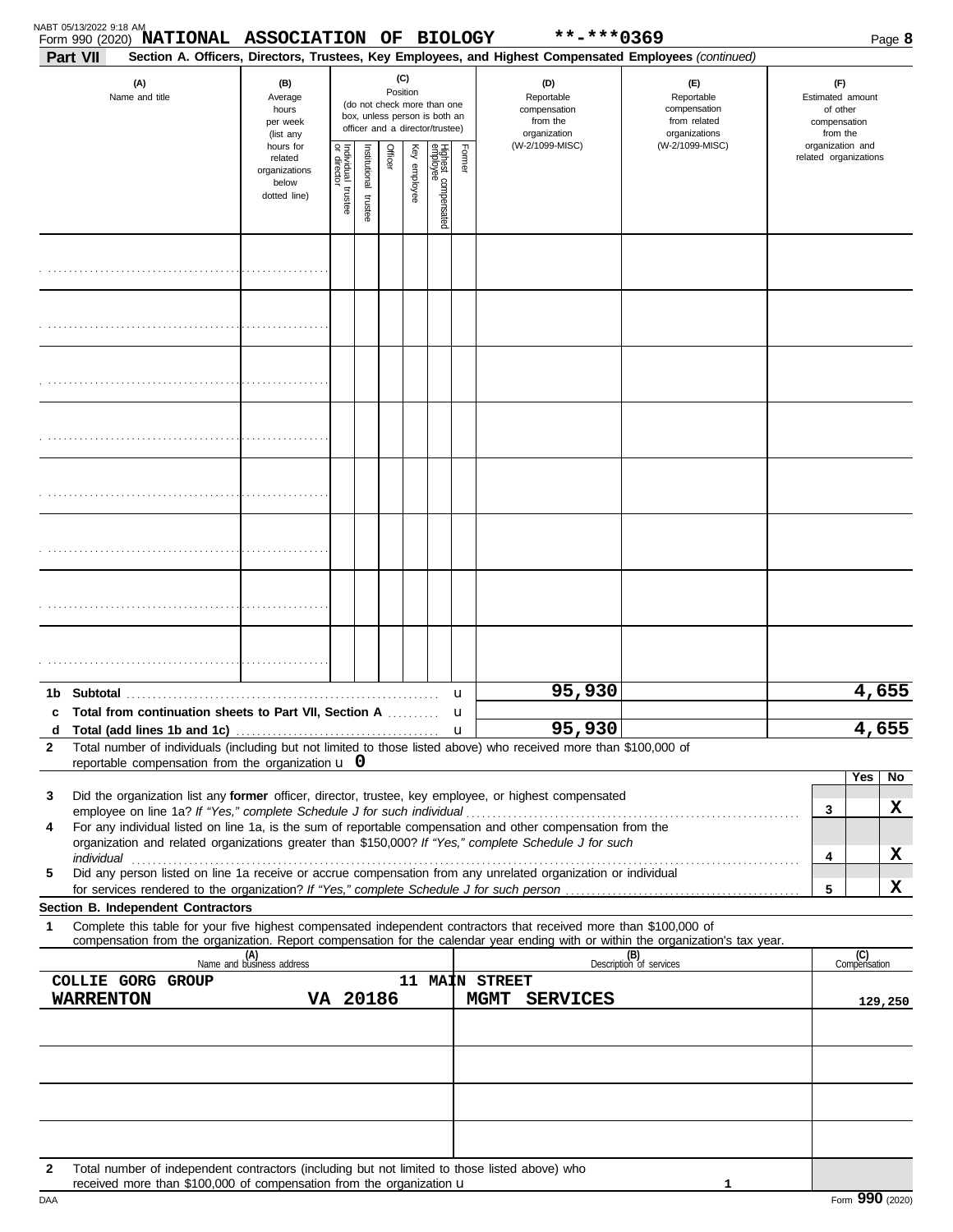## Form 990 (2020) Page **9 NATIONAL ASSOCIATION OF BIOLOGY \*\*-\*\*\*0369**

#### **Part VIII Statement of Revenue**

Check if Schedule O contains a response or note to any line in this Part VIII . . . . . . . . . . . . . . . . . . . . . . . . . . . . . . . . . . . . . . . . . . . .

|                                                                  |     |                                                                                                 |                      |  |                      | (A)<br>Total revenue | (B)<br>Related or exempt<br>function revenue | (C)<br>Unrelated<br>business revenue | (D)<br>Revenue excluded<br>from tax under |
|------------------------------------------------------------------|-----|-------------------------------------------------------------------------------------------------|----------------------|--|----------------------|----------------------|----------------------------------------------|--------------------------------------|-------------------------------------------|
|                                                                  |     |                                                                                                 |                      |  |                      |                      |                                              |                                      | sections 512-514                          |
| <b>Contributions, Gifts, Grants</b><br>and Other Similar Amounts |     | 1a Federated campaigns                                                                          | 1a                   |  |                      |                      |                                              |                                      |                                           |
|                                                                  |     | <b>b</b> Membership dues                                                                        | 1 <sub>b</sub>       |  | 159,141              |                      |                                              |                                      |                                           |
|                                                                  |     | c Fundraising events                                                                            | 1c                   |  |                      |                      |                                              |                                      |                                           |
|                                                                  |     | d Related organizations                                                                         | 1d                   |  |                      |                      |                                              |                                      |                                           |
|                                                                  |     |                                                                                                 | 1e                   |  |                      |                      |                                              |                                      |                                           |
|                                                                  |     | f All other contributions, gifts, grants,<br>and similar amounts not included above             |                      |  |                      |                      |                                              |                                      |                                           |
|                                                                  |     |                                                                                                 |                      |  | 12,086               |                      |                                              |                                      |                                           |
|                                                                  |     | Noncash contributions included in lines 1a-1f                                                   | 1g $\sqrt{5}$        |  |                      |                      |                                              |                                      |                                           |
|                                                                  |     |                                                                                                 |                      |  | $\mathbf u$          | 171,227              |                                              |                                      |                                           |
|                                                                  |     |                                                                                                 | <b>Business Code</b> |  |                      |                      |                                              |                                      |                                           |
|                                                                  | 2a  | PUBLISHING REVENUE                                                                              |                      |  | 541900               | 233,774              | 233,774                                      |                                      |                                           |
|                                                                  | b   | CONVENTION REVENUE                                                                              |                      |  | 323100               | 194,805              | 194,805                                      |                                      |                                           |
| Program Service<br>Revenue                                       |     |                                                                                                 |                      |  |                      |                      |                                              |                                      |                                           |
|                                                                  |     |                                                                                                 |                      |  |                      |                      |                                              |                                      |                                           |
|                                                                  |     |                                                                                                 |                      |  |                      |                      |                                              |                                      |                                           |
|                                                                  |     | f All other program service revenue                                                             |                      |  |                      |                      |                                              |                                      |                                           |
|                                                                  |     |                                                                                                 |                      |  | u                    | 428,579              |                                              |                                      |                                           |
|                                                                  | 3   | Investment income (including dividends, interest, and                                           |                      |  |                      |                      |                                              |                                      |                                           |
|                                                                  |     |                                                                                                 |                      |  | u                    | 43                   |                                              |                                      | 43                                        |
|                                                                  | 4   | Income from investment of tax-exempt bond proceeds                                              |                      |  | u                    |                      |                                              |                                      |                                           |
|                                                                  | 5   |                                                                                                 |                      |  | u                    |                      |                                              |                                      |                                           |
|                                                                  |     | (i) Real                                                                                        |                      |  | (ii) Personal        |                      |                                              |                                      |                                           |
|                                                                  | 6a  | Gross rents<br>6а                                                                               |                      |  |                      |                      |                                              |                                      |                                           |
|                                                                  | b   | 6b<br>Less: rental expenses                                                                     |                      |  |                      |                      |                                              |                                      |                                           |
|                                                                  | c   | 6c<br>Rental inc. or (loss)                                                                     |                      |  |                      |                      |                                              |                                      |                                           |
|                                                                  | d   | Net rental income or (loss)                                                                     |                      |  | u                    |                      |                                              |                                      |                                           |
|                                                                  |     | <b>7a</b> Gross amount from<br>(i) Securities                                                   |                      |  | (ii) Other           |                      |                                              |                                      |                                           |
|                                                                  |     | sales of assets<br>7a<br>other than inventory                                                   |                      |  |                      |                      |                                              |                                      |                                           |
|                                                                  |     | <b>b</b> Less: cost or other                                                                    |                      |  |                      |                      |                                              |                                      |                                           |
|                                                                  |     | basis and sales exps.<br>7b                                                                     |                      |  |                      |                      |                                              |                                      |                                           |
| Revenue                                                          |     | 7c<br><b>c</b> Gain or (loss)                                                                   |                      |  |                      |                      |                                              |                                      |                                           |
|                                                                  | d   |                                                                                                 |                      |  | u                    |                      |                                              |                                      |                                           |
| <b>Other</b>                                                     |     | 8a Gross income from fundraising events                                                         |                      |  |                      |                      |                                              |                                      |                                           |
|                                                                  |     | (not including $$$                                                                              |                      |  |                      |                      |                                              |                                      |                                           |
|                                                                  |     | of contributions reported on line 1c).                                                          |                      |  |                      |                      |                                              |                                      |                                           |
|                                                                  |     | See Part IV, line 18                                                                            | 8a                   |  |                      |                      |                                              |                                      |                                           |
|                                                                  |     | <b>b</b> Less: direct expenses                                                                  | 8b                   |  |                      |                      |                                              |                                      |                                           |
|                                                                  |     | c Net income or (loss) from fundraising events                                                  |                      |  | u                    |                      |                                              |                                      |                                           |
|                                                                  |     | 9a Gross income from gaming activities.                                                         |                      |  |                      |                      |                                              |                                      |                                           |
|                                                                  |     | See Part IV, line 19                                                                            | 9a                   |  |                      |                      |                                              |                                      |                                           |
|                                                                  |     | <b>b</b> Less: direct expenses                                                                  | 9 <sub>b</sub>       |  |                      |                      |                                              |                                      |                                           |
|                                                                  |     | c Net income or (loss) from gaming activities                                                   |                      |  | u                    |                      |                                              |                                      |                                           |
|                                                                  |     | 10a Gross sales of inventory, less                                                              |                      |  |                      |                      |                                              |                                      |                                           |
|                                                                  |     | returns and allowances<br>dia a a a a a                                                         | 10a                  |  |                      |                      |                                              |                                      |                                           |
|                                                                  |     | <b>b</b> Less: cost of goods sold                                                               | 10 <sub>b</sub>      |  |                      |                      |                                              |                                      |                                           |
|                                                                  |     | c Net income or (loss) from sales of inventory                                                  |                      |  | u                    |                      |                                              |                                      |                                           |
|                                                                  |     |                                                                                                 |                      |  | <b>Business Code</b> |                      |                                              |                                      |                                           |
| Miscellaneous<br>Revenue                                         | 11a | WEB ADVERTISING                                                                                 |                      |  | 541800               | 20,900               |                                              | 20,900                               |                                           |
|                                                                  | b   | PPP LOAN FORGIVENESS                                                                            |                      |  | 541900               | 20,255               | 20,255                                       |                                      |                                           |
|                                                                  |     |                                                                                                 |                      |  |                      |                      |                                              |                                      |                                           |
|                                                                  |     | All other revenue <i>contained</i> and <i>all</i> other revenues and <i>all</i> other revenues. |                      |  |                      |                      |                                              |                                      |                                           |
|                                                                  |     |                                                                                                 |                      |  | $\mathbf u$          | 41,155               |                                              |                                      |                                           |
|                                                                  | 12  |                                                                                                 |                      |  | $\mathbf{u}$         | 641,004              | 448,834                                      | 20,900                               | 43                                        |
|                                                                  |     |                                                                                                 |                      |  |                      |                      |                                              |                                      | $\sim$                                    |

DAA

 $\blacksquare$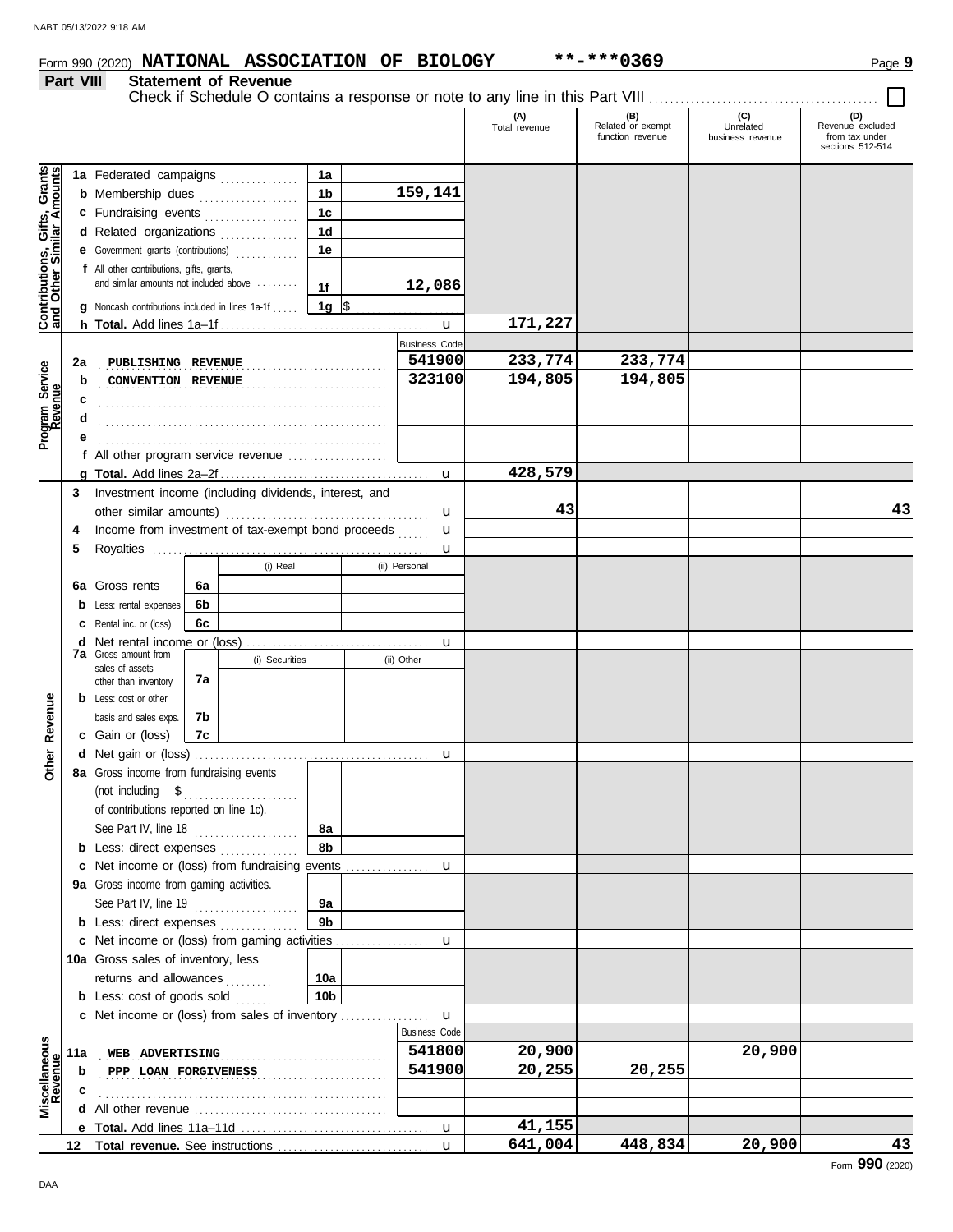#### **Part IX Statement of Functional Expenses** Form 990 (2020) Page **10 NATIONAL ASSOCIATION OF BIOLOGY \*\*-\*\*\*0369**

|          | Section 501(c)(3) and 501(c)(4) organizations must complete all columns. All other organizations must complete column (A).<br>Check if Schedule O contains a response or note to any line in this Part IX                                                                                                                                                                                                                                                                                                                                                                           |                       |                                    |                                    |                         |
|----------|-------------------------------------------------------------------------------------------------------------------------------------------------------------------------------------------------------------------------------------------------------------------------------------------------------------------------------------------------------------------------------------------------------------------------------------------------------------------------------------------------------------------------------------------------------------------------------------|-----------------------|------------------------------------|------------------------------------|-------------------------|
|          |                                                                                                                                                                                                                                                                                                                                                                                                                                                                                                                                                                                     |                       |                                    | (C)                                | (D)                     |
|          | Do not include amounts reported on lines 6b,<br>7b, 8b, 9b, and 10b of Part VIII.                                                                                                                                                                                                                                                                                                                                                                                                                                                                                                   | (A)<br>Total expenses | (B)<br>Program service<br>expenses | Management and<br>general expenses | Fundraising<br>expenses |
| 1        | Grants and other assistance to domestic organizations                                                                                                                                                                                                                                                                                                                                                                                                                                                                                                                               |                       |                                    |                                    |                         |
|          | and domestic governments. See Part IV, line 21                                                                                                                                                                                                                                                                                                                                                                                                                                                                                                                                      |                       |                                    |                                    |                         |
| 2        | Grants and other assistance to domestic                                                                                                                                                                                                                                                                                                                                                                                                                                                                                                                                             |                       |                                    |                                    |                         |
|          | individuals. See Part IV, line 22                                                                                                                                                                                                                                                                                                                                                                                                                                                                                                                                                   |                       |                                    |                                    |                         |
| 3        | Grants and other assistance to foreign                                                                                                                                                                                                                                                                                                                                                                                                                                                                                                                                              |                       |                                    |                                    |                         |
|          | organizations, foreign governments, and foreign                                                                                                                                                                                                                                                                                                                                                                                                                                                                                                                                     |                       |                                    |                                    |                         |
|          | individuals. See Part IV, lines 15 and 16                                                                                                                                                                                                                                                                                                                                                                                                                                                                                                                                           |                       |                                    |                                    |                         |
|          |                                                                                                                                                                                                                                                                                                                                                                                                                                                                                                                                                                                     |                       |                                    |                                    |                         |
| 4        | Benefits paid to or for members                                                                                                                                                                                                                                                                                                                                                                                                                                                                                                                                                     |                       |                                    |                                    |                         |
| 5        | Compensation of current officers, directors,                                                                                                                                                                                                                                                                                                                                                                                                                                                                                                                                        | 96,858                | 54,037                             | 13,347                             | 29,474                  |
|          | trustees, and key employees                                                                                                                                                                                                                                                                                                                                                                                                                                                                                                                                                         |                       |                                    |                                    |                         |
| 6        | Compensation not included above to disqualified                                                                                                                                                                                                                                                                                                                                                                                                                                                                                                                                     |                       |                                    |                                    |                         |
|          | persons (as defined under section 4958(f)(1)) and                                                                                                                                                                                                                                                                                                                                                                                                                                                                                                                                   |                       |                                    |                                    |                         |
|          | persons described in section 4958(c)(3)(B)                                                                                                                                                                                                                                                                                                                                                                                                                                                                                                                                          |                       |                                    |                                    |                         |
| 7        | Other salaries and wages                                                                                                                                                                                                                                                                                                                                                                                                                                                                                                                                                            |                       |                                    |                                    |                         |
| 8        | Pension plan accruals and contributions (include                                                                                                                                                                                                                                                                                                                                                                                                                                                                                                                                    |                       |                                    |                                    |                         |
|          | section 401(k) and 403(b) employer contributions)                                                                                                                                                                                                                                                                                                                                                                                                                                                                                                                                   | 5,126                 | 2,860                              | 706                                | <u>1,560</u>            |
| 9        | Other employee benefits                                                                                                                                                                                                                                                                                                                                                                                                                                                                                                                                                             |                       |                                    |                                    |                         |
| 10       |                                                                                                                                                                                                                                                                                                                                                                                                                                                                                                                                                                                     | 7,619                 | 4,251                              | 1,050                              | 2,318                   |
| 11       | Fees for services (nonemployees):                                                                                                                                                                                                                                                                                                                                                                                                                                                                                                                                                   |                       |                                    |                                    |                         |
| a        |                                                                                                                                                                                                                                                                                                                                                                                                                                                                                                                                                                                     | 129,250               |                                    | 129,250                            |                         |
| b        |                                                                                                                                                                                                                                                                                                                                                                                                                                                                                                                                                                                     | 840                   |                                    | 840                                |                         |
| c        |                                                                                                                                                                                                                                                                                                                                                                                                                                                                                                                                                                                     | 16,250                |                                    | 16,250                             |                         |
| d        | Lobbying                                                                                                                                                                                                                                                                                                                                                                                                                                                                                                                                                                            |                       |                                    |                                    |                         |
| e        | Professional fundraising services. See Part IV, line 17                                                                                                                                                                                                                                                                                                                                                                                                                                                                                                                             |                       |                                    |                                    |                         |
|          | Investment management fees                                                                                                                                                                                                                                                                                                                                                                                                                                                                                                                                                          |                       |                                    |                                    |                         |
| q        | Other. (If line 11g amount exceeds 10% of line 25, column                                                                                                                                                                                                                                                                                                                                                                                                                                                                                                                           |                       |                                    |                                    |                         |
|          | (A) amount, list line 11g expenses on Schedule O.)                                                                                                                                                                                                                                                                                                                                                                                                                                                                                                                                  | 10,653                | 9,080                              |                                    |                         |
| 12       | Advertising and promotion                                                                                                                                                                                                                                                                                                                                                                                                                                                                                                                                                           | 71,074                | 46,198                             | $\frac{1,573}{4,975}$              |                         |
| 13       |                                                                                                                                                                                                                                                                                                                                                                                                                                                                                                                                                                                     | 26,608                | 12,194                             | 5,005                              | $\frac{19,901}{9,409}$  |
| 14       | Information technology                                                                                                                                                                                                                                                                                                                                                                                                                                                                                                                                                              | 103,730               | 84,211                             | 19,519                             |                         |
| 15       |                                                                                                                                                                                                                                                                                                                                                                                                                                                                                                                                                                                     |                       |                                    |                                    |                         |
| 16       |                                                                                                                                                                                                                                                                                                                                                                                                                                                                                                                                                                                     |                       |                                    |                                    |                         |
| 17       |                                                                                                                                                                                                                                                                                                                                                                                                                                                                                                                                                                                     | 208                   |                                    | 208                                |                         |
| 18       | $\begin{minipage}[c]{0.9\linewidth} \begin{tabular}{l} \hline \textbf{Travel} \end{tabular} \end{minipage} \end{minipage} \begin{minipage}[c]{0.9\linewidth} \begin{tabular}{l} \hline \textbf{True} \end{tabular} \end{minipage} \end{minipage} \begin{minipage}[c]{0.9\linewidth} \begin{tabular}{l} \hline \textbf{True} \end{tabular} \end{minipage} \end{minipage} \begin{minipage}[c]{0.9\linewidth} \begin{tabular}{l} \hline \textbf{True} \end{tabular} \end{minipage} \end{minipage} \begin{minipage}[c]{0.9$<br>Payments of travel or entertainment expenses             |                       |                                    |                                    |                         |
|          | for any federal, state, or local public officials                                                                                                                                                                                                                                                                                                                                                                                                                                                                                                                                   |                       |                                    |                                    |                         |
|          | Conferences, conventions, and meetings                                                                                                                                                                                                                                                                                                                                                                                                                                                                                                                                              |                       |                                    |                                    |                         |
| 19       |                                                                                                                                                                                                                                                                                                                                                                                                                                                                                                                                                                                     |                       |                                    |                                    |                         |
| 20       | Interest                                                                                                                                                                                                                                                                                                                                                                                                                                                                                                                                                                            |                       |                                    |                                    |                         |
| 21<br>22 | Payments to affiliates<br>Depreciation, depletion, and amortization                                                                                                                                                                                                                                                                                                                                                                                                                                                                                                                 | 570                   | 160                                | 410                                |                         |
|          |                                                                                                                                                                                                                                                                                                                                                                                                                                                                                                                                                                                     | 4,762                 | $\overline{2,619}$                 | 714                                | 1,429                   |
| 23       | $In surface \begin{tabular}{@{}l@{}} \hline \multicolumn{3}{c}{\textbf{Insurance}} \\ \hline \multicolumn{3}{c}{\textbf{Insurance}} \\ \hline \multicolumn{3}{c}{\textbf{Insurance}} \\ \hline \multicolumn{3}{c}{\textbf{Insurance}} \\ \hline \multicolumn{3}{c}{\textbf{Insurance}} \\ \hline \multicolumn{3}{c}{\textbf{Insurance}} \\ \hline \multicolumn{3}{c}{\textbf{Insurance}} \\ \hline \multicolumn{3}{c}{\textbf{Insurance}} \\ \hline \multicolumn{3}{c}{\textbf{Insurance}} \\ \hline \multicolumn{3}{c}{\textbf{In$<br>Other expenses. Itemize expenses not covered |                       |                                    |                                    |                         |
| 24       |                                                                                                                                                                                                                                                                                                                                                                                                                                                                                                                                                                                     |                       |                                    |                                    |                         |
|          | above (List miscellaneous expenses on line 24e. If                                                                                                                                                                                                                                                                                                                                                                                                                                                                                                                                  |                       |                                    |                                    |                         |
|          | line 24e amount exceeds 10% of line 25, column                                                                                                                                                                                                                                                                                                                                                                                                                                                                                                                                      |                       |                                    |                                    |                         |
|          | (A) amount, list line 24e expenses on Schedule O.)                                                                                                                                                                                                                                                                                                                                                                                                                                                                                                                                  |                       |                                    |                                    |                         |
| a        | <b>SUBSCRIPTIONS</b>                                                                                                                                                                                                                                                                                                                                                                                                                                                                                                                                                                | 144,304               | 133,643                            | 10,661                             |                         |
| b        | EVENT COSTS                                                                                                                                                                                                                                                                                                                                                                                                                                                                                                                                                                         | 91,838                | 91,838                             |                                    |                         |
| c        | SCHOLARSHIPS, AWARDS                                                                                                                                                                                                                                                                                                                                                                                                                                                                                                                                                                | 30,777                | 30,777                             |                                    |                         |
| d        | BANK AND MERCHANT FEES                                                                                                                                                                                                                                                                                                                                                                                                                                                                                                                                                              | 7,551                 |                                    | 7,551                              |                         |
| е        | All other expenses                                                                                                                                                                                                                                                                                                                                                                                                                                                                                                                                                                  | $-9,080$              | $-9,080$                           |                                    |                         |
| 25       | Total functional expenses. Add lines 1 through 24e                                                                                                                                                                                                                                                                                                                                                                                                                                                                                                                                  | 738,938               | 462,788                            | 212,059                            | 64,091                  |
| 26       | Joint costs. Complete this line only if the<br>organization reported in column (B) joint costs                                                                                                                                                                                                                                                                                                                                                                                                                                                                                      |                       |                                    |                                    |                         |
|          | from a combined educational campaign and                                                                                                                                                                                                                                                                                                                                                                                                                                                                                                                                            |                       |                                    |                                    |                         |
|          | fundraising solicitation. Check here u<br>if                                                                                                                                                                                                                                                                                                                                                                                                                                                                                                                                        |                       |                                    |                                    |                         |

following SOP 98-2 (ASC 958-720) . . . . . . . . . . . . .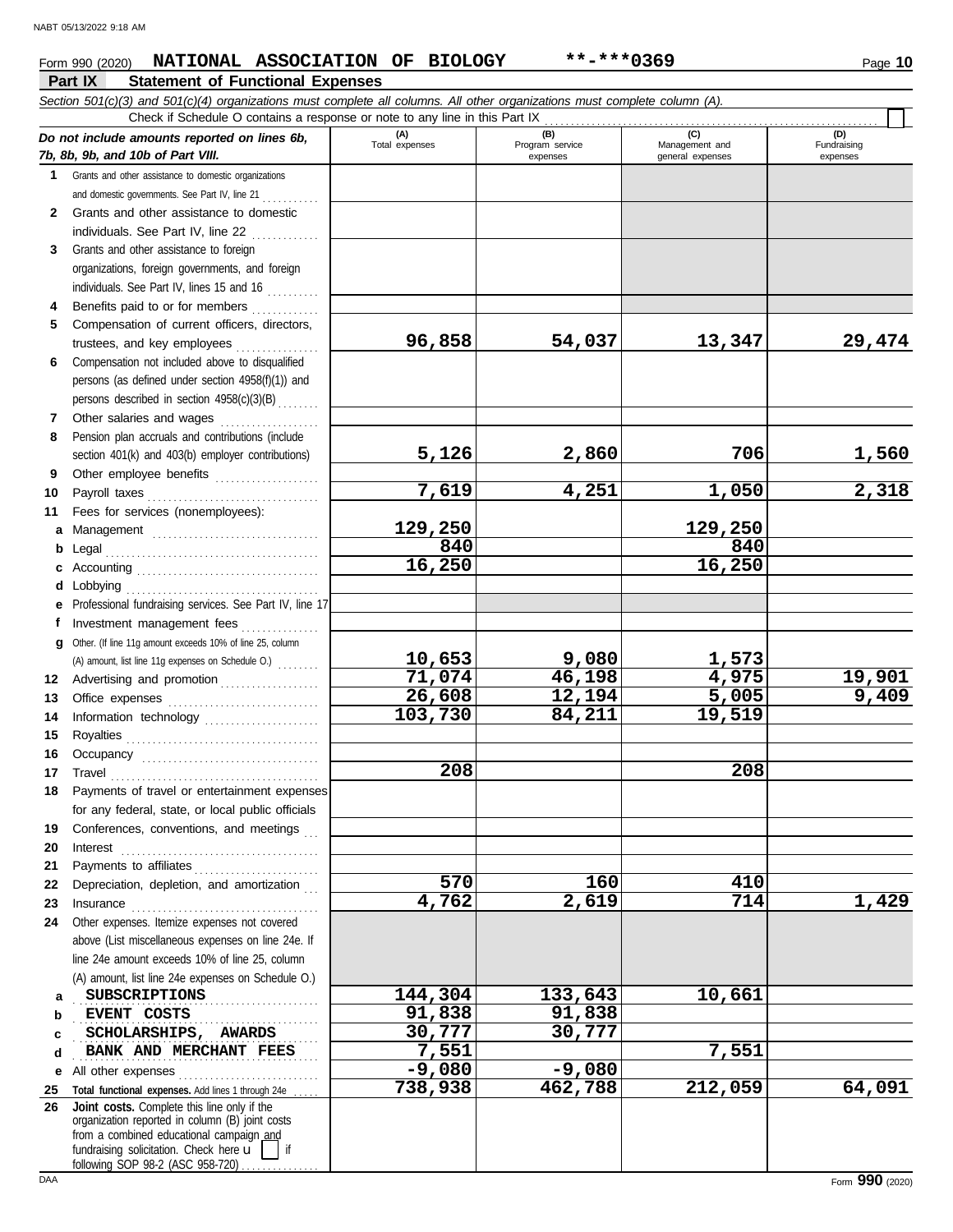#### Form 990 (2020) Page **11 NATIONAL ASSOCIATION OF BIOLOGY \*\*-\*\*\*0369 Part X Balance Sheet** Check if Schedule O contains a response or note to any line in this Part X. **(A) (B)** Beginning of year | | End of year **469,748 386,830** Cash—non-interest-bearing . . . . . . . . . . . . . . . . . . . . . . . . . . . . . . . . . . . . . . . . . . . . . . . . . . . . . . . . . . . . . . **1 1 2** 2 Savings and temporary cash investments **contain the container and the set of the set of the set of the set of the set of the set of the set of the set of the set of the set of the set of the set of the set of the set of 3 3** Pledges and grants receivable, net . . . . . . . . . . . . . . . . . . . . . . . . . . . . . . . . . . . . . . . . . . . . . . . . . . . . . . **6,322 2,035 4 4** Accounts receivable, net . . . . . . . . . . . . . . . . . . . . . . . . . . . . . . . . . . . . . . . . . . . . . . . . . . . . . . . . . . . . . . . . . **5** Loans and other receivables from any current or former officer, director, trustee, key employee, creator or founder, substantial contributor, or 35% controlled entity or family member of any of these persons **5 6** Loans and other receivables from other disqualified persons (as defined **6** under section  $4958(f)(1)$ , and persons described in section  $4958(c)(3)(B)$  ............. **Assets 7 7** Notes and loans receivable, net . . . . . . . . . . . . . . . . . . . . . . . . . . . . . . . . . . . . . . . . . . . . . . . . . . . . . . . . . . **8 8** Inventories for sale or use . . . . . . . . . . . . . . . . . . . . . . . . . . . . . . . . . . . . . . . . . . . . . . . . . . . . . . . . . . . . . . . . Prepaid expenses and deferred charges . . . . . . . . . . . . . . . . . . . . . . . . . . . . . . . . . . . . . . . . . . . . . . . . . **83,503 42,599 9 9 10a** Land, buildings, and equipment: cost or other **46,247** basis. Complete Part VI of Schedule D . . . . . . . . . . . . 10a **44,158 2,658 2,089 10c b** Less: accumulated depreciation . . . . . . . . . . . . . . . . . . . . . . . **10b** Investments—publicly traded securities . . . . . . . . . . . . . . . . . . . . . . . . . . . . . . . . . . . . . . . . . . . . . . . . . . **11 11 12 12** Investments—other securities. See Part IV, line 11 . . . . . . . . . . . . . . . . . . . . . . . . . . . . . . . . . . . . . **13 13** Investments—program-related. See Part IV, line 11 . . . . . . . . . . . . . . . . . . . . . . . . . . . . . . . . . . . . . 14 Intangible assets Intangible assets . . . . . . . . . . . . . . . . . . . . . . . . . . . . . . . . . . . . . . . . . . . . . . . . . . . . . . . . . . . . . . . . . . . . . . . . . **14 15 15** Other assets. See Part IV, line 11 . . . . . . . . . . . . . . . . . . . . . . . . . . . . . . . . . . . . . . . . . . . . . . . . . . . . . . . **562,231 16 433,553**<br>**4,722 17 3,528 Total assets.** Add lines 1 through 15 (must equal line 33) . . . . . . . . . . . . . . . . . . . . . . . . . . . . . . **16 16 4,722 3,528 17** Accounts payable and accrued expenses . . . . . . . . . . . . . . . . . . . . . . . . . . . . . . . . . . . . . . . . . . . . . . . . **17 18** Grants payable . . . . . . . . . . . . . . . . . . . . . . . . . . . . . . . . . . . . . . . . . . . . . . . . . . . . . . . . . . . . . . . . . . . . . . . . . . . **18 101,658 72,295 19 19** Deferred revenue . . . . . . . . . . . . . . . . . . . . . . . . . . . . . . . . . . . . . . . . . . . . . . . . . . . . . . . . . . . . . . . . . . . . . . . . . Tax-exempt bond liabilities . . . . . . . . . . . . . . . . . . . . . . . . . . . . . . . . . . . . . . . . . . . . . . . . . . . . . . . . . . . . . . . **20 20 21** Escrow or custodial account liability. Complete Part IV of Schedule D . . . . . . . . . . . . . . . . . . **21 22** Loans and other payables to any current or former officer, director, **Liabilities** trustee, key employee, creator or founder, substantial contributor, or 35% **22** controlled entity or family member of any of these persons Secured mortgages and notes payable to unrelated third parties ........................ **23 23 24** Unsecured notes and loans payable to unrelated third parties . . . . . . . . . . . . . . . . . . . . . . . . . . . **24 25** Other liabilities (including federal income tax, payables to related third parties, and other liabilities not included on lines 17-24). Complete Part X **20,255 20,068** of Schedule D . . . . . . . . . . . . . . . . . . . . . . . . . . . . . . . . . . . . . . . . . . . . . . . . . . . . . . . . . . . . . . . . . . . . . . . . . . . . **25 126,635 95,891 26** Total liabilities. Add lines 17 through 25 **26 Organizations that follow FASB ASC 958, check here** u **X** Net Assets or Fund Balances **Net Assets or Fund Balances and complete lines 27, 28, 32, and 33. 27** Net assets without donor restrictions . . . . . . . . . . . . . . . . . . . . . . . . . . . . . . . . . . . . . . . . . . . . . . . . . . . . **429,476 331,612 27**

Form **990** (2020)

**29**

**562,231 433,553**

**435,596 337,662**

**28**

**6,120 6,050**

**28**

Net assets with donor restrictions . . . . . . . . . . . . . . . . . . . . . . . . . . . . . . . . . . . . . . . . . . . . . . . . . . . . . . . .

**Organizations that do not follow FASB ASC 958, check here** u

Capital stock or trust principal, or current funds . . . . . . . . . . . . . . . . . . . . . . . . . . . . . . . . . . . . . . . . . . Paid-in or capital surplus, or land, building, or equipment fund ........................... Retained earnings, endowment, accumulated income, or other funds . . . . . . . . . . . . . . . . . . . Total net assets or fund balances . . . . . . . . . . . . . . . . . . . . . . . . . . . . . . . . . . . . . . . . . . . . . . . . . . . . . . . .

**and complete lines 29 through 33.**

Total liabilities and net assets/fund balances .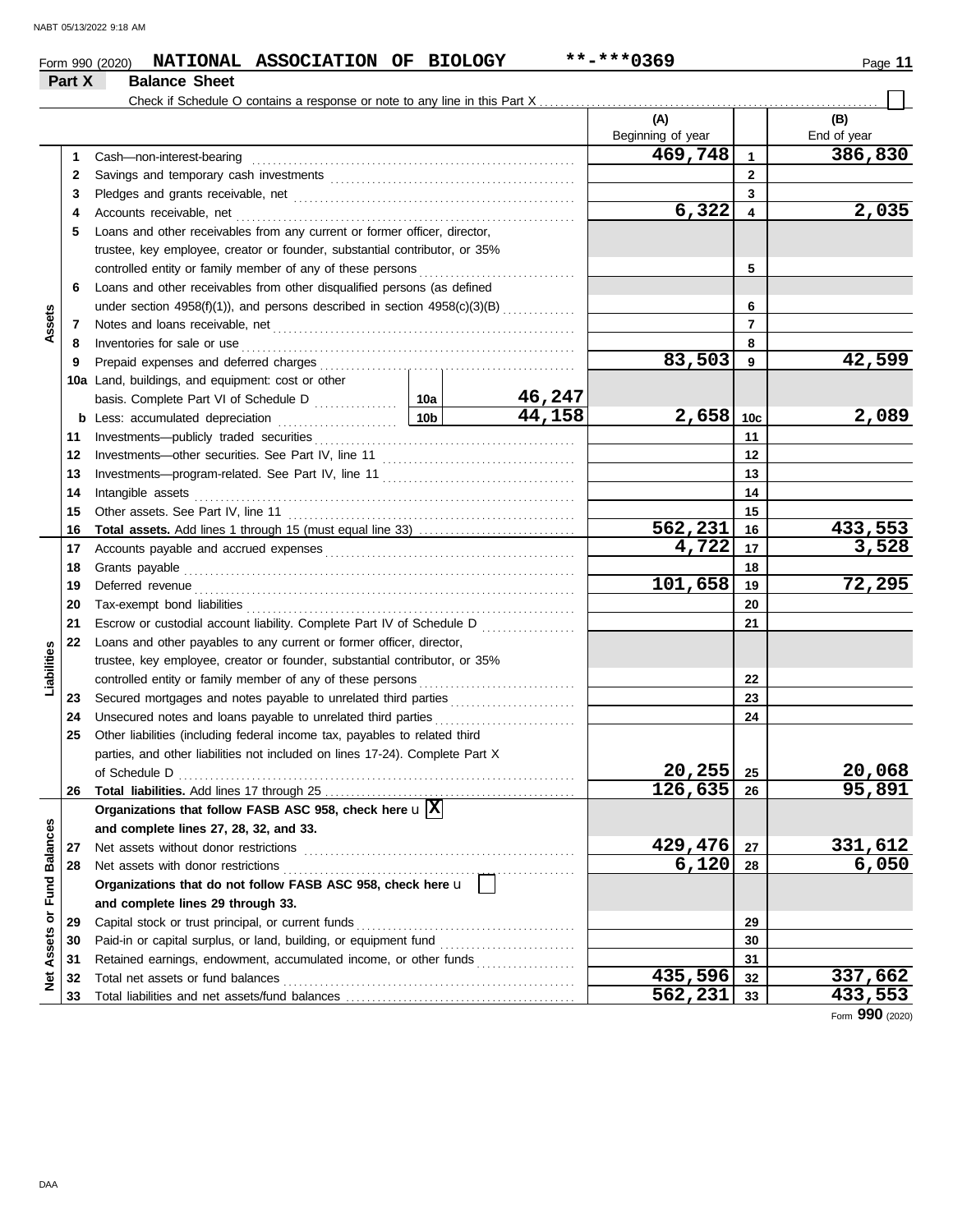|    | **-***0369<br>Form 990 (2020) NATIONAL ASSOCIATION OF BIOLOGY                                                                                                                                                                  |                  |  |                |     | Page 12            |  |  |
|----|--------------------------------------------------------------------------------------------------------------------------------------------------------------------------------------------------------------------------------|------------------|--|----------------|-----|--------------------|--|--|
|    | <b>Reconciliation of Net Assets</b><br>Part XI                                                                                                                                                                                 |                  |  |                |     |                    |  |  |
|    |                                                                                                                                                                                                                                |                  |  |                |     |                    |  |  |
| 1  |                                                                                                                                                                                                                                | $\overline{1}$   |  |                |     | 641,004<br>738,938 |  |  |
| 2  | $\mathbf{2}$                                                                                                                                                                                                                   |                  |  |                |     |                    |  |  |
| 3  | $\overline{3}$<br>Revenue less expenses. Subtract line 2 from line 1                                                                                                                                                           |                  |  |                |     |                    |  |  |
| 4  |                                                                                                                                                                                                                                | $\blacktriangle$ |  |                |     | 435,596            |  |  |
| 5  | Net unrealized gains (losses) on investments [11] match and the contract of the state of the state of the state of the state of the state of the state of the state of the state of the state of the state of the state of the | 5                |  |                |     |                    |  |  |
| 6  |                                                                                                                                                                                                                                | 6                |  |                |     |                    |  |  |
| 7  |                                                                                                                                                                                                                                | $\overline{7}$   |  |                |     |                    |  |  |
| 8  | Prior period adjustments entertainments and adjustments and account of the contract of the contract of the contract of the contract of the contract of the contract of the contract of the contract of the contract of the con | 8                |  |                |     |                    |  |  |
| 9  |                                                                                                                                                                                                                                | 9                |  |                |     |                    |  |  |
| 10 | Net assets or fund balances at end of year. Combine lines 3 through 9 (must equal Part X, line                                                                                                                                 |                  |  |                |     |                    |  |  |
|    |                                                                                                                                                                                                                                | 10               |  |                |     | 337,662            |  |  |
|    | Part XII<br><b>Financial Statements and Reporting</b>                                                                                                                                                                          |                  |  |                |     |                    |  |  |
|    |                                                                                                                                                                                                                                |                  |  |                |     |                    |  |  |
|    |                                                                                                                                                                                                                                |                  |  |                | Yes | No                 |  |  |
| 1  | x <br>Accounting method used to prepare the Form 990:<br>Cash<br>Accrual<br>Other<br>$\perp$                                                                                                                                   |                  |  |                |     |                    |  |  |
|    | If the organization changed its method of accounting from a prior year or checked "Other," explain in                                                                                                                          |                  |  |                |     |                    |  |  |
|    | Schedule O.                                                                                                                                                                                                                    |                  |  |                |     |                    |  |  |
|    | 2a Were the organization's financial statements compiled or reviewed by an independent accountant?                                                                                                                             |                  |  | 2a             | X   |                    |  |  |
|    | If "Yes," check a box below to indicate whether the financial statements for the year were compiled or                                                                                                                         |                  |  |                |     |                    |  |  |
|    | reviewed on a separate basis, consolidated basis, or both:                                                                                                                                                                     |                  |  |                |     |                    |  |  |
|    | $ \mathbf{X} $ Separate basis<br>  Consolidated basis<br>  Both consolidated and separate basis                                                                                                                                |                  |  |                |     |                    |  |  |
|    | <b>b</b> Were the organization's financial statements audited by an independent accountant?                                                                                                                                    |                  |  | 2 <sub>b</sub> |     | x                  |  |  |
|    | If "Yes," check a box below to indicate whether the financial statements for the year were audited on a                                                                                                                        |                  |  |                |     |                    |  |  |
|    | separate basis, consolidated basis, or both:                                                                                                                                                                                   |                  |  |                |     |                    |  |  |
|    | Separate basis<br>  Consolidated basis<br>Both consolidated and separate basis                                                                                                                                                 |                  |  |                |     |                    |  |  |
|    | c If "Yes" to line 2a or 2b, does the organization have a committee that assumes responsibility for oversight of                                                                                                               |                  |  |                |     |                    |  |  |
|    |                                                                                                                                                                                                                                |                  |  | 2c             |     | x                  |  |  |
|    | If the organization changed either its oversight process or selection process during the tax year, explain on                                                                                                                  |                  |  |                |     |                    |  |  |
|    | Schedule O.                                                                                                                                                                                                                    |                  |  |                |     |                    |  |  |
|    | 3a As a result of a federal award, was the organization required to undergo an audit or audits as set forth in the                                                                                                             |                  |  |                |     |                    |  |  |
|    | Single Audit Act and OMB Circular A-133?                                                                                                                                                                                       |                  |  | Зa             |     | x                  |  |  |
|    | b If "Yes," did the organization undergo the required audit or audits? If the organization did not undergo the                                                                                                                 |                  |  |                |     |                    |  |  |
|    | required audit or audits, explain why on Schedule O and describe any steps taken to undergo such audits                                                                                                                        |                  |  | 3 <sub>b</sub> |     |                    |  |  |

Form **990** (2020)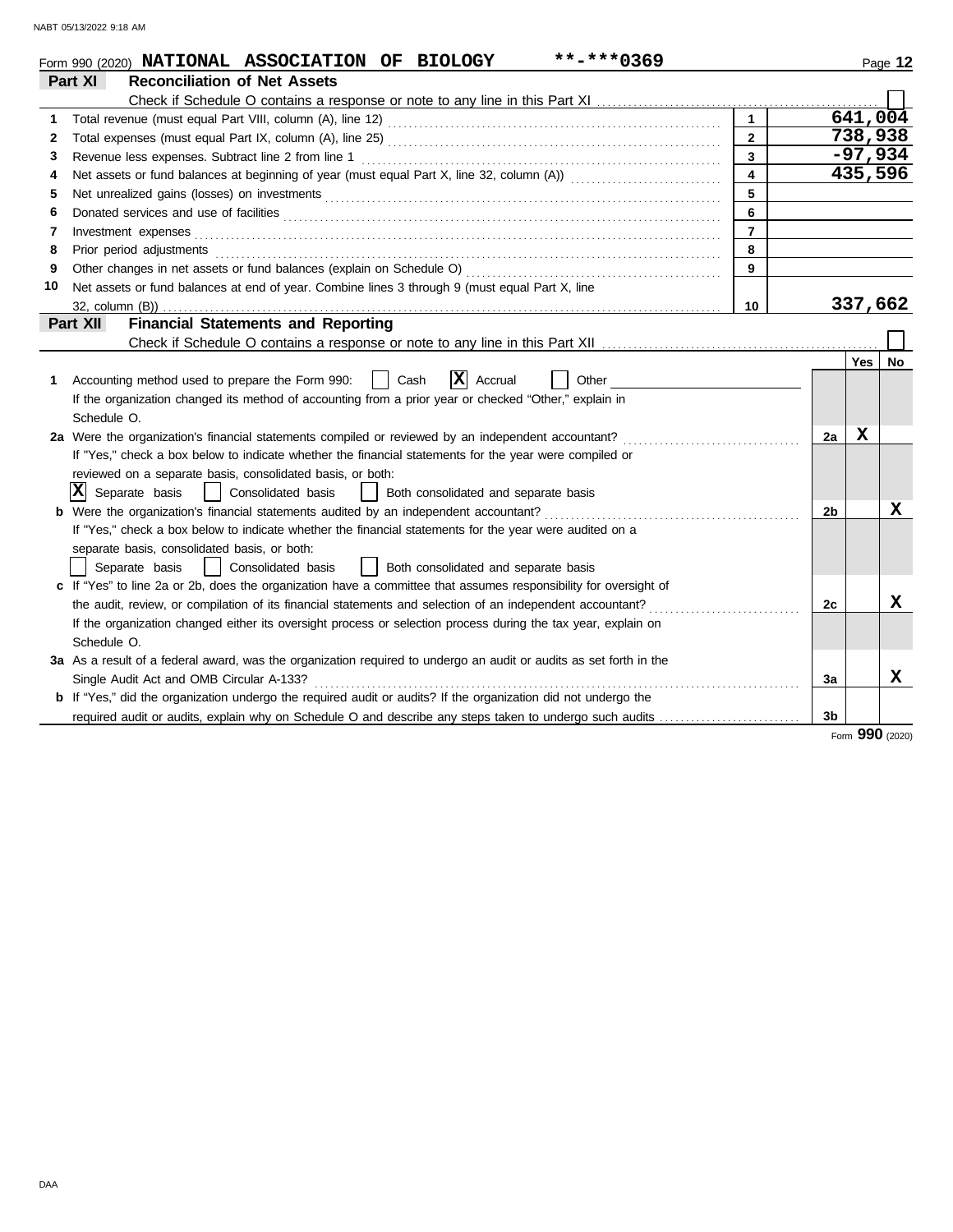|                      | <b>SCHEDULE A</b>                     |                                                            | <b>Public Charity Status and Public Support</b>                                                                                                                                                                                                                 |                                       |                                                      |                                        | OMB No. 1545-0047                    |  |
|----------------------|---------------------------------------|------------------------------------------------------------|-----------------------------------------------------------------------------------------------------------------------------------------------------------------------------------------------------------------------------------------------------------------|---------------------------------------|------------------------------------------------------|----------------------------------------|--------------------------------------|--|
|                      | (Form 990 or 990-EZ)                  |                                                            | Complete if the organization is a section 501(c)(3) organization or a section 4947(a)(1) nonexempt charitable trust.                                                                                                                                            | <b>2020</b>                           |                                                      |                                        |                                      |  |
|                      | Department of the Treasury            |                                                            |                                                                                                                                                                                                                                                                 | La Attach to Form 990 or Form 990-EZ. |                                                      |                                        |                                      |  |
|                      | Internal Revenue Service              |                                                            | <b>u</b> Go to www.irs.gov/Form990 for instructions and the latest information.                                                                                                                                                                                 |                                       |                                                      |                                        | Open to Public<br><b>Inspection</b>  |  |
|                      | Name of the organization              |                                                            | NATIONAL ASSOCIATION OF BIOLOGY                                                                                                                                                                                                                                 |                                       |                                                      | **-***0369                             | Employer identification number       |  |
| Part I               |                                       | <b>TEACHERS ,</b>                                          | INC.<br>Reason for Public Charity Status. (All organizations must complete this part.) See instructions.                                                                                                                                                        |                                       |                                                      |                                        |                                      |  |
|                      |                                       |                                                            | The organization is not a private foundation because it is: (For lines 1 through 12, check only one box.)                                                                                                                                                       |                                       |                                                      |                                        |                                      |  |
| 1                    |                                       |                                                            | A church, convention of churches, or association of churches described in section 170(b)(1)(A)(i).                                                                                                                                                              |                                       |                                                      |                                        |                                      |  |
| 2                    |                                       |                                                            | A school described in section 170(b)(1)(A)(ii). (Attach Schedule E (Form 990 or 990-EZ).)                                                                                                                                                                       |                                       |                                                      |                                        |                                      |  |
| 3                    |                                       |                                                            | A hospital or a cooperative hospital service organization described in section 170(b)(1)(A)(iii).                                                                                                                                                               |                                       |                                                      |                                        |                                      |  |
| 4                    |                                       |                                                            | A medical research organization operated in conjunction with a hospital described in section 170(b)(1)(A)(iii). Enter the hospital's name,                                                                                                                      |                                       |                                                      |                                        |                                      |  |
| 5                    | city, and state:                      |                                                            | An organization operated for the benefit of a college or university owned or operated by a governmental unit described in                                                                                                                                       |                                       |                                                      |                                        |                                      |  |
|                      |                                       | section 170(b)(1)(A)(iv). (Complete Part II.)              |                                                                                                                                                                                                                                                                 |                                       |                                                      |                                        |                                      |  |
| 6<br>7               |                                       |                                                            | A federal, state, or local government or governmental unit described in section 170(b)(1)(A)(v).<br>An organization that normally receives a substantial part of its support from a governmental unit or from the general public                                |                                       |                                                      |                                        |                                      |  |
|                      |                                       | described in section 170(b)(1)(A)(vi). (Complete Part II.) |                                                                                                                                                                                                                                                                 |                                       |                                                      |                                        |                                      |  |
| 8<br>9               |                                       |                                                            | A community trust described in section 170(b)(1)(A)(vi). (Complete Part II.)<br>An agricultural research organization described in section 170(b)(1)(A)(ix) operated in conjunction with a land-grant college                                                   |                                       |                                                      |                                        |                                      |  |
|                      | university:                           |                                                            | or university or a non-land-grant college of agriculture (see instructions). Enter the name, city, and state of the college or                                                                                                                                  |                                       |                                                      |                                        |                                      |  |
| $\mathbf{ x }$<br>10 |                                       |                                                            | An organization that normally receives: (1) more than 33 1/3% of its support from contributions, membership fees, and gross                                                                                                                                     |                                       |                                                      |                                        |                                      |  |
|                      |                                       |                                                            | receipts from activities related to its exempt functions, subject to certain exceptions; and (2) no more than 331/3% of its<br>support from gross investment income and unrelated business taxable income (less section 511 tax) from businesses                |                                       |                                                      |                                        |                                      |  |
|                      |                                       |                                                            | acquired by the organization after June 30, 1975. See section 509(a)(2). (Complete Part III.)                                                                                                                                                                   |                                       |                                                      |                                        |                                      |  |
| 11                   |                                       |                                                            | An organization organized and operated exclusively to test for public safety. See section 509(a)(4).                                                                                                                                                            |                                       |                                                      |                                        |                                      |  |
| 12                   |                                       |                                                            | An organization organized and operated exclusively for the benefit of, to perform the functions of, or to carry out the purposes<br>of one or more publicly supported organizations described in section 509(a)(1) or section 509(a)(2). See section 509(a)(3). |                                       |                                                      |                                        |                                      |  |
|                      |                                       |                                                            | Check the box in lines 12a through 12d that describes the type of supporting organization and complete lines 12e, 12f, and 12g.                                                                                                                                 |                                       |                                                      |                                        |                                      |  |
| a                    |                                       |                                                            | Type I. A supporting organization operated, supervised, or controlled by its supported organization(s), typically by giving                                                                                                                                     |                                       |                                                      |                                        |                                      |  |
|                      |                                       |                                                            | the supported organization(s) the power to regularly appoint or elect a majority of the directors or trustees of the<br>supporting organization. You must complete Part IV, Sections A and B.                                                                   |                                       |                                                      |                                        |                                      |  |
| b                    |                                       |                                                            | Type II. A supporting organization supervised or controlled in connection with its supported organization(s), by having                                                                                                                                         |                                       |                                                      |                                        |                                      |  |
|                      |                                       |                                                            | control or management of the supporting organization vested in the same persons that control or manage the supported                                                                                                                                            |                                       |                                                      |                                        |                                      |  |
|                      |                                       |                                                            | organization(s). You must complete Part IV, Sections A and C.                                                                                                                                                                                                   |                                       |                                                      |                                        |                                      |  |
| c                    |                                       |                                                            | Type III functionally integrated. A supporting organization operated in connection with, and functionally integrated with,<br>its supported organization(s) (see instructions). You must complete Part IV, Sections A, D, and E.                                |                                       |                                                      |                                        |                                      |  |
| d                    |                                       |                                                            | Type III non-functionally integrated. A supporting organization operated in connection with its supported organization(s)<br>that is not functionally integrated. The organization generally must satisfy a distribution requirement and an attentiveness       |                                       |                                                      |                                        |                                      |  |
|                      |                                       |                                                            | requirement (see instructions). You must complete Part IV, Sections A and D, and Part V.                                                                                                                                                                        |                                       |                                                      |                                        |                                      |  |
| е                    |                                       |                                                            | Check this box if the organization received a written determination from the IRS that it is a Type I, Type II, Type III<br>functionally integrated, or Type III non-functionally integrated supporting organization.                                            |                                       |                                                      |                                        |                                      |  |
| f                    |                                       | Enter the number of supported organizations                |                                                                                                                                                                                                                                                                 |                                       |                                                      |                                        |                                      |  |
| g                    |                                       |                                                            | Provide the following information about the supported organization(s).                                                                                                                                                                                          |                                       |                                                      |                                        |                                      |  |
|                      | (i) Name of supported<br>organization | $(ii)$ EIN                                                 | (iii) Type of organization<br>(described on lines 1-10                                                                                                                                                                                                          |                                       | (iv) Is the organization<br>listed in your governing | (v) Amount of monetary<br>support (see | (vi) Amount of<br>other support (see |  |
|                      |                                       |                                                            | above (see instructions))                                                                                                                                                                                                                                       |                                       | document?                                            | instructions)                          | instructions)                        |  |
|                      |                                       |                                                            |                                                                                                                                                                                                                                                                 | Yes                                   | No                                                   |                                        |                                      |  |
| (A)                  |                                       |                                                            |                                                                                                                                                                                                                                                                 |                                       |                                                      |                                        |                                      |  |
| (B)                  |                                       |                                                            |                                                                                                                                                                                                                                                                 |                                       |                                                      |                                        |                                      |  |
| (C)                  |                                       |                                                            |                                                                                                                                                                                                                                                                 |                                       |                                                      |                                        |                                      |  |
| (D)                  |                                       |                                                            |                                                                                                                                                                                                                                                                 |                                       |                                                      |                                        |                                      |  |
| (E)                  |                                       |                                                            |                                                                                                                                                                                                                                                                 |                                       |                                                      |                                        |                                      |  |
|                      |                                       |                                                            |                                                                                                                                                                                                                                                                 |                                       |                                                      |                                        |                                      |  |
| Total                |                                       |                                                            | For Paperwork Reduction Act Notice, see the Instructions for Form 990 or 990-EZ.                                                                                                                                                                                |                                       |                                                      |                                        | Schedule A (Form 990 or 990-EZ) 2020 |  |

**Paperwork Reduction Act Notice, see**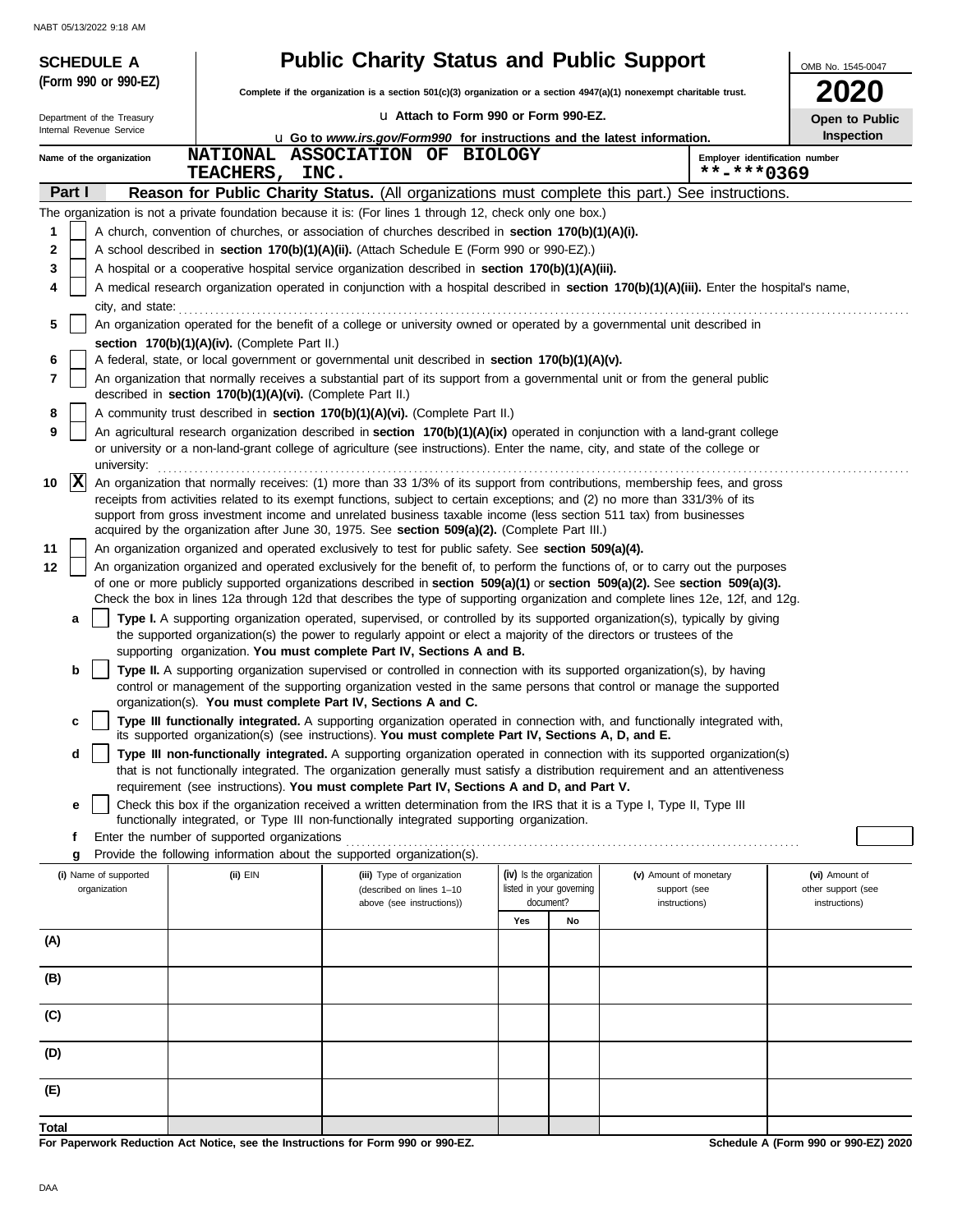|              | Schedule A (Form 990 or 990-EZ) 2020                                                                                                                                                                                                                                                                                                                    |          |          | NATIONAL ASSOCIATION OF BIOLOGY |            | **-***0369 | Page 2    |
|--------------|---------------------------------------------------------------------------------------------------------------------------------------------------------------------------------------------------------------------------------------------------------------------------------------------------------------------------------------------------------|----------|----------|---------------------------------|------------|------------|-----------|
|              | Support Schedule for Organizations Described in Sections 170(b)(1)(A)(iv) and 170(b)(1)(A)(vi)<br>Part II                                                                                                                                                                                                                                               |          |          |                                 |            |            |           |
|              | (Complete only if you checked the box on line 5, 7, or 8 of Part I or if the organization failed to qualify under                                                                                                                                                                                                                                       |          |          |                                 |            |            |           |
|              | Part III. If the organization fails to qualify under the tests listed below, please complete Part III.)                                                                                                                                                                                                                                                 |          |          |                                 |            |            |           |
|              | <b>Section A. Public Support</b>                                                                                                                                                                                                                                                                                                                        |          |          |                                 |            |            |           |
|              | Calendar year (or fiscal year beginning in)<br>$\mathbf{u}$                                                                                                                                                                                                                                                                                             | (a) 2016 | (b) 2017 | $(c)$ 2018                      | $(d)$ 2019 | (e) $2020$ | (f) Total |
| 1            | Gifts, grants, contributions, and<br>membership fees received. (Do not<br>include any "unusual grants.")                                                                                                                                                                                                                                                |          |          |                                 |            |            |           |
| $\mathbf{2}$ | Tax revenues levied for the<br>organization's benefit and either paid<br>to or expended on its behalf                                                                                                                                                                                                                                                   |          |          |                                 |            |            |           |
| 3            | The value of services or facilities<br>furnished by a governmental unit to the<br>organization without charge                                                                                                                                                                                                                                           |          |          |                                 |            |            |           |
| 4            | Total. Add lines 1 through 3                                                                                                                                                                                                                                                                                                                            |          |          |                                 |            |            |           |
| 5            | The portion of total contributions by<br>each person (other than a<br>governmental unit or publicly<br>supported organization) included on<br>line 1 that exceeds 2% of the amount<br>shown on line 11, column (f) $\ldots$                                                                                                                             |          |          |                                 |            |            |           |
| 6            | Public support. Subtract line 5 from line 4.                                                                                                                                                                                                                                                                                                            |          |          |                                 |            |            |           |
|              | <b>Section B. Total Support</b>                                                                                                                                                                                                                                                                                                                         |          |          |                                 |            |            |           |
|              | Calendar year (or fiscal year beginning in) <b>u</b>                                                                                                                                                                                                                                                                                                    | (a) 2016 | (b) 2017 | $(c)$ 2018                      | $(d)$ 2019 | (e) $2020$ | (f) Total |
| 7            | Amounts from line 4                                                                                                                                                                                                                                                                                                                                     |          |          |                                 |            |            |           |
| 8            | Gross income from interest, dividends,<br>payments received on securities loans,<br>rents, royalties, and income from<br>similar sources                                                                                                                                                                                                                |          |          |                                 |            |            |           |
| 9            | Net income from unrelated business<br>activities, whether or not the business<br>is regularly carried on                                                                                                                                                                                                                                                |          |          |                                 |            |            |           |
| 10           | Other income. Do not include gain or<br>loss from the sale of capital assets<br>(Explain in Part VI.)                                                                                                                                                                                                                                                   |          |          |                                 |            |            |           |
| 11           | Total support. Add lines 7 through 10                                                                                                                                                                                                                                                                                                                   |          |          |                                 |            |            |           |
| 12           |                                                                                                                                                                                                                                                                                                                                                         |          |          |                                 |            | 12         |           |
| 13           | First 5 years. If the Form 990 is for the organization's first, second, third, fourth, or fifth tax year as a section 501(c)(3)                                                                                                                                                                                                                         |          |          |                                 |            |            |           |
|              | organization, check this box and stop here contained and according to the state of the state of the state of the state of the state of the state of the state of the state of the state of the state of the state of the state                                                                                                                          |          |          |                                 |            |            |           |
|              | Section C. Computation of Public Support Percentage                                                                                                                                                                                                                                                                                                     |          |          |                                 |            |            |           |
| 14           |                                                                                                                                                                                                                                                                                                                                                         |          |          |                                 |            | 14         | %         |
| 15           | Public support percentage from 2019 Schedule A, Part II, line 14                                                                                                                                                                                                                                                                                        |          |          |                                 |            | 15         | %         |
| 16a          | 33 1/3% support test-2020. If the organization did not check the box on line 13, and line 14 is 33 1/3% or more, check this                                                                                                                                                                                                                             |          |          |                                 |            |            |           |
|              | box and stop here. The organization qualifies as a publicly supported organization                                                                                                                                                                                                                                                                      |          |          |                                 |            |            |           |
| b            | 33 1/3% support test-2019. If the organization did not check a box on line 13 or 16a, and line 15 is 33 1/3% or more, check                                                                                                                                                                                                                             |          |          |                                 |            |            |           |
| 17a          | this box and stop here. The organization qualifies as a publicly supported organization [11] content content content of the content of the content of the content of the content of the content of the content of the content<br>10%-facts-and-circumstances test-2020. If the organization did not check a box on line 13, 16a, or 16b, and line 14 is |          |          |                                 |            |            |           |
|              | 10% or more, and if the organization meets the "facts-and-circumstances" test, check this box and stop here. Explain in<br>Part VI how the organization meets the "facts-and-circumstances" test. The organization qualifies as a publicly supported                                                                                                    |          |          |                                 |            |            |           |
| b            | organization<br>10%-facts-and-circumstances test-2019. If the organization did not check a box on line 13, 16a, 16b, or 17a, and line                                                                                                                                                                                                                   |          |          |                                 |            |            |           |
|              | 15 is 10% or more, and if the organization meets the "facts-and-circumstances" test, check this box and stop here. Explain                                                                                                                                                                                                                              |          |          |                                 |            |            |           |
|              | in Part VI how the organization meets the "facts-and-circumstances" test. The organization qualifies as a publicly supported                                                                                                                                                                                                                            |          |          |                                 |            |            |           |
| 18           | organization<br>Private foundation. If the organization did not check a box on line 13, 16a, 16b, 17a, or 17b, check this box and see                                                                                                                                                                                                                   |          |          |                                 |            |            |           |

instructions . . . . . . . . . . . . . . . . . . . . . . . . . . . . . . . . . . . . . . . . . . . . . . . . . . . . . . . . . . . . . . . . . . . . . . . . . . . . . . . . . . . . . . . . . . . . . . . . . . . . . . . . . . . . . . . . . . . . . . . . . . . . . . . . . . . . . . . . . . . .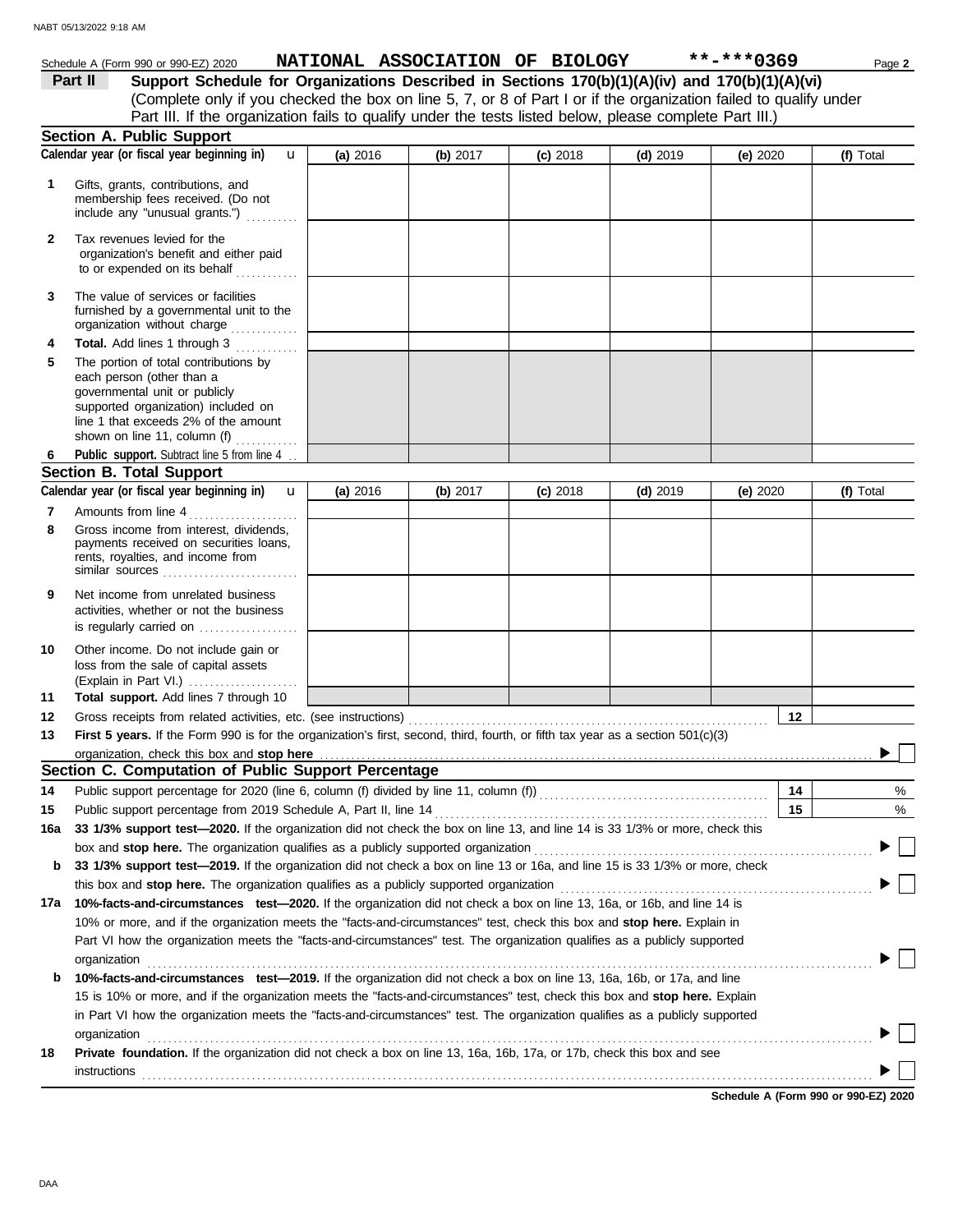#### Schedule A (Form 990 or 990-EZ) 2020 Page **3 NATIONAL ASSOCIATION OF BIOLOGY \*\*-\*\*\*0369**

**Part III Support Schedule for Organizations Described in Section 509(a)(2)** (Complete only if you checked the box on line 10 of Part I or if the organization failed to qualify under Part II. If the organization fails to qualify under the tests listed below, please complete Part II.)

|              | <b>Section A. Public Support</b>                                                                                                                                                  |          |          |            |            |          |              |
|--------------|-----------------------------------------------------------------------------------------------------------------------------------------------------------------------------------|----------|----------|------------|------------|----------|--------------|
|              | Calendar year (or fiscal year beginning in)<br>u                                                                                                                                  | (a) 2016 | (b) 2017 | $(c)$ 2018 | $(d)$ 2019 | (e) 2020 | (f) Total    |
| 1            | Gifts, grants, contributions, and membership fees<br>received. (Do not include any "unusual grants.")                                                                             | 240,695  | 211,499  | 198,925    | 189,647    | 171,227  | 1,011,993    |
| $\mathbf{2}$ | Gross receipts from admissions, merchandise<br>sold or services performed, or facilities<br>furnished in any activity that is related to the<br>organization's tax-exempt purpose | 680,602  | 634,192  | 745,661    | 797,912    | 448,834  | 3,307,201    |
| 3            | Gross receipts from activities that are not an<br>unrelated trade or business under section 513                                                                                   |          |          |            |            |          |              |
| 4            | Tax revenues levied for the<br>organization's benefit and either paid<br>to or expended on its behalf<br><u>.</u><br>1910. – Paul Barbara III predstava                           |          |          |            |            |          |              |
| 5            | The value of services or facilities<br>furnished by a governmental unit to the<br>organization without charge                                                                     |          |          |            |            |          |              |
| 6            | Total. Add lines 1 through 5                                                                                                                                                      | 921,297  | 845,691  | 944,586    | 987,559    | 620,061  | 4,319,194    |
| 7a           | Amounts included on lines 1, 2, and 3<br>received from disqualified persons                                                                                                       |          |          |            |            |          |              |
| b            | Amounts included on lines 2 and 3<br>received from other than disqualified<br>persons that exceed the greater of \$5,000<br>or 1% of the amount on line 13 for the year           |          |          |            |            |          |              |
| c            | Add lines 7a and 7b                                                                                                                                                               |          |          |            |            |          |              |
| 8            | Public support. (Subtract line 7c from<br>line $6.$ )                                                                                                                             |          |          |            |            |          | 4,319,194    |
|              | <b>Section B. Total Support</b>                                                                                                                                                   |          |          |            |            |          |              |
|              | Calendar year (or fiscal year beginning in)<br>$\mathbf{u}$                                                                                                                       | (a) 2016 | (b) 2017 | $(c)$ 2018 | $(d)$ 2019 | (e) 2020 | (f) Total    |
| 9            | Amounts from line 6                                                                                                                                                               | 921,297  | 845,691  | 944,586    | 987,559    | 620,061  | 4,319,194    |
| 10a          | Gross income from interest, dividends,<br>payments received on securities loans, rents,<br>royalties, and income from similar sources                                             |          |          | 1,459      | 1,124      | 43       | 2,626        |
| b            | Unrelated business taxable income (less<br>section 511 taxes) from businesses<br>acquired after June 30, 1975                                                                     |          |          |            |            |          |              |
| C            | Add lines 10a and 10b                                                                                                                                                             |          |          | 1,459      | 1,124      | 43       | 2,626        |
| 11           | Net income from unrelated business<br>activities not included in line 10b, whether<br>or not the business is regularly carried on                                                 |          |          |            |            |          |              |
| 12           | Other income. Do not include gain or<br>loss from the sale of capital assets<br>(Explain in Part VI.)                                                                             |          |          |            |            |          |              |
| 13           | Total support. (Add lines 9, 10c, 11,                                                                                                                                             |          |          |            |            |          |              |
|              | and $12.$ )<br>.                                                                                                                                                                  | 921,297  | 845,691  | 946,045    | 988,683    | 620,104  | 4,321,820    |
| 14           | First 5 years. If the Form 990 is for the organization's first, second, third, fourth, or fifth tax year as a section 501(c)(3)                                                   |          |          |            |            |          |              |
|              | organization, check this box and stop here                                                                                                                                        |          |          |            |            |          |              |
|              | Section C. Computation of Public Support Percentage                                                                                                                               |          |          |            |            |          |              |
| 15           | Public support percentage for 2020 (line 8, column (f), divided by line 13, column (f)) [[[[[[[[[[[[[[[[[[[[[                                                                     |          |          |            |            | 15       | 99.94 %      |
| 16           |                                                                                                                                                                                   |          |          |            |            | 16       | 99.94%       |
|              | Section D. Computation of Investment Income Percentage                                                                                                                            |          |          |            |            |          |              |
| 17           |                                                                                                                                                                                   |          |          |            |            | 17       | %            |
| 18           | Investment income percentage from 2019 Schedule A, Part III, line 17                                                                                                              |          |          |            |            | 18       | %            |
| 19a          | 33 1/3% support tests-2020. If the organization did not check the box on line 14, and line 15 is more than 33 1/3%, and line                                                      |          |          |            |            |          |              |
|              | 17 is not more than 33 1/3%, check this box and stop here. The organization qualifies as a publicly supported organization                                                        |          |          |            |            |          | $\mathbf{x}$ |
| b            | 33 1/3% support tests-2019. If the organization did not check a box on line 14 or line 19a, and line 16 is more than 33 1/3%, and                                                 |          |          |            |            |          |              |
|              |                                                                                                                                                                                   |          |          |            |            |          |              |
| 20           |                                                                                                                                                                                   |          |          |            |            |          |              |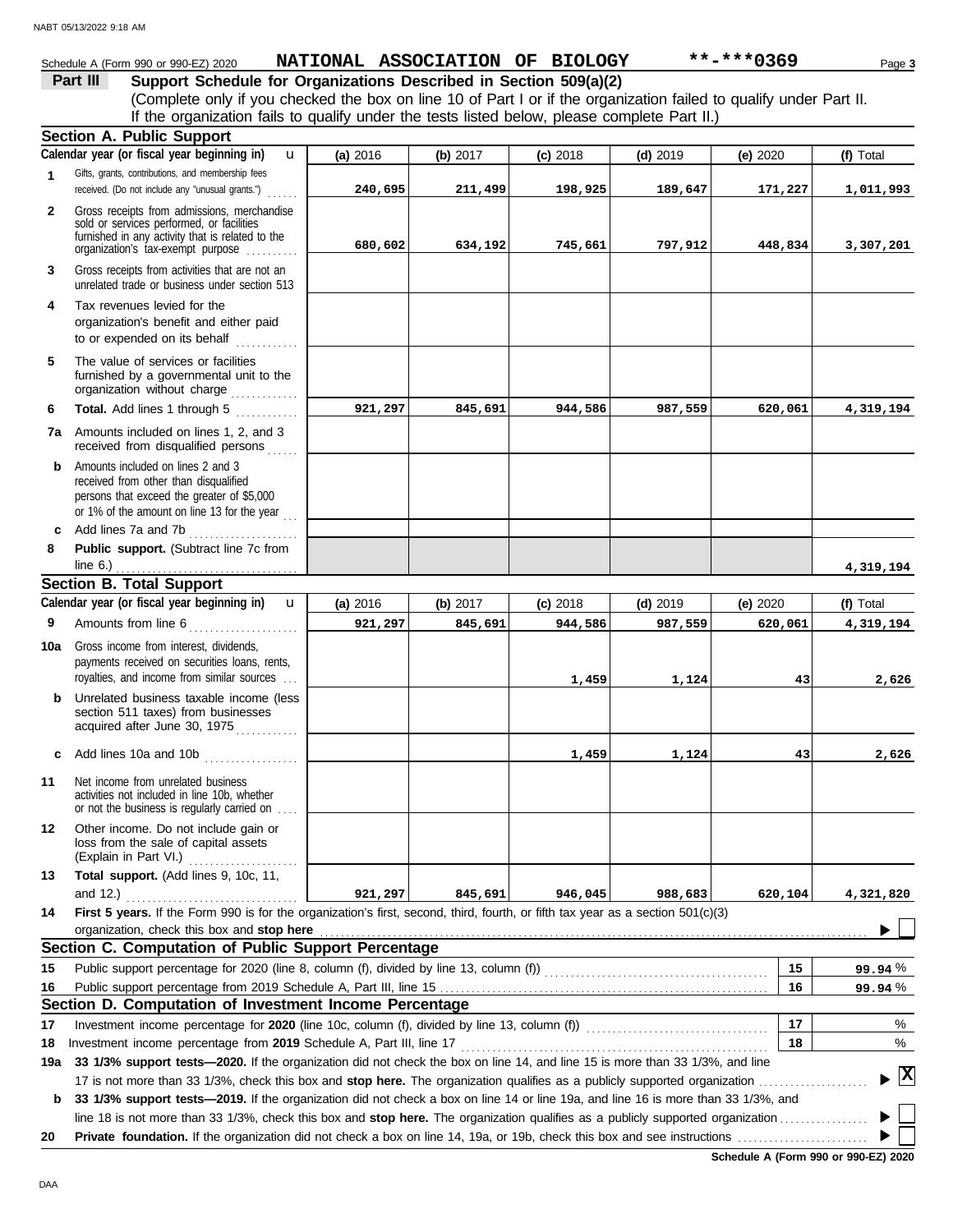|                | NATIONAL ASSOCIATION OF BIOLOGY<br>Schedule A (Form 990 or 990-EZ) 2020                                                                                                                                               | **-***0369                          |     | Page 4 |
|----------------|-----------------------------------------------------------------------------------------------------------------------------------------------------------------------------------------------------------------------|-------------------------------------|-----|--------|
| <b>Part IV</b> | <b>Supporting Organizations</b>                                                                                                                                                                                       |                                     |     |        |
|                | (Complete only if you checked a box in line 12 on Part I. If you checked box 12a, Part I, complete Sections A                                                                                                         |                                     |     |        |
|                | and B. If you checked box 12b, Part I, complete Sections A and C. If you checked box 12c, Part I, complete                                                                                                            |                                     |     |        |
|                | Sections A, D, and E. If you checked box 12d, Part I, complete Sections A and D, and complete Part V.)                                                                                                                |                                     |     |        |
|                | Section A. All Supporting Organizations                                                                                                                                                                               |                                     |     |        |
|                |                                                                                                                                                                                                                       |                                     | Yes | No     |
| 1              | Are all of the organization's supported organizations listed by name in the organization's governing                                                                                                                  |                                     |     |        |
|                | documents? If "No," describe in Part VI how the supported organizations are designated. If designated by                                                                                                              |                                     |     |        |
|                | class or purpose, describe the designation. If historic and continuing relationship, explain.                                                                                                                         | 1                                   |     |        |
| 2              | Did the organization have any supported organization that does not have an IRS determination of status                                                                                                                |                                     |     |        |
|                | under section 509(a)(1) or (2)? If "Yes," explain in Part VI how the organization determined that the supported                                                                                                       |                                     |     |        |
|                | organization was described in section 509(a)(1) or (2).                                                                                                                                                               | $\mathbf{2}$                        |     |        |
| За             | Did the organization have a supported organization described in section $501(c)(4)$ , (5), or (6)? If "Yes," answer                                                                                                   |                                     |     |        |
|                | lines 3b and 3c below.                                                                                                                                                                                                | 3a                                  |     |        |
| b              | Did the organization confirm that each supported organization qualified under section $501(c)(4)$ , $(5)$ , or $(6)$ and                                                                                              |                                     |     |        |
|                | satisfied the public support tests under section 509(a)(2)? If "Yes," describe in Part VI when and how the                                                                                                            |                                     |     |        |
|                | organization made the determination.                                                                                                                                                                                  | 3b                                  |     |        |
| c              | Did the organization ensure that all support to such organizations was used exclusively for section $170(c)(2)(B)$                                                                                                    |                                     |     |        |
|                | purposes? If "Yes," explain in Part VI what controls the organization put in place to ensure such use.                                                                                                                | 3c                                  |     |        |
| 4a             | Was any supported organization not organized in the United States ("foreign supported organization")? If                                                                                                              |                                     |     |        |
|                | "Yes," and if you checked 12a or 12b in Part I, answer (b) and (c) below.                                                                                                                                             | 4a                                  |     |        |
| b              | Did the organization have ultimate control and discretion in deciding whether to make grants to the foreign                                                                                                           |                                     |     |        |
|                | supported organization? If "Yes," describe in Part VI how the organization had such control and discretion                                                                                                            |                                     |     |        |
|                | despite being controlled or supervised by or in connection with its supported organizations.                                                                                                                          | 4b                                  |     |        |
| c              | Did the organization support any foreign supported organization that does not have an IRS determination                                                                                                               |                                     |     |        |
|                | under sections $501(c)(3)$ and $509(a)(1)$ or (2)? If "Yes," explain in Part VI what controls the organization used                                                                                                   |                                     |     |        |
|                | to ensure that all support to the foreign supported organization was used exclusively for section $170(c)(2)(B)$                                                                                                      |                                     |     |        |
|                | purposes.                                                                                                                                                                                                             | 4c                                  |     |        |
| 5a             | Did the organization add, substitute, or remove any supported organizations during the tax year? If "Yes,"                                                                                                            |                                     |     |        |
|                | answer lines 5b and 5c below (if applicable). Also, provide detail in Part VI, including (i) the names and EIN                                                                                                        |                                     |     |        |
|                | numbers of the supported organizations added, substituted, or removed; (ii) the reasons for each such action;                                                                                                         |                                     |     |        |
|                | (iii) the authority under the organization's organizing document authorizing such action; and (iv) how the action                                                                                                     |                                     |     |        |
|                | was accomplished (such as by amendment to the organizing document).                                                                                                                                                   | 5a                                  |     |        |
| b              | Type I or Type II only. Was any added or substituted supported organization part of a class already                                                                                                                   |                                     |     |        |
|                | designated in the organization's organizing document?                                                                                                                                                                 | 5b                                  |     |        |
|                | Substitutions only. Was the substitution the result of an event beyond the organization's control?                                                                                                                    | 5c                                  |     |        |
| 6              | Did the organization provide support (whether in the form of grants or the provision of services or facilities) to                                                                                                    |                                     |     |        |
|                | anyone other than (i) its supported organizations, (ii) individuals that are part of the charitable class benefited                                                                                                   |                                     |     |        |
|                | by one or more of its supported organizations, or (iii) other supporting organizations that also support or                                                                                                           |                                     |     |        |
|                | benefit one or more of the filing organization's supported organizations? If "Yes," provide detail in Part VI.                                                                                                        | 6                                   |     |        |
| 7              | Did the organization provide a grant, loan, compensation, or other similar payment to a substantial contributor                                                                                                       |                                     |     |        |
|                | (as defined in section $4958(c)(3)(C)$ ), a family member of a substantial contributor, or a 35% controlled entity                                                                                                    |                                     |     |        |
|                | with regard to a substantial contributor? If "Yes," complete Part I of Schedule L (Form 990 or 990-EZ).                                                                                                               | 7                                   |     |        |
| 8              | Did the organization make a loan to a disqualified person (as defined in section 4958) not described in line 7?                                                                                                       |                                     |     |        |
|                | If "Yes," complete Part I of Schedule L (Form 990 or 990-EZ).                                                                                                                                                         | 8                                   |     |        |
| 9a             | Was the organization controlled directly or indirectly at any time during the tax year by one or more                                                                                                                 |                                     |     |        |
|                | disqualified persons, as defined in section 4946 (other than foundation managers and organizations                                                                                                                    |                                     |     |        |
|                | described in section 509(a)(1) or (2))? If "Yes," provide detail in Part VI.                                                                                                                                          | 9а                                  |     |        |
| b              | Did one or more disqualified persons (as defined in line 9a) hold a controlling interest in any entity in which                                                                                                       |                                     |     |        |
|                | the supporting organization had an interest? If "Yes," provide detail in Part VI.                                                                                                                                     | 9b                                  |     |        |
| c              | Did a disqualified person (as defined in line 9a) have an ownership interest in, or derive any personal benefit                                                                                                       |                                     |     |        |
| 10a            | from, assets in which the supporting organization also had an interest? If "Yes," provide detail in Part VI.<br>Was the organization subject to the excess business holdings rules of section 4943 because of section | 9c                                  |     |        |
|                |                                                                                                                                                                                                                       |                                     |     |        |
|                | 4943(f) (regarding certain Type II supporting organizations, and all Type III non-functionally integrated<br>supporting organizations)? If "Yes," answer line 10b below.                                              | 10a                                 |     |        |
| b              | Did the organization have any excess business holdings in the tax year? (Use Schedule C, Form 4720, to                                                                                                                |                                     |     |        |
|                | determine whether the organization had excess business holdings.)                                                                                                                                                     | 10b                                 |     |        |
|                |                                                                                                                                                                                                                       | Schodule A (Form 000 or 000-F7) 202 |     |        |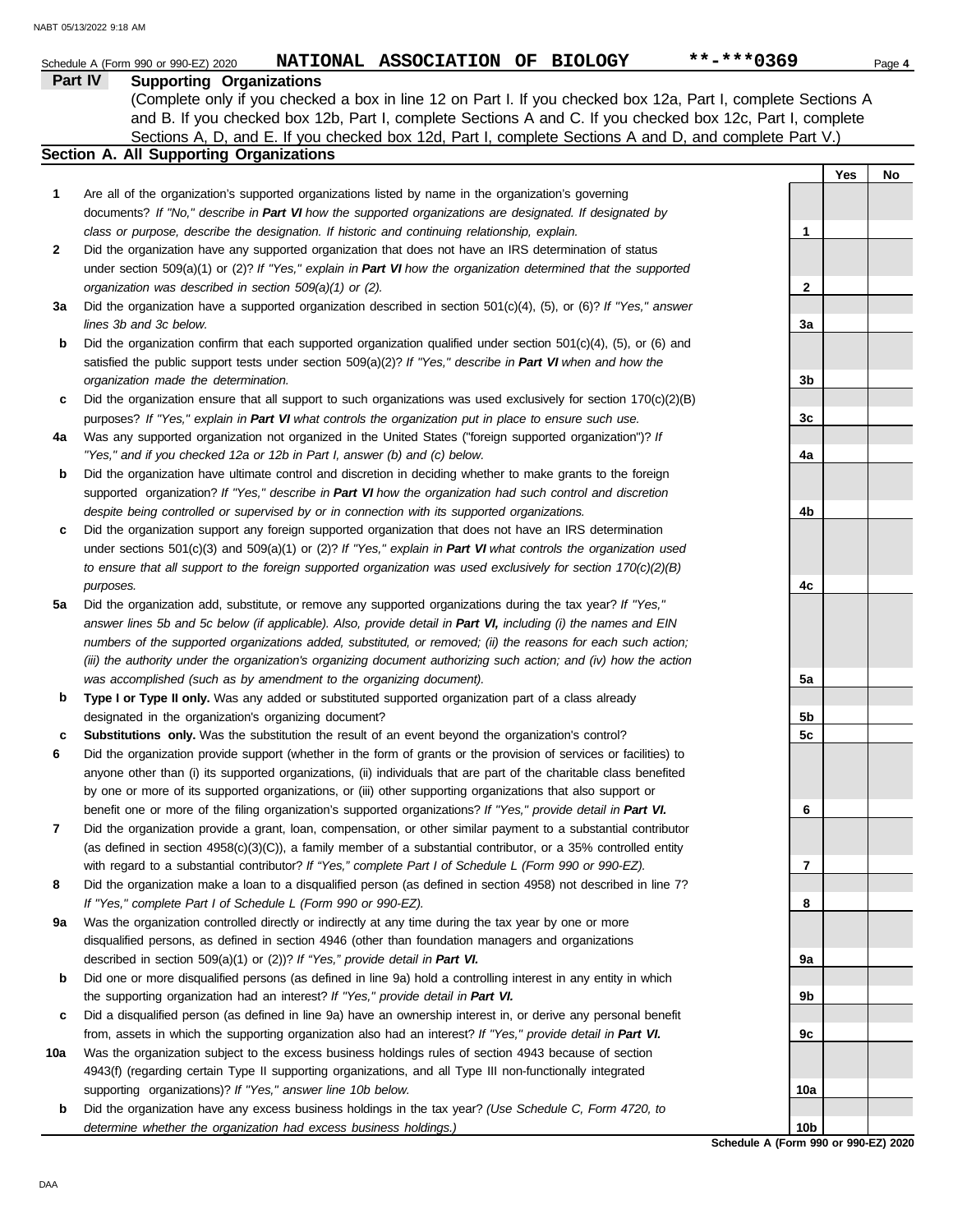| Part IV | **-***0369<br>NATIONAL ASSOCIATION OF BIOLOGY<br>Schedule A (Form 990 or 990-EZ) 2020                                                                                                                                  |                 |     | Page 5 |
|---------|------------------------------------------------------------------------------------------------------------------------------------------------------------------------------------------------------------------------|-----------------|-----|--------|
|         | <b>Supporting Organizations (continued)</b>                                                                                                                                                                            |                 | Yes | No     |
| 11      | Has the organization accepted a gift or contribution from any of the following persons?                                                                                                                                |                 |     |        |
| a       | A person who directly or indirectly controls, either alone or together with persons described in lines 11b and                                                                                                         |                 |     |        |
|         | 11c below, the governing body of a supported organization?                                                                                                                                                             | 11a             |     |        |
| b       | A family member of a person described in line 11a above?                                                                                                                                                               | 11 <sub>b</sub> |     |        |
| c       | A 35% controlled entity of a person described in line 11a or 11b above? If "Yes" to line 11a, 11b, or 11c, provide                                                                                                     |                 |     |        |
|         | detail in Part VI.                                                                                                                                                                                                     | 11c             |     |        |
|         | Section B. Type I Supporting Organizations                                                                                                                                                                             |                 |     |        |
|         |                                                                                                                                                                                                                        |                 | Yes | No     |
| 1       | Did the governing body, members of the governing body, officers acting in their official capacity, or membership of one or                                                                                             |                 |     |        |
|         | more supported organizations have the power to regularly appoint or elect at least a majority of the organization's officers,                                                                                          |                 |     |        |
|         | directors, or trustees at all times during the tax year? If "No," describe in Part VI how the supported organization(s)                                                                                                |                 |     |        |
|         | effectively operated, supervised, or controlled the organization's activities. If the organization had more than one supported                                                                                         |                 |     |        |
|         | organization, describe how the powers to appoint and/or remove officers, directors, or trustees were allocated among the                                                                                               |                 |     |        |
|         | supported organizations and what conditions or restrictions, if any, applied to such powers during the tax year.                                                                                                       | 1               |     |        |
| 2       | Did the organization operate for the benefit of any supported organization other than the supported                                                                                                                    |                 |     |        |
|         | organization(s) that operated, supervised, or controlled the supporting organization? If "Yes," explain in Part                                                                                                        |                 |     |        |
|         | VI how providing such benefit carried out the purposes of the supported organization(s) that operated,                                                                                                                 |                 |     |        |
|         | supervised, or controlled the supporting organization.                                                                                                                                                                 | $\mathbf{2}$    |     |        |
|         | Section C. Type II Supporting Organizations                                                                                                                                                                            |                 |     |        |
|         |                                                                                                                                                                                                                        |                 | Yes | No     |
| 1       | Were a majority of the organization's directors or trustees during the tax year also a majority of the directors                                                                                                       |                 |     |        |
|         | or trustees of each of the organization's supported organization(s)? If "No," describe in Part VI how control                                                                                                          |                 |     |        |
|         | or management of the supporting organization was vested in the same persons that controlled or managed                                                                                                                 |                 |     |        |
|         | the supported organization(s).                                                                                                                                                                                         | 1               |     |        |
|         | Section D. All Type III Supporting Organizations                                                                                                                                                                       |                 |     |        |
|         |                                                                                                                                                                                                                        |                 | Yes | No     |
| 1       | Did the organization provide to each of its supported organizations, by the last day of the fifth month of the                                                                                                         |                 |     |        |
|         | organization's tax year, (i) a written notice describing the type and amount of support provided during the prior tax                                                                                                  |                 |     |        |
|         | year, (ii) a copy of the Form 990 that was most recently filed as of the date of notification, and (iii) copies of the                                                                                                 |                 |     |        |
|         | organization's governing documents in effect on the date of notification, to the extent not previously provided?                                                                                                       | 1               |     |        |
| 2       | Were any of the organization's officers, directors, or trustees either (i) appointed or elected by the supported                                                                                                       |                 |     |        |
|         | organization(s) or (ii) serving on the governing body of a supported organization? If "No," explain in Part VI how                                                                                                     |                 |     |        |
|         | the organization maintained a close and continuous working relationship with the supported organization(s).                                                                                                            | 2               |     |        |
| 3       | By reason of the relationship described in line 2, above, did the organization's supported organizations have                                                                                                          |                 |     |        |
|         | a significant voice in the organization's investment policies and in directing the use of the organization's                                                                                                           |                 |     |        |
|         | income or assets at all times during the tax year? If "Yes," describe in Part VI the role the organization's                                                                                                           |                 |     |        |
|         | supported organizations played in this regard.                                                                                                                                                                         | 3               |     |        |
|         | Section E. Type III Functionally-Integrated Supporting Organizations                                                                                                                                                   |                 |     |        |
| 1       | Check the box next to the method that the organization used to satisfy the Integral Part Test during the year (see instructions).                                                                                      |                 |     |        |
| а       | The organization satisfied the Activities Test. Complete line 2 below.                                                                                                                                                 |                 |     |        |
| b       | The organization is the parent of each of its supported organizations. Complete line 3 below.                                                                                                                          |                 |     |        |
| c       | The organization supported a governmental entity. Describe in Part VI how you supported a governmental entity (see instructions).                                                                                      |                 |     |        |
| 2       | Activities Test. Answer lines 2a and 2b below.                                                                                                                                                                         |                 | Yes | No     |
| а       | Did substantially all of the organization's activities during the tax year directly further the exempt purposes of                                                                                                     |                 |     |        |
|         |                                                                                                                                                                                                                        |                 |     |        |
|         | the supported organization(s) to which the organization was responsive? If "Yes," then in Part VI identify<br>those supported organizations and explain how these activities directly furthered their exempt purposes, |                 |     |        |

| <b>b</b> Did the activities described in line 2a, above, constitute activities that, but for the organization's involvement, |
|------------------------------------------------------------------------------------------------------------------------------|
| one or more of the organization's supported organization(s) would have been engaged in? If "Yes," explain in                 |
| Part VI the reasons for the organization's position that its supported organization(s) would have engaged in                 |
| these activities but for the organization's involvement.                                                                     |

**3** Parent of Supported Organizations. *Answer lines 3a and 3b below.*

*that these activities constituted substantially all of its activities.*

- **a** Did the organization have the power to regularly appoint or elect a majority of the officers, directors, or trustees of each of the supported organizations? *If "Yes" or "No," provide details in Part VI.*
- **b** Did the organization exercise a substantial degree of direction over the policies, programs, and activities of each of its supported organizations? *If "Yes," describe in Part VI the role played by the organization in this regard.*

DAA **Schedule A (Form 990 or 990-EZ) 2020 3b**

**2a**

**2b**

**3a**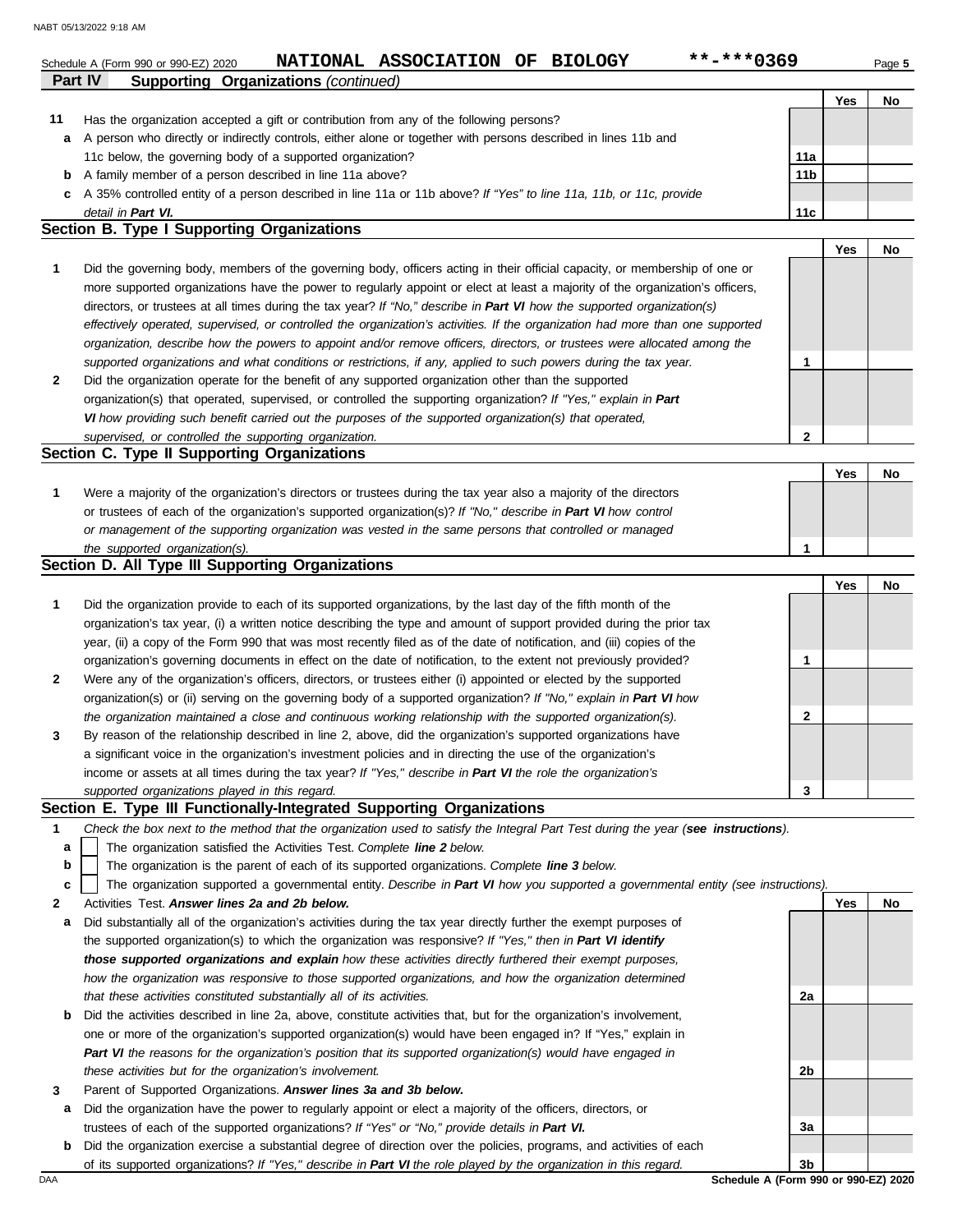|                | NATIONAL ASSOCIATION OF BIOLOGY<br>Schedule A (Form 990 or 990-EZ) 2020                                                          |                         | **-***0369     | Page 6                         |
|----------------|----------------------------------------------------------------------------------------------------------------------------------|-------------------------|----------------|--------------------------------|
| <b>Part V</b>  | Type III Non-Functionally Integrated 509(a)(3) Supporting Organizations                                                          |                         |                |                                |
| $\mathbf{1}$   | Check here if the organization satisfied the Integral Part Test as a qualifying trust on Nov. 20, 1970 (explain in Part VI). See |                         |                |                                |
|                | instructions. All other Type III non-functionally integrated supporting organizations must complete Sections A through E.        |                         |                |                                |
|                | Section A - Adjusted Net Income                                                                                                  |                         | (A) Prior Year | (B) Current Year<br>(optional) |
| 1              | Net short-term capital gain                                                                                                      | $\mathbf{1}$            |                |                                |
| $\mathbf{2}$   | Recoveries of prior-year distributions                                                                                           | $\mathbf{2}$            |                |                                |
| 3              | Other gross income (see instructions)                                                                                            | 3                       |                |                                |
| 4              | Add lines 1 through 3.                                                                                                           | $\overline{\mathbf{4}}$ |                |                                |
| 5              | Depreciation and depletion                                                                                                       | 5                       |                |                                |
| 6              | Portion of operating expenses paid or incurred for production or collection of                                                   |                         |                |                                |
|                | gross income or for management, conservation, or maintenance of property                                                         |                         |                |                                |
|                | held for production of income (see instructions)                                                                                 | 6                       |                |                                |
| $\overline{7}$ | Other expenses (see instructions)                                                                                                | $\overline{\mathbf{r}}$ |                |                                |
| 8              | <b>Adjusted Net Income</b> (subtract lines 5, 6, and 7 from line 4)                                                              | 8                       |                |                                |
|                | Section B - Minimum Asset Amount                                                                                                 |                         | (A) Prior Year | (B) Current Year<br>(optional) |
| 1              | Aggregate fair market value of all non-exempt-use assets (see                                                                    |                         |                |                                |
|                | instructions for short tax year or assets held for part of year):                                                                |                         |                |                                |
|                | <b>a</b> Average monthly value of securities                                                                                     | 1a                      |                |                                |
|                | <b>b</b> Average monthly cash balances                                                                                           | 1b                      |                |                                |
|                | c Fair market value of other non-exempt-use assets                                                                               | 1 <sub>c</sub>          |                |                                |
|                | d Total (add lines 1a, 1b, and 1c)                                                                                               | 1d                      |                |                                |
|                | e Discount claimed for blockage or other factors                                                                                 |                         |                |                                |
|                | (explain in detail in Part VI):                                                                                                  |                         |                |                                |
| $\mathbf{2}$   | Acquisition indebtedness applicable to non-exempt-use assets                                                                     | $\mathbf{2}$            |                |                                |
| 3              | Subtract line 2 from line 1d.                                                                                                    | 3                       |                |                                |
| 4              | Cash deemed held for exempt use. Enter 0.015 of line 3 (for greater amount,                                                      |                         |                |                                |
|                | see instructions)                                                                                                                | 4                       |                |                                |
| 5              | Net value of non-exempt-use assets (subtract line 4 from line 3)                                                                 | 5                       |                |                                |
| 6              | Multiply line 5 by 0.035.                                                                                                        | 6                       |                |                                |
| 7              | Recoveries of prior-year distributions                                                                                           | $\overline{7}$          |                |                                |
| 8              | Minimum Asset Amount (add line 7 to line 6)                                                                                      | 8                       |                |                                |
|                | Section C - Distributable Amount                                                                                                 |                         |                | <b>Current Year</b>            |
| 1              | Adjusted net income for prior year (from Section A, line 8, column A)                                                            | $\mathbf{1}$            |                |                                |
| $\mathbf{2}$   | Enter 0.85 of line 1.                                                                                                            | $\mathbf{2}$            |                |                                |
| 3              | Minimum asset amount for prior year (from Section B, line 8, column A)                                                           | 3                       |                |                                |
| 4              | Enter greater of line 2 or line 3.                                                                                               | 4                       |                |                                |
| 5              | Income tax imposed in prior year                                                                                                 | 5                       |                |                                |
| 6              | <b>Distributable Amount.</b> Subtract line 5 from line 4, unless subject to                                                      |                         |                |                                |
|                | emergency temporary reduction (see instructions).                                                                                | 6                       |                |                                |

**7** (see instructions). Check here if the current year is the organization's first as a non-functionally integrated Type III supporting organization

**Schedule A (Form 990 or 990-EZ) 2020**

DAA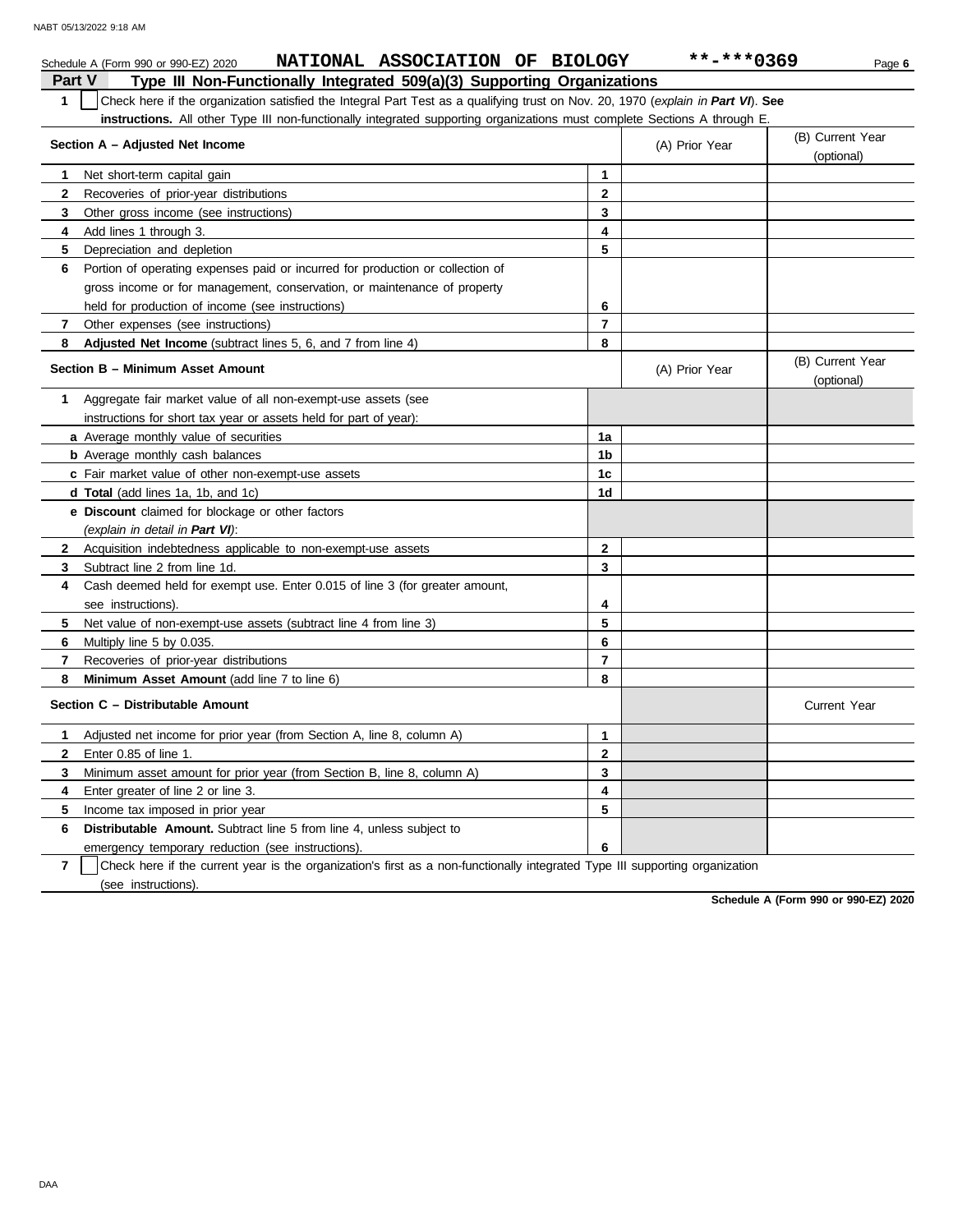|               | NATIONAL ASSOCIATION OF BIOLOGY<br>Schedule A (Form 990 or 990-EZ) 2020                                             |                                    | **-***0369                                    | Page 7                                           |
|---------------|---------------------------------------------------------------------------------------------------------------------|------------------------------------|-----------------------------------------------|--------------------------------------------------|
| <b>Part V</b> | Type III Non-Functionally Integrated 509(a)(3) Supporting Organizations (continued)                                 |                                    |                                               |                                                  |
|               | Section D - Distributions                                                                                           |                                    |                                               | <b>Current Year</b>                              |
| 1             | Amounts paid to supported organizations to accomplish exempt purposes                                               |                                    |                                               |                                                  |
| $\mathbf{2}$  | Amounts paid to perform activity that directly furthers exempt purposes of supported                                |                                    |                                               |                                                  |
|               | organizations, in excess of income from activity                                                                    |                                    |                                               |                                                  |
| 3             | Administrative expenses paid to accomplish exempt purposes of supported organizations                               |                                    |                                               |                                                  |
| 4             | Amounts paid to acquire exempt-use assets                                                                           |                                    |                                               |                                                  |
| 5             | Qualified set-aside amounts (prior IRS approval required—provide details in Part VI)                                |                                    |                                               |                                                  |
| 6             | Other distributions (describe in Part VI). See instructions.                                                        |                                    |                                               |                                                  |
| 7             | Total annual distributions. Add lines 1 through 6.                                                                  |                                    |                                               |                                                  |
| 8             | Distributions to attentive supported organizations to which the organization is responsive                          |                                    |                                               |                                                  |
|               | (provide details in Part VI). See instructions.                                                                     |                                    |                                               |                                                  |
| 9             | Distributable amount for 2020 from Section C, line 6                                                                |                                    |                                               |                                                  |
| 10            | Line 8 amount divided by line 9 amount                                                                              |                                    |                                               |                                                  |
|               | <b>Section E - Distribution Allocations (see instructions)</b>                                                      | (i)<br><b>Excess Distributions</b> | (ii)<br><b>Underdistributions</b><br>Pre-2020 | (iii)<br><b>Distributable</b><br>Amount for 2020 |
| 1             | Distributable amount for 2020 from Section C, line 6                                                                |                                    |                                               |                                                  |
| $\mathbf{2}$  | Underdistributions, if any, for years prior to 2020                                                                 |                                    |                                               |                                                  |
|               | (reasonable cause required-explain in Part VI). See                                                                 |                                    |                                               |                                                  |
|               | instructions.                                                                                                       |                                    |                                               |                                                  |
| 3             | Excess distributions carryover, if any, to 2020                                                                     |                                    |                                               |                                                  |
|               |                                                                                                                     |                                    |                                               |                                                  |
|               |                                                                                                                     |                                    |                                               |                                                  |
|               |                                                                                                                     |                                    |                                               |                                                  |
|               |                                                                                                                     |                                    |                                               |                                                  |
|               |                                                                                                                     |                                    |                                               |                                                  |
|               | f Total of lines 3a through 3e                                                                                      |                                    |                                               |                                                  |
|               | g Applied to underdistributions of prior years                                                                      |                                    |                                               |                                                  |
|               | h Applied to 2020 distributable amount                                                                              |                                    |                                               |                                                  |
|               | <i>i</i> Carryover from 2015 not applied (see instructions)                                                         |                                    |                                               |                                                  |
| 4             | Remainder. Subtract lines 3g, 3h, and 3i from line 3f.<br>Distributions for 2020 from                               |                                    |                                               |                                                  |
|               | Section D, line 7:<br>\$                                                                                            |                                    |                                               |                                                  |
|               |                                                                                                                     |                                    |                                               |                                                  |
|               | a Applied to underdistributions of prior years<br><b>b</b> Applied to 2020 distributable amount                     |                                    |                                               |                                                  |
|               | c Remainder. Subtract lines 4a and 4b from line 4.                                                                  |                                    |                                               |                                                  |
| 5             | Remaining underdistributions for years prior to 2020, if                                                            |                                    |                                               |                                                  |
|               |                                                                                                                     |                                    |                                               |                                                  |
|               | any. Subtract lines 3g and 4a from line 2. For result                                                               |                                    |                                               |                                                  |
| 6             | greater than zero, explain in Part VI. See instructions.<br>Remaining underdistributions for 2020 Subtract lines 3h |                                    |                                               |                                                  |
|               | and 4b from line 1. For result greater than zero, explain in                                                        |                                    |                                               |                                                  |
|               | Part VI. See instructions.                                                                                          |                                    |                                               |                                                  |
|               |                                                                                                                     |                                    |                                               |                                                  |
| 7             | Excess distributions carryover to 2021. Add lines 3j                                                                |                                    |                                               |                                                  |
| 8             | and 4c.<br>Breakdown of line 7:                                                                                     |                                    |                                               |                                                  |
|               |                                                                                                                     |                                    |                                               |                                                  |
|               | <b>b</b> Excess from 2017                                                                                           |                                    |                                               |                                                  |
|               |                                                                                                                     |                                    |                                               |                                                  |
|               |                                                                                                                     |                                    |                                               |                                                  |
|               |                                                                                                                     |                                    |                                               |                                                  |
|               | e Excess from 2020                                                                                                  |                                    |                                               |                                                  |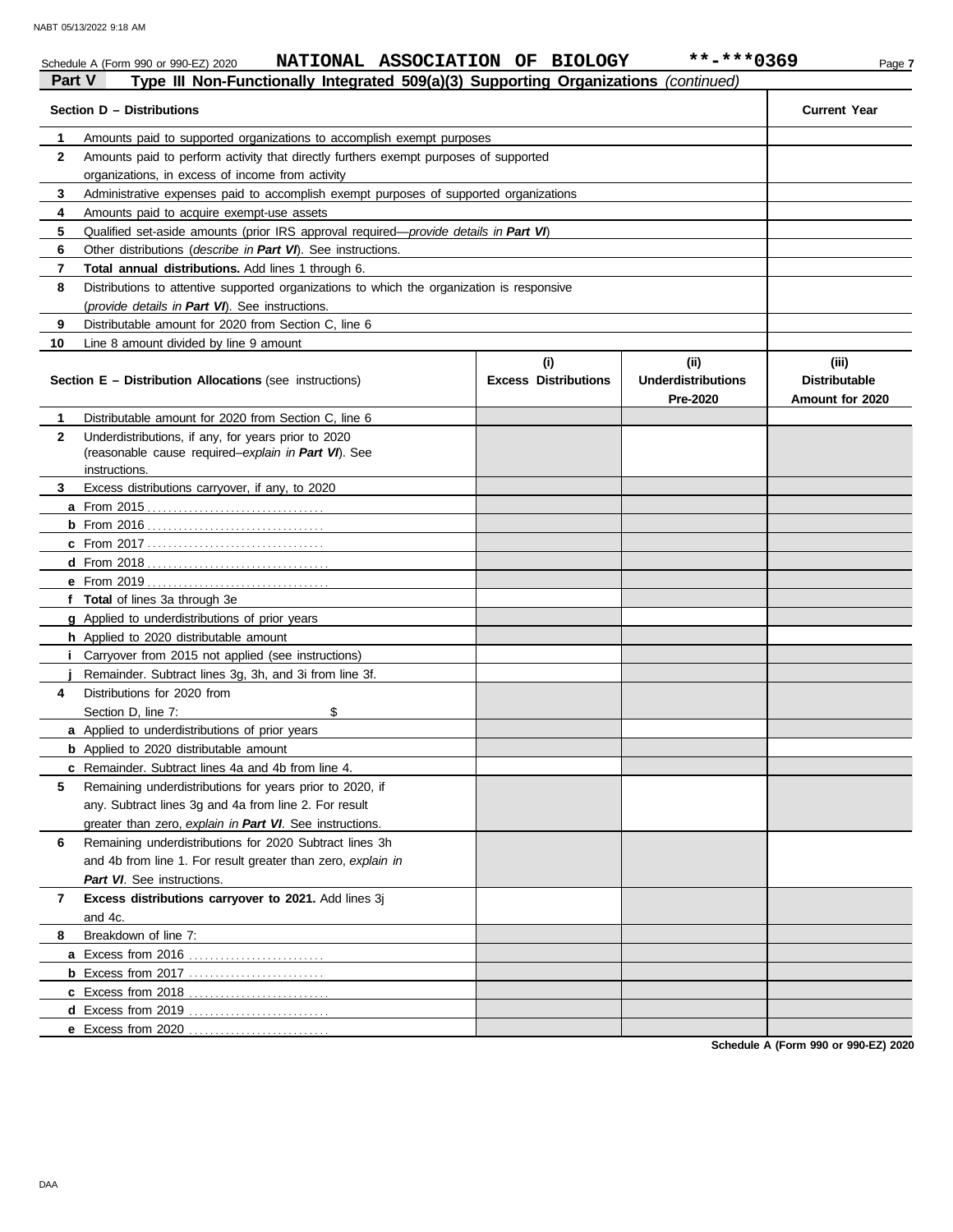|         | Schedule A (Form 990 or 990-EZ) 2020 |  | NATIONAL ASSOCIATION OF BIOLOGY                                                                | **-***0369                                                                                                                                                                                                                                                                                                                                                        | Page 8 |
|---------|--------------------------------------|--|------------------------------------------------------------------------------------------------|-------------------------------------------------------------------------------------------------------------------------------------------------------------------------------------------------------------------------------------------------------------------------------------------------------------------------------------------------------------------|--------|
| Part VI |                                      |  |                                                                                                | Supplemental Information. Provide the explanations required by Part II, line 10; Part II, line 17a or 17b; Part<br>III, line 12; Part IV, Section A, lines 1, 2, 3b, 3c, 4b, 4c, 5a, 6, 9a, 9b, 9c, 11a, 11b, and 11c; Part IV, Section<br>B, lines 1 and 2; Part IV, Section C, line 1; Part IV, Section D, lines 2 and 3; Part IV, Section E, lines 1c, 2a, 2b, |        |
|         |                                      |  | lines 2, 5, and 6. Also complete this part for any additional information. (See instructions.) | 3a, and 3b; Part V, line 1; Part V, Section B, line 1e; Part V, Section D, lines 5, 6, and 8; and Part V, Section E,                                                                                                                                                                                                                                              |        |
|         |                                      |  |                                                                                                |                                                                                                                                                                                                                                                                                                                                                                   |        |
|         |                                      |  |                                                                                                |                                                                                                                                                                                                                                                                                                                                                                   |        |
|         |                                      |  |                                                                                                |                                                                                                                                                                                                                                                                                                                                                                   |        |
|         |                                      |  |                                                                                                |                                                                                                                                                                                                                                                                                                                                                                   |        |
|         |                                      |  |                                                                                                |                                                                                                                                                                                                                                                                                                                                                                   |        |
|         |                                      |  |                                                                                                |                                                                                                                                                                                                                                                                                                                                                                   |        |
|         |                                      |  |                                                                                                |                                                                                                                                                                                                                                                                                                                                                                   |        |
|         |                                      |  |                                                                                                |                                                                                                                                                                                                                                                                                                                                                                   |        |
|         |                                      |  |                                                                                                |                                                                                                                                                                                                                                                                                                                                                                   |        |
|         |                                      |  |                                                                                                |                                                                                                                                                                                                                                                                                                                                                                   |        |
|         |                                      |  |                                                                                                |                                                                                                                                                                                                                                                                                                                                                                   |        |
|         |                                      |  |                                                                                                |                                                                                                                                                                                                                                                                                                                                                                   |        |
|         |                                      |  |                                                                                                |                                                                                                                                                                                                                                                                                                                                                                   |        |
|         |                                      |  |                                                                                                |                                                                                                                                                                                                                                                                                                                                                                   |        |
|         |                                      |  |                                                                                                |                                                                                                                                                                                                                                                                                                                                                                   |        |
|         |                                      |  |                                                                                                |                                                                                                                                                                                                                                                                                                                                                                   |        |
|         |                                      |  |                                                                                                |                                                                                                                                                                                                                                                                                                                                                                   |        |
|         |                                      |  |                                                                                                |                                                                                                                                                                                                                                                                                                                                                                   |        |
|         |                                      |  |                                                                                                |                                                                                                                                                                                                                                                                                                                                                                   |        |
|         |                                      |  |                                                                                                |                                                                                                                                                                                                                                                                                                                                                                   |        |
|         |                                      |  |                                                                                                |                                                                                                                                                                                                                                                                                                                                                                   |        |
|         |                                      |  |                                                                                                |                                                                                                                                                                                                                                                                                                                                                                   |        |
|         |                                      |  |                                                                                                |                                                                                                                                                                                                                                                                                                                                                                   |        |
|         |                                      |  |                                                                                                |                                                                                                                                                                                                                                                                                                                                                                   |        |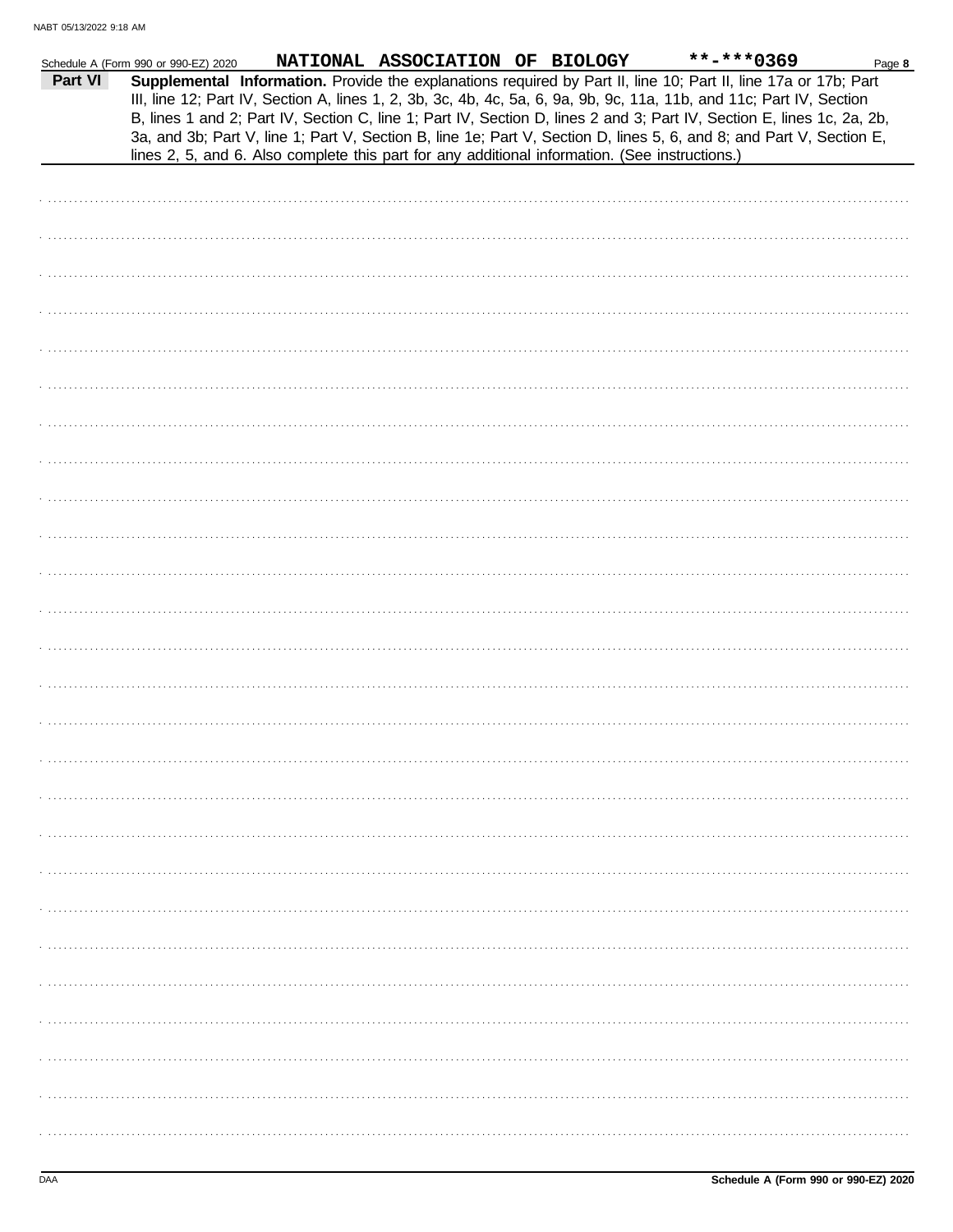| <b>SCHEDULE D</b>                             |                                                                                                                                                                                            | Supplemental Financial Statements                                                                  |                                |                                 | OMB No. 1545-0047    |    |
|-----------------------------------------------|--------------------------------------------------------------------------------------------------------------------------------------------------------------------------------------------|----------------------------------------------------------------------------------------------------|--------------------------------|---------------------------------|----------------------|----|
| (Form 990)                                    |                                                                                                                                                                                            | u Complete if the organization answered "Yes" on Form 990,                                         |                                |                                 |                      |    |
| Department of the Treasury                    |                                                                                                                                                                                            | Part IV, line 6, 7, 8, 9, 10, 11a, 11b, 11c, 11d, 11e, 11f, 12a, or 12b.<br>La Attach to Form 990. |                                |                                 | Open to Public       |    |
| Internal Revenue Service                      |                                                                                                                                                                                            | <b>u</b> Go to www.irs.gov/Form990 for instructions and the latest information.                    |                                |                                 | Inspection           |    |
| Name of the organization                      | NATIONAL ASSOCIATION OF BIOLOGY                                                                                                                                                            |                                                                                                    | Employer identification number |                                 |                      |    |
| <b>TEACHERS,</b><br>INC.                      |                                                                                                                                                                                            |                                                                                                    | **-***0369                     |                                 |                      |    |
| Part I                                        | Organizations Maintaining Donor Advised Funds or Other Similar Funds or Accounts.                                                                                                          |                                                                                                    |                                |                                 |                      |    |
|                                               | Complete if the organization answered "Yes" on Form 990, Part IV, line 6.                                                                                                                  |                                                                                                    |                                |                                 |                      |    |
| 1                                             |                                                                                                                                                                                            | (a) Donor advised funds                                                                            |                                | (b) Funds and other accounts    |                      |    |
| 2                                             |                                                                                                                                                                                            |                                                                                                    |                                |                                 |                      |    |
| 3                                             |                                                                                                                                                                                            |                                                                                                    |                                |                                 |                      |    |
|                                               |                                                                                                                                                                                            |                                                                                                    |                                |                                 |                      |    |
| 5                                             | Did the organization inform all donors and donor advisors in writing that the assets held in donor advised                                                                                 |                                                                                                    |                                |                                 |                      |    |
|                                               |                                                                                                                                                                                            |                                                                                                    |                                |                                 | Yes                  | No |
| 6                                             | Did the organization inform all grantees, donors, and donor advisors in writing that grant funds can be used                                                                               |                                                                                                    |                                |                                 |                      |    |
|                                               | only for charitable purposes and not for the benefit of the donor or donor advisor, or for any other purpose                                                                               |                                                                                                    |                                |                                 |                      |    |
| conferring impermissible private benefit?     |                                                                                                                                                                                            |                                                                                                    |                                |                                 | <b>Yes</b>           | No |
| Part II                                       | <b>Conservation Easements.</b><br>Complete if the organization answered "Yes" on Form 990, Part IV, line 7.                                                                                |                                                                                                    |                                |                                 |                      |    |
| 1                                             | Purpose(s) of conservation easements held by the organization (check all that apply).                                                                                                      |                                                                                                    |                                |                                 |                      |    |
|                                               | Preservation of land for public use (for example, recreation or education)                                                                                                                 | Preservation of a historically important land area                                                 |                                |                                 |                      |    |
| Protection of natural habitat                 |                                                                                                                                                                                            | Preservation of a certified historic structure                                                     |                                |                                 |                      |    |
| Preservation of open space                    |                                                                                                                                                                                            |                                                                                                    |                                |                                 |                      |    |
| 2                                             | Complete lines 2a through 2d if the organization held a qualified conservation contribution in the form of a conservation                                                                  |                                                                                                    |                                |                                 |                      |    |
| easement on the last day of the tax year.     |                                                                                                                                                                                            |                                                                                                    |                                | Held at the End of the Tax Year |                      |    |
| а                                             |                                                                                                                                                                                            |                                                                                                    | 2a                             |                                 |                      |    |
|                                               |                                                                                                                                                                                            |                                                                                                    | 2b                             |                                 |                      |    |
|                                               | Number of conservation easements on a certified historic structure included in (a) [11] [21] Number of conservation easements on a certified historic structure included in (a)            |                                                                                                    | 2c                             |                                 |                      |    |
|                                               | d Number of conservation easements included in (c) acquired after 7/25/06, and not on a                                                                                                    |                                                                                                    |                                |                                 |                      |    |
|                                               | historic structure listed in the National Register                                                                                                                                         |                                                                                                    | 2d                             |                                 |                      |    |
| 3                                             | Number of conservation easements modified, transferred, released, extinguished, or terminated by the organization during the                                                               |                                                                                                    |                                |                                 |                      |    |
| tax year $\mathbf u$                          | Number of states where property subject to conservation easement is located u                                                                                                              |                                                                                                    |                                |                                 |                      |    |
| 5                                             | Does the organization have a written policy regarding the periodic monitoring, inspection, handling of                                                                                     |                                                                                                    |                                |                                 |                      |    |
|                                               |                                                                                                                                                                                            |                                                                                                    |                                |                                 | $\Box$ Yes $\Box$ No |    |
| 6                                             | Staff and volunteer hours devoted to monitoring, inspecting, handling of violations, and enforcing conservation easements during the year                                                  |                                                                                                    |                                |                                 |                      |    |
| $\mathbf{u}$                                  |                                                                                                                                                                                            |                                                                                                    |                                |                                 |                      |    |
| 7                                             | Amount of expenses incurred in monitoring, inspecting, handling of violations, and enforcing conservation easements during the year                                                        |                                                                                                    |                                |                                 |                      |    |
|                                               |                                                                                                                                                                                            |                                                                                                    |                                |                                 |                      |    |
| 8                                             | Does each conservation easement reported on line 2(d) above satisfy the requirements of section 170(h)(4)(B)(i)                                                                            |                                                                                                    |                                |                                 |                      |    |
|                                               |                                                                                                                                                                                            |                                                                                                    |                                |                                 | Yes                  | No |
| 9                                             | In Part XIII, describe how the organization reports conservation easements in its revenue and expense statement and                                                                        |                                                                                                    |                                |                                 |                      |    |
|                                               | balance sheet, and include, if applicable, the text of the footnote to the organization's financial statements that describes the<br>organization's accounting for conservation easements. |                                                                                                    |                                |                                 |                      |    |
| Part III                                      | Organizations Maintaining Collections of Art, Historical Treasures, or Other Similar Assets.                                                                                               |                                                                                                    |                                |                                 |                      |    |
|                                               | Complete if the organization answered "Yes" on Form 990, Part IV, line 8.                                                                                                                  |                                                                                                    |                                |                                 |                      |    |
|                                               | 1a If the organization elected, as permitted under FASB ASC 958, not to report in its revenue statement and balance sheet works                                                            |                                                                                                    |                                |                                 |                      |    |
|                                               | of art, historical treasures, or other similar assets held for public exhibition, education, or research in furtherance of public                                                          |                                                                                                    |                                |                                 |                      |    |
|                                               | service, provide in Part XIII the text of the footnote to its financial statements that describes these items.                                                                             |                                                                                                    |                                |                                 |                      |    |
|                                               | <b>b</b> If the organization elected, as permitted under FASB ASC 958, to report in its revenue statement and balance sheet works of                                                       |                                                                                                    |                                |                                 |                      |    |
|                                               | art, historical treasures, or other similar assets held for public exhibition, education, or research in furtherance of public service,                                                    |                                                                                                    |                                |                                 |                      |    |
|                                               | provide the following amounts relating to these items:                                                                                                                                     |                                                                                                    |                                |                                 |                      |    |
|                                               |                                                                                                                                                                                            |                                                                                                    |                                | $\mathbf{u}$ \$                 |                      |    |
| (ii) Assets included in Form 990, Part X<br>2 | If the organization received or held works of art, historical treasures, or other similar assets for financial gain, provide the                                                           |                                                                                                    |                                |                                 |                      |    |
|                                               | following amounts required to be reported under FASB ASC 958 relating to these items:                                                                                                      |                                                                                                    |                                |                                 |                      |    |
|                                               |                                                                                                                                                                                            |                                                                                                    |                                |                                 |                      |    |
|                                               |                                                                                                                                                                                            |                                                                                                    |                                |                                 |                      |    |
|                                               |                                                                                                                                                                                            |                                                                                                    |                                |                                 |                      |    |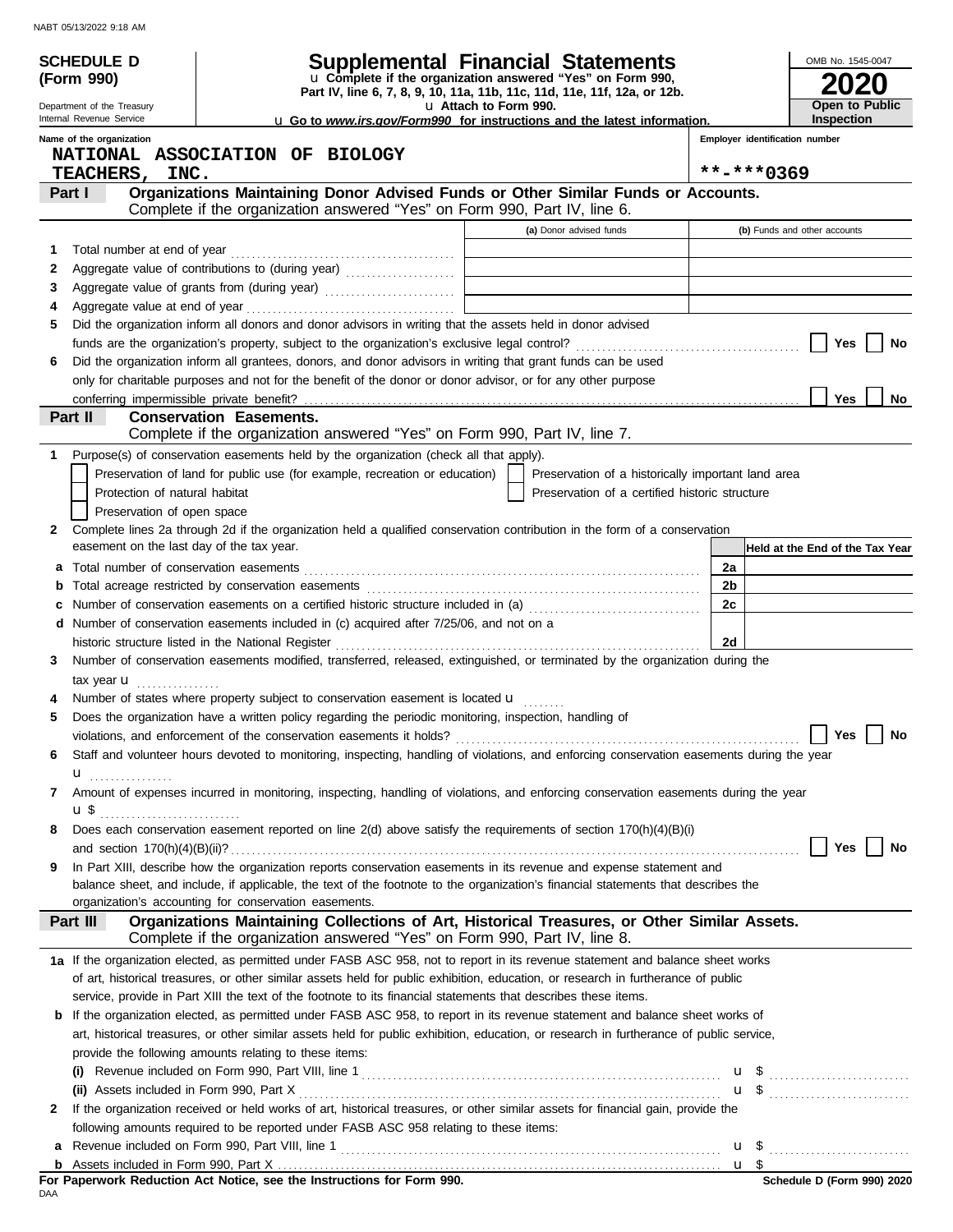|    | Schedule D (Form 990) 2020 NATIONAL ASSOCIATION OF BIOLOGY                                                                                                                                                                    |                         |                          |                         | **-***0369      |                      |                | Page 2              |
|----|-------------------------------------------------------------------------------------------------------------------------------------------------------------------------------------------------------------------------------|-------------------------|--------------------------|-------------------------|-----------------|----------------------|----------------|---------------------|
|    | Organizations Maintaining Collections of Art, Historical Treasures, or Other Similar Assets (continued)<br>Part III                                                                                                           |                         |                          |                         |                 |                      |                |                     |
| 3. | Using the organization's acquisition, accession, and other records, check any of the following that make significant use of its<br>collection items (check all that apply):                                                   |                         |                          |                         |                 |                      |                |                     |
| a  | Public exhibition                                                                                                                                                                                                             | d                       | Loan or exchange program |                         |                 |                      |                |                     |
| b  | Scholarly research                                                                                                                                                                                                            | е                       |                          |                         |                 |                      |                |                     |
| c  | Preservation for future generations                                                                                                                                                                                           |                         |                          |                         |                 |                      |                |                     |
|    | Provide a description of the organization's collections and explain how they further the organization's exempt purpose in Part                                                                                                |                         |                          |                         |                 |                      |                |                     |
|    | XIII.                                                                                                                                                                                                                         |                         |                          |                         |                 |                      |                |                     |
| 5  | During the year, did the organization solicit or receive donations of art, historical treasures, or other similar                                                                                                             |                         |                          |                         |                 |                      |                |                     |
|    |                                                                                                                                                                                                                               |                         |                          |                         |                 |                      | <b>Yes</b>     | No                  |
|    | assets to be sold to raise funds rather than to be maintained as part of the organization's collection?<br>Part IV<br><b>Escrow and Custodial Arrangements.</b>                                                               |                         |                          |                         |                 |                      |                |                     |
|    | Complete if the organization answered "Yes" on Form 990, Part IV, line 9, or reported an amount on Form                                                                                                                       |                         |                          |                         |                 |                      |                |                     |
|    | 990, Part X, line 21.                                                                                                                                                                                                         |                         |                          |                         |                 |                      |                |                     |
|    | 1a Is the organization an agent, trustee, custodian or other intermediary for contributions or other assets not                                                                                                               |                         |                          |                         |                 |                      |                |                     |
|    |                                                                                                                                                                                                                               |                         |                          |                         |                 |                      | Yes            | No                  |
|    | b If "Yes," explain the arrangement in Part XIII and complete the following table:                                                                                                                                            |                         |                          |                         |                 |                      |                |                     |
|    |                                                                                                                                                                                                                               |                         |                          |                         |                 |                      | Amount         |                     |
| c  |                                                                                                                                                                                                                               |                         |                          |                         |                 | 1c                   |                |                     |
|    |                                                                                                                                                                                                                               |                         |                          |                         |                 | 1d                   |                |                     |
| е  | Distributions during the year manufactured and contact the year manufactured and a set of the set of the set of the set of the set of the set of the set of the set of the set of the set of the set of the set of the set of |                         |                          |                         |                 | 1e                   |                |                     |
| f. |                                                                                                                                                                                                                               |                         |                          |                         |                 | 1f                   |                |                     |
|    | 2a Did the organization include an amount on Form 990, Part X, line 21, for escrow or custodial account liability?                                                                                                            |                         |                          |                         |                 |                      | Yes            | No                  |
|    |                                                                                                                                                                                                                               |                         |                          |                         |                 |                      |                |                     |
|    | Part V<br><b>Endowment Funds.</b>                                                                                                                                                                                             |                         |                          |                         |                 |                      |                |                     |
|    | Complete if the organization answered "Yes" on Form 990, Part IV, line 10.                                                                                                                                                    |                         |                          |                         |                 |                      |                |                     |
|    |                                                                                                                                                                                                                               | (a) Current year        | (b) Prior year           | (c) Two years back      |                 | (d) Three years back |                | (e) Four years back |
|    | 1a Beginning of year balance                                                                                                                                                                                                  |                         |                          |                         |                 |                      |                |                     |
|    | <b>b</b> Contributions <b>contributions</b>                                                                                                                                                                                   |                         |                          |                         |                 |                      |                |                     |
|    |                                                                                                                                                                                                                               |                         |                          |                         |                 |                      |                |                     |
|    | c Net investment earnings, gains, and                                                                                                                                                                                         |                         |                          |                         |                 |                      |                |                     |
|    |                                                                                                                                                                                                                               |                         |                          |                         |                 |                      |                |                     |
|    | d Grants or scholarships                                                                                                                                                                                                      |                         |                          |                         |                 |                      |                |                     |
|    | e Other expenditures for facilities and                                                                                                                                                                                       |                         |                          |                         |                 |                      |                |                     |
|    |                                                                                                                                                                                                                               |                         |                          |                         |                 |                      |                |                     |
|    | f Administrative expenses                                                                                                                                                                                                     |                         |                          |                         |                 |                      |                |                     |
|    |                                                                                                                                                                                                                               |                         |                          |                         |                 |                      |                |                     |
|    | 2 Provide the estimated percentage of the current year end balance (line 1g, column (a)) held as:                                                                                                                             |                         |                          |                         |                 |                      |                |                     |
|    | a Board designated or quasi-endowment u                                                                                                                                                                                       |                         |                          |                         |                 |                      |                |                     |
|    | <b>b</b> Permanent endowment $\mathbf{u}$ %                                                                                                                                                                                   |                         |                          |                         |                 |                      |                |                     |
|    | <b>c</b> Term endowment $\mathbf{u}$                                                                                                                                                                                          |                         |                          |                         |                 |                      |                |                     |
|    | The percentages on lines 2a, 2b, and 2c should equal 100%.                                                                                                                                                                    |                         |                          |                         |                 |                      |                |                     |
|    | 3a Are there endowment funds not in the possession of the organization that are held and administered for the                                                                                                                 |                         |                          |                         |                 |                      |                |                     |
|    | organization by:                                                                                                                                                                                                              |                         |                          |                         |                 |                      |                | Yes<br>No.          |
|    |                                                                                                                                                                                                                               |                         |                          |                         |                 |                      | 3a(i)          |                     |
|    |                                                                                                                                                                                                                               |                         |                          |                         |                 |                      | 3a(ii)         |                     |
|    |                                                                                                                                                                                                                               |                         |                          |                         |                 |                      | 3b             |                     |
|    | Describe in Part XIII the intended uses of the organization's endowment funds.                                                                                                                                                |                         |                          |                         |                 |                      |                |                     |
|    | Land, Buildings, and Equipment.<br><b>Part VI</b>                                                                                                                                                                             |                         |                          |                         |                 |                      |                |                     |
|    | Complete if the organization answered "Yes" on Form 990, Part IV, line 11a. See Form 990, Part X, line 10.                                                                                                                    |                         |                          |                         |                 |                      |                |                     |
|    | Description of property                                                                                                                                                                                                       | (a) Cost or other basis |                          | (b) Cost or other basis | (c) Accumulated |                      | (d) Book value |                     |
|    |                                                                                                                                                                                                                               | (investment)            |                          | (other)                 | depreciation    |                      |                |                     |
|    |                                                                                                                                                                                                                               |                         |                          |                         |                 |                      |                |                     |
|    |                                                                                                                                                                                                                               |                         |                          |                         |                 |                      |                |                     |
|    | c Leasehold improvements                                                                                                                                                                                                      |                         |                          |                         |                 |                      |                |                     |
|    |                                                                                                                                                                                                                               |                         |                          | 46,247                  |                 | 44,158               |                | 2,089               |
|    | e Other                                                                                                                                                                                                                       |                         |                          |                         |                 |                      |                |                     |
|    |                                                                                                                                                                                                                               |                         |                          |                         |                 |                      |                | 2,089               |
|    |                                                                                                                                                                                                                               |                         |                          |                         |                 | u                    |                |                     |

**Schedule D (Form 990) 2020**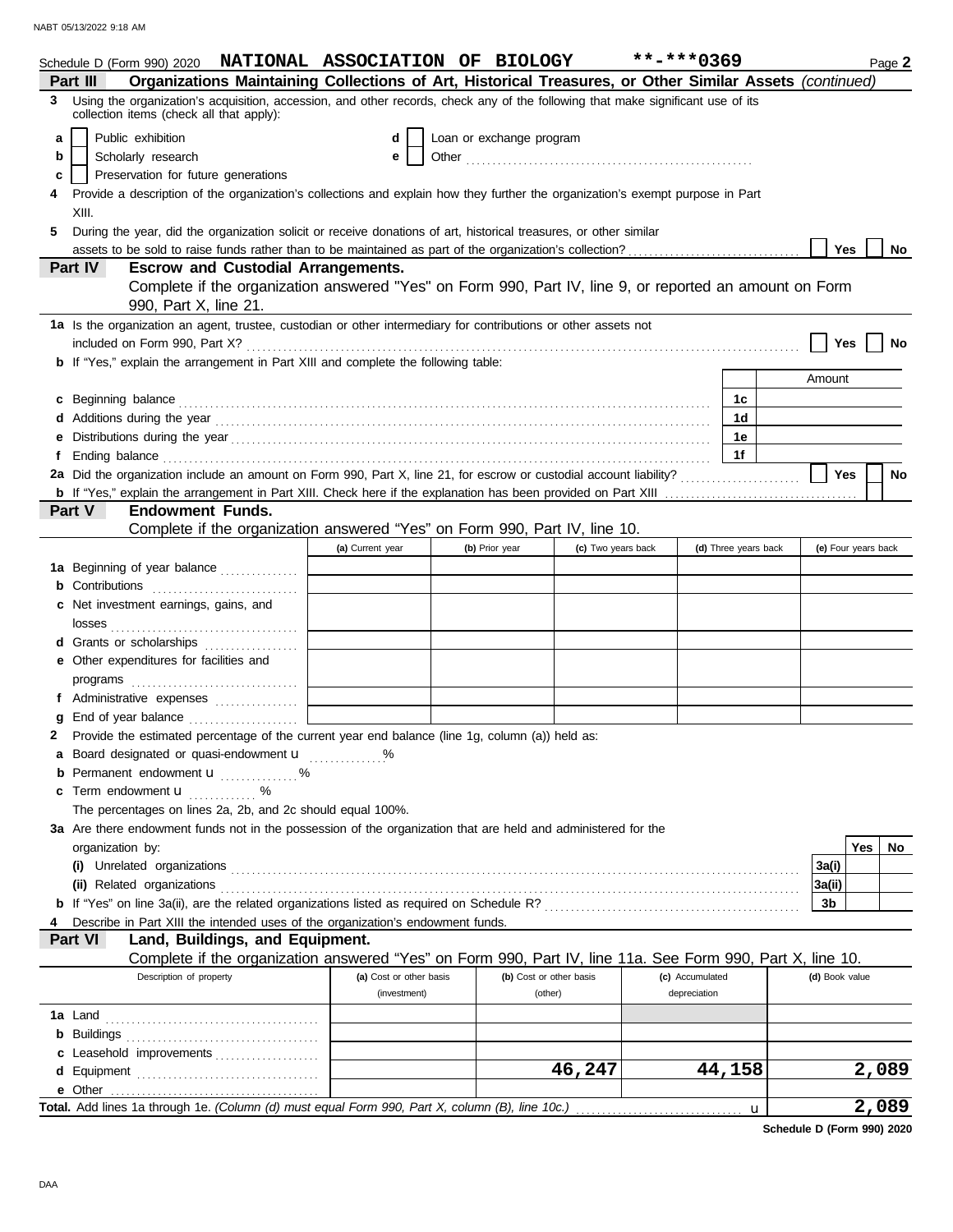| Schedule D (Form 990) 2020 | NATIONAL ASSOCIATION OF BIOLOGY                                                                            |                | **-***0369                       | Page 3         |
|----------------------------|------------------------------------------------------------------------------------------------------------|----------------|----------------------------------|----------------|
| <b>Part VII</b>            | <b>Investments - Other Securities.</b>                                                                     |                |                                  |                |
|                            | Complete if the organization answered "Yes" on Form 990, Part IV, line 11b. See Form 990, Part X, line 12. |                |                                  |                |
|                            | (a) Description of security or category                                                                    | (b) Book value | (c) Method of valuation:         |                |
|                            | (including name of security)                                                                               |                | Cost or end-of-year market value |                |
| (1) Financial derivatives  |                                                                                                            |                |                                  |                |
|                            |                                                                                                            |                |                                  |                |
| $(3)$ Other                |                                                                                                            |                |                                  |                |
| (A)                        |                                                                                                            |                |                                  |                |
| (B)                        |                                                                                                            |                |                                  |                |
| (C)                        |                                                                                                            |                |                                  |                |
| (D)                        |                                                                                                            |                |                                  |                |
| (E)                        |                                                                                                            |                |                                  |                |
| (F)                        |                                                                                                            |                |                                  |                |
| (G)                        |                                                                                                            |                |                                  |                |
| (H)                        |                                                                                                            |                |                                  |                |
|                            | Total. (Column (b) must equal Form 990, Part X, col. (B) line 12.)<br>u                                    |                |                                  |                |
| Part VIII                  | Investments - Program Related.                                                                             |                |                                  |                |
|                            | Complete if the organization answered "Yes" on Form 990, Part IV, line 11c. See Form 990, Part X, line 13. |                |                                  |                |
|                            | (a) Description of investment                                                                              | (b) Book value | (c) Method of valuation:         |                |
|                            |                                                                                                            |                | Cost or end-of-year market value |                |
| (1)                        |                                                                                                            |                |                                  |                |
| (2)                        |                                                                                                            |                |                                  |                |
| (3)                        |                                                                                                            |                |                                  |                |
| (4)                        |                                                                                                            |                |                                  |                |
| (5)                        |                                                                                                            |                |                                  |                |
| (6)                        |                                                                                                            |                |                                  |                |
| (7)                        |                                                                                                            |                |                                  |                |
| (8)                        |                                                                                                            |                |                                  |                |
| (9)                        |                                                                                                            |                |                                  |                |
|                            | Total. (Column (b) must equal Form 990, Part X, col. (B) line 13.)<br>. <b>. u</b>                         |                |                                  |                |
| Part IX                    | <b>Other Assets.</b>                                                                                       |                |                                  |                |
|                            | Complete if the organization answered "Yes" on Form 990, Part IV, line 11d. See Form 990, Part X, line 15. |                |                                  |                |
|                            | (a) Description                                                                                            |                |                                  | (b) Book value |
| (1)                        |                                                                                                            |                |                                  |                |
| (2)                        |                                                                                                            |                |                                  |                |
| (3)                        |                                                                                                            |                |                                  |                |
| (4)                        |                                                                                                            |                |                                  |                |
| (5)                        |                                                                                                            |                |                                  |                |
| (6)                        |                                                                                                            |                |                                  |                |
| (7)                        |                                                                                                            |                |                                  |                |
| (8)                        |                                                                                                            |                |                                  |                |
| (9)                        |                                                                                                            |                |                                  |                |
|                            | Total. (Column (b) must equal Form 990, Part X, col. (B) line 15.)                                         |                | u                                |                |
| Part X                     | Other Liabilities.                                                                                         |                |                                  |                |
|                            | Complete if the organization answered "Yes" on Form 990, Part IV, line 11e or 11f. See Form 990, Part X,   |                |                                  |                |
|                            | line 25.                                                                                                   |                |                                  |                |
| 1.                         | (a) Description of liability                                                                               |                |                                  | (b) Book value |
| (1)                        | Federal income taxes                                                                                       |                |                                  |                |
| (2)                        | OTHER LIABILITIES                                                                                          |                |                                  | 20,068         |
| (3)                        |                                                                                                            |                |                                  |                |
| (4)                        |                                                                                                            |                |                                  |                |
| (5)                        |                                                                                                            |                |                                  |                |
| (6)                        |                                                                                                            |                |                                  |                |
| (7)                        |                                                                                                            |                |                                  |                |
| (8)                        |                                                                                                            |                |                                  |                |
| (9)                        |                                                                                                            |                |                                  |                |
|                            | Total. (Column (b) must equal Form 990, Part X, col. (B) line 25.)                                         |                | u                                | 20,068         |

Liability for uncertain tax positions. In Part XIII, provide the text of the footnote to the organization's financial statements that reports the **2.** organization's liability for uncertain tax positions under FASB ASC 740. Check here if the text of the footnote has been provided in Part XIII

**X**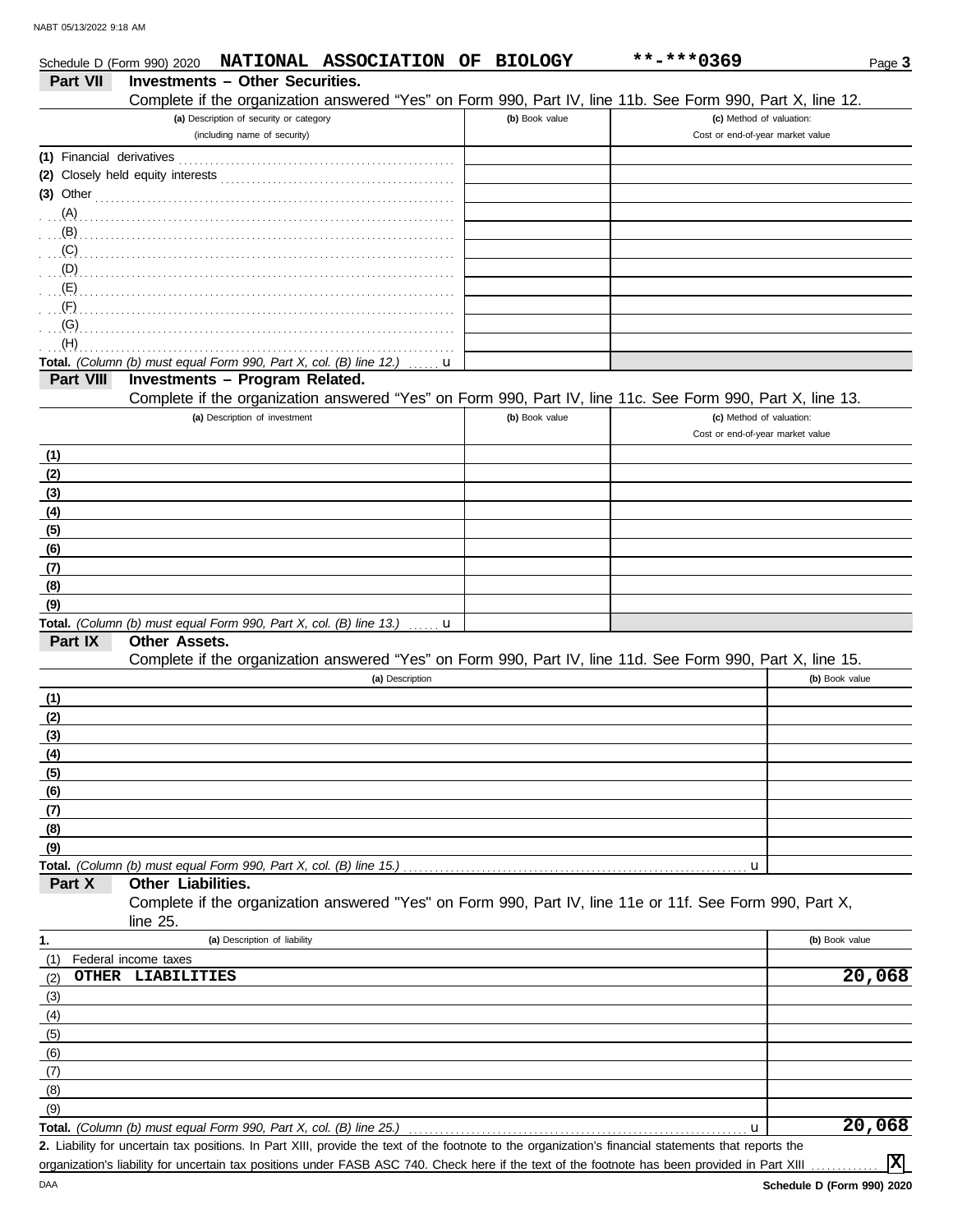| Schedule D (Form 990) 2020 <b>NATIONAL ASSOCIATION OF BIOLOGY</b>                                                                                                                                                                   |                                                                         | **-***0369<br>Page 4 |
|-------------------------------------------------------------------------------------------------------------------------------------------------------------------------------------------------------------------------------------|-------------------------------------------------------------------------|----------------------|
| Reconciliation of Revenue per Audited Financial Statements With Revenue per Return.<br>Part XI                                                                                                                                      |                                                                         |                      |
| Complete if the organization answered "Yes" on Form 990, Part IV, line 12a.                                                                                                                                                         |                                                                         |                      |
| Total revenue, gains, and other support per audited financial statements<br>1                                                                                                                                                       | <u> 1986 - Jan Berlin Berlin, mars eta inperioaren harta (h. 1986).</u> | $\mathbf{1}$         |
| Amounts included on line 1 but not on Form 990, Part VIII, line 12:<br>2                                                                                                                                                            |                                                                         |                      |
| a                                                                                                                                                                                                                                   | 2a                                                                      |                      |
| b                                                                                                                                                                                                                                   | 2 <sub>b</sub>                                                          |                      |
| c                                                                                                                                                                                                                                   | 2c                                                                      |                      |
| d                                                                                                                                                                                                                                   | 2d                                                                      |                      |
| Add lines 2a through 2d [11, 12] Add [12] Add lines 2a through 2d [12] Add lines 2a through 2d [12] Add lines 2<br>е                                                                                                                |                                                                         | 2e                   |
| 3                                                                                                                                                                                                                                   |                                                                         | 3                    |
| Amounts included on Form 990, Part VIII, line 12, but not on line 1:<br>4                                                                                                                                                           |                                                                         |                      |
| а                                                                                                                                                                                                                                   | 4a                                                                      |                      |
| b                                                                                                                                                                                                                                   | 4 <sub>b</sub>                                                          |                      |
| c Add lines 4a and 4b                                                                                                                                                                                                               |                                                                         | 4с<br>5              |
| Reconciliation of Expenses per Audited Financial Statements With Expenses per Return.<br><b>Part XII</b>                                                                                                                            |                                                                         |                      |
| Complete if the organization answered "Yes" on Form 990, Part IV, line 12a.                                                                                                                                                         |                                                                         |                      |
| Total expenses and losses per audited financial statements<br>1                                                                                                                                                                     |                                                                         | $\mathbf 1$          |
| Amounts included on line 1 but not on Form 990, Part IX, line 25:<br>2                                                                                                                                                              |                                                                         |                      |
| a                                                                                                                                                                                                                                   | 2a                                                                      |                      |
| b                                                                                                                                                                                                                                   | 2 <sub>b</sub>                                                          |                      |
| Other losses<br>c                                                                                                                                                                                                                   | 2c                                                                      |                      |
| d                                                                                                                                                                                                                                   | 2d                                                                      |                      |
| Add lines 2a through 2d [11] March 2014 [12] March 2014 [12] March 2014 [12] March 2014 [12] March 2014 [12] March 2015 [12] March 2014 [12] March 2014 [12] March 2014 [12] March 2014 [12] March 2014 [12] March 2014 [12] M<br>е |                                                                         | 2e                   |
| 3                                                                                                                                                                                                                                   |                                                                         | 3                    |
| Amounts included on Form 990, Part IX, line 25, but not on line 1:<br>4                                                                                                                                                             |                                                                         |                      |
| а                                                                                                                                                                                                                                   | 4a                                                                      |                      |
| b                                                                                                                                                                                                                                   | 4 <sub>b</sub>                                                          |                      |
| c Add lines 4a and 4b                                                                                                                                                                                                               |                                                                         | 4c                   |
|                                                                                                                                                                                                                                     |                                                                         | 5                    |
| Part XIII Supplemental Information.                                                                                                                                                                                                 |                                                                         |                      |
| Provide the descriptions required for Part II, lines 3, 5, and 9; Part III, lines 1a and 4; Part IV, lines 1b and 2b; Part V, line 4; Part X, line                                                                                  |                                                                         |                      |
| 2; Part XI, lines 2d and 4b; and Part XII, lines 2d and 4b. Also complete this part to provide any additional information.                                                                                                          |                                                                         |                      |
| PART X - FIN 48 FOOTNOTE                                                                                                                                                                                                            |                                                                         |                      |
|                                                                                                                                                                                                                                     |                                                                         |                      |
| THE ASSOCIATION IS EXEMPT FROM FEDERAL INCOME TAX UNDER<br>INCOME TAXES                                                                                                                                                             |                                                                         |                      |
| SECTION 501(C)(3), THOUGH IT IS SUBJECT TO TAX ON INCOME UNRELATED TO ITS                                                                                                                                                           |                                                                         |                      |
|                                                                                                                                                                                                                                     |                                                                         |                      |
| EXEMPT PURPOSE, UNLESS THAT INCOME IS OTHERWISE EXCLUDED BY THE CODE. NO                                                                                                                                                            |                                                                         |                      |
|                                                                                                                                                                                                                                     |                                                                         |                      |
| UNRELATED BUSINESS INCOME TAXES WERE PAID DURING 2021 AND 2020. THE                                                                                                                                                                 |                                                                         |                      |
| ASSOCIATION HAS PROCESSES PRESENTLY IN PLACE TO ENSURE THE MAINTENANCE OF                                                                                                                                                           |                                                                         |                      |
|                                                                                                                                                                                                                                     |                                                                         |                      |
| ITS TAX*EXEMPT STATUS; TO IDENTIFY AND REPORT UNRELATED INCOME; TO                                                                                                                                                                  |                                                                         |                      |

DETERMINE ITS FILING AND TAX OBLIGATIONS IN JURISDICTIONS FOR WHICH IT HAS

NEXUS; AND TO IDENTIFY AND EVALUATE OTHER MATTERS THAT MAY BE CONSIDERED

TAX POSITIONS. THE ASSOCIATION HAS DETERMINED THAT THERE ARE NO MATERIAL

UNCERTAIN TAX POSITIONS THAT REQUIRE RECOGNITION OR DISCLOSURE IN THE

**FINANCIAL STATEMENTS.**

. . . . . . . . . . . . . . . . . . . . . . . . . . . . . . . . . . . . . . . . . . . . . . . . . . . . . . . . . . . . . . . . . . . . . . . . . . . . . . . . . . . . . . . . . . . . . . . . . . . . . . . . . . . . . . . . . . . . . . . . . . . . . . . . . . . . . . . . . . . . . . . . . . . . . . . . . . . . . . . . . . . . . .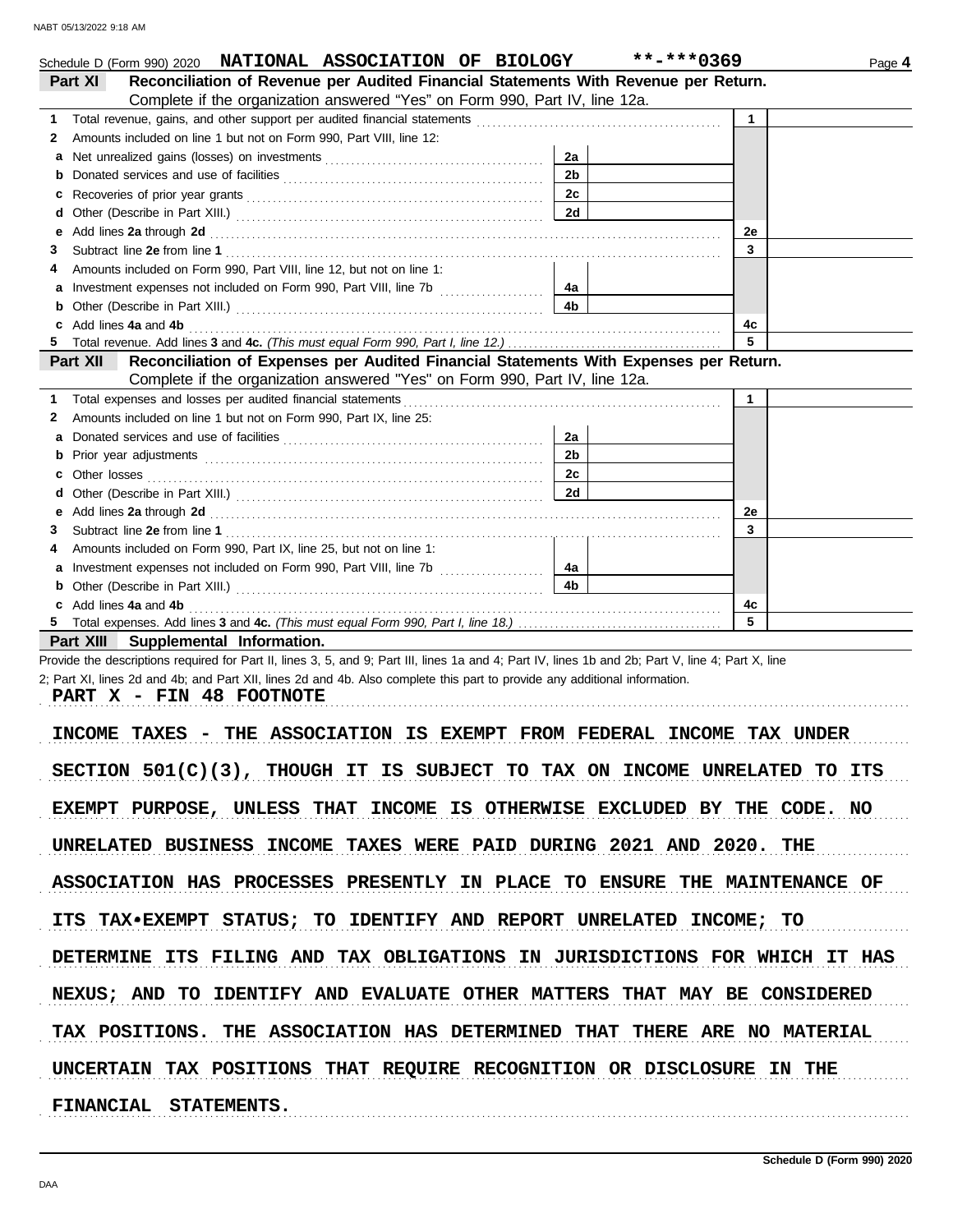|           |                                      | Schedule D (Form 990) 2020 NATIONAL ASSOCIATION OF BIOLOGY |  | **-***0369 | Page 5 |
|-----------|--------------------------------------|------------------------------------------------------------|--|------------|--------|
| Part XIII | Supplemental Information (continued) |                                                            |  |            |        |
|           |                                      |                                                            |  |            |        |
|           |                                      |                                                            |  |            |        |
|           |                                      |                                                            |  |            |        |
|           |                                      |                                                            |  |            |        |
|           |                                      |                                                            |  |            |        |
|           |                                      |                                                            |  |            |        |
|           |                                      |                                                            |  |            |        |
|           |                                      |                                                            |  |            |        |
|           |                                      |                                                            |  |            |        |
|           |                                      |                                                            |  |            |        |
|           |                                      |                                                            |  |            |        |
|           |                                      |                                                            |  |            |        |
|           |                                      |                                                            |  |            |        |
|           |                                      |                                                            |  |            |        |
|           |                                      |                                                            |  |            |        |
|           |                                      |                                                            |  |            |        |
|           |                                      |                                                            |  |            |        |
|           |                                      |                                                            |  |            |        |
|           |                                      |                                                            |  |            |        |
|           |                                      |                                                            |  |            |        |
|           |                                      |                                                            |  |            |        |
|           |                                      |                                                            |  |            |        |
|           |                                      |                                                            |  |            |        |
|           |                                      |                                                            |  |            |        |
|           |                                      |                                                            |  |            |        |
|           |                                      |                                                            |  |            |        |
|           |                                      |                                                            |  |            |        |
|           |                                      |                                                            |  |            |        |
|           |                                      |                                                            |  |            |        |
|           |                                      |                                                            |  |            |        |
|           |                                      |                                                            |  |            |        |
|           |                                      |                                                            |  |            |        |
|           |                                      |                                                            |  |            |        |
|           |                                      |                                                            |  |            |        |
|           |                                      |                                                            |  |            |        |
|           |                                      |                                                            |  |            |        |
|           |                                      |                                                            |  |            |        |
|           |                                      |                                                            |  |            |        |
|           |                                      |                                                            |  |            |        |
|           |                                      |                                                            |  |            |        |
|           |                                      |                                                            |  |            |        |
|           |                                      |                                                            |  |            |        |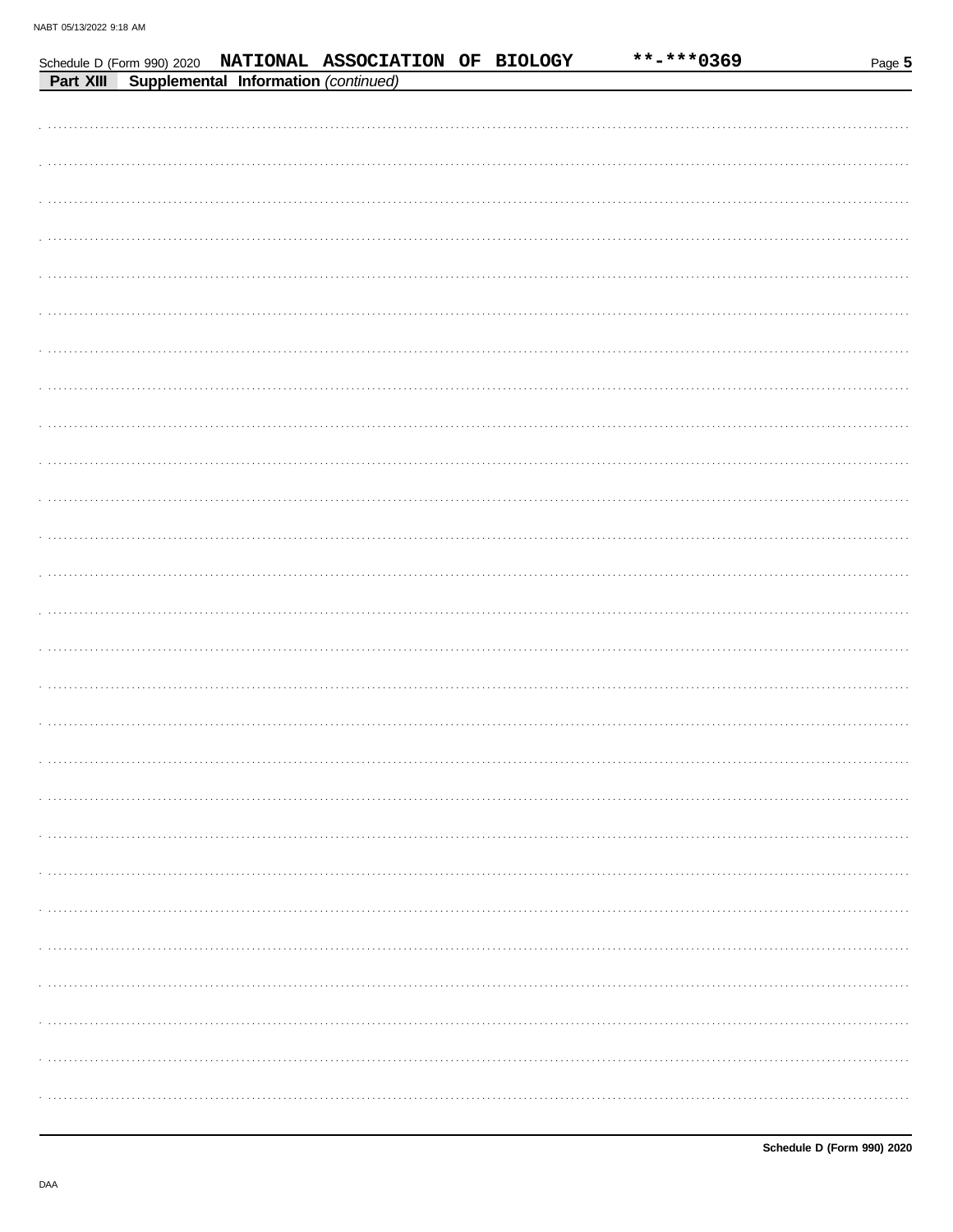| <b>SCHEDULE O</b>                                    | Supplemental Information to Form 990 or 990-EZ                                                                                                                                                                      |                                | OMB No. 1545-0047 |
|------------------------------------------------------|---------------------------------------------------------------------------------------------------------------------------------------------------------------------------------------------------------------------|--------------------------------|-------------------|
| (Form 990 or 990-EZ)                                 | Complete to provide information for responses to specific questions on<br>Form 990 or 990-EZ or to provide any additional information.                                                                              |                                | 2020              |
| Department of the Treasury                           | u Attach to Form 990 or 990-EZ.                                                                                                                                                                                     |                                | Open to Public    |
| Internal Revenue Service<br>Name of the organization | u Go to www.irs.gov/Form990 for the latest information.                                                                                                                                                             | Employer identification number | <b>Inspection</b> |
|                                                      | NATIONAL ASSOCIATION OF BIOLOGY<br><b>TEACHERS,</b><br>INC.                                                                                                                                                         | **-***0369                     |                   |
| DUES.                                                | FORM 990, PART VI, LINE 6 - CLASSES OF MEMBERS OR STOCKHOLDERS<br>THE ORGANIZATION IS A MEMBERSHIP ORGANIZATION AND HAD MEMBERS WITH ANNUAL                                                                         |                                |                   |
|                                                      | FORM 990, PART VI, LINE 7A - ELECTION OF MEMBERS AND THEIR RIGHTS<br>THE ORGANIZATION HOLDS A BALLOT ELECTION. ALL MEMBERS IN GOOD STANDING<br>RECEIVE A BALLOT FOR CASTING THEIR VOTE. BALLOTS ARE COLLECTED UNTIL |                                |                   |
|                                                      | OCTOBER 1ST AND ANNOUNCEMENTS ON ELECTION WINNERS ARE MADE TO THE FULL                                                                                                                                              |                                |                   |
|                                                      | MEMBERSHIP SOON AFTER THE BOARD CERTIFIES THE BALLOT.                                                                                                                                                               |                                |                   |
|                                                      | FORM 990, PART VI, LINE 11B - ORGANIZATION'S PROCESS TO REVIEW FORM 990                                                                                                                                             |                                |                   |
|                                                      | THE TAX RETURN WAS REVIEWED BY THE MANAGEMENT COMPANY AND EXECUTIVE                                                                                                                                                 |                                |                   |
|                                                      | DIRECTOR PRIOR TO FILING.                                                                                                                                                                                           |                                |                   |
|                                                      | FORM 990, PART VI, LINE 12C - ENFORCEMENT OF CONFLICTS POLICY                                                                                                                                                       |                                |                   |
|                                                      | CONFLICT OF INTEREST POLICY IS REVIEWED ANNUALLY AT THE FIRST BOARD                                                                                                                                                 |                                |                   |
| MEETING.                                             |                                                                                                                                                                                                                     |                                |                   |
|                                                      | FORM 990, PART VI, LINE 15B - COMPENSATION PROCESS FOR OFFICERS                                                                                                                                                     |                                |                   |
|                                                      | THE BOARD OF DIRECTORS MEETS AND DETERMINES THE ANNUAL SALARY OF THE                                                                                                                                                |                                |                   |
|                                                      | EXECUTIVE DIRECTOR, IN A CLOSED EXECUTIVE MEETING.                                                                                                                                                                  |                                |                   |
|                                                      | FORM 990, PART VI, LINE 19 - GOVERNING DOCUMENTS DISCLOSURE EXPLANATION                                                                                                                                             |                                |                   |
|                                                      | THE ORGANIZATION'S FINANCIAL STATEMENTS ARE MADE AVAILABLE TO THE PUBLIC                                                                                                                                            |                                |                   |
| UPON REQUEST.                                        |                                                                                                                                                                                                                     |                                |                   |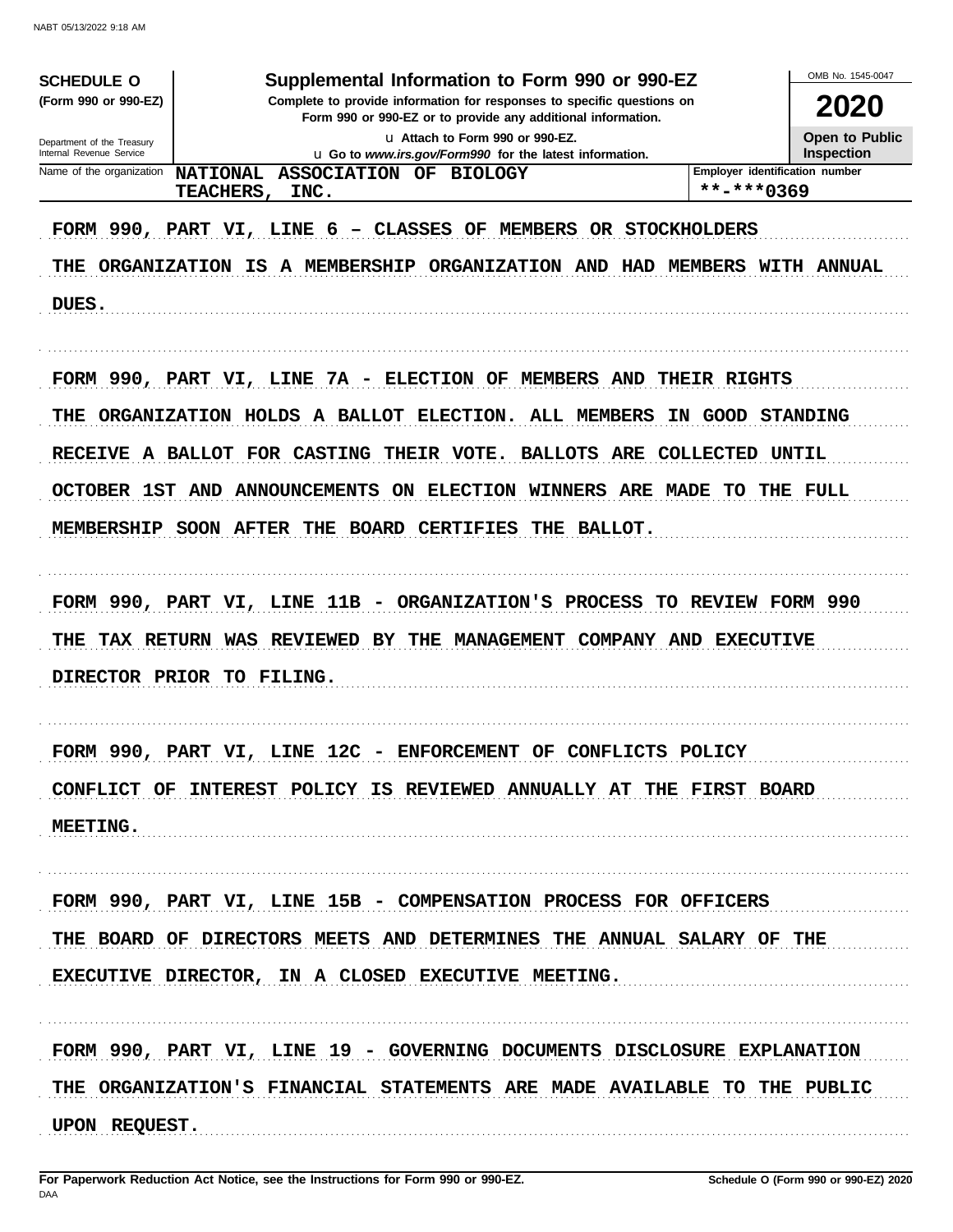|              |                                                               |             |                                                                                                                                                                                                                                |                                  | OMB No. 1545-0047                               |
|--------------|---------------------------------------------------------------|-------------|--------------------------------------------------------------------------------------------------------------------------------------------------------------------------------------------------------------------------------|----------------------------------|-------------------------------------------------|
|              | Form 990-T                                                    |             | <b>Exempt Organization Business Income Tax Return</b><br>(and proxy tax under section 6033(e))                                                                                                                                 |                                  | 2020                                            |
|              |                                                               |             | For calendar year 2020 or other tax year beginning $07/01/20$ , and ending $06/30/21$                                                                                                                                          |                                  | Open to Public Inspection                       |
|              | Department of the Treasury<br>Internal Revenue Service        |             | <b>uGo</b> to www.irs.gov/Form990T for instructions and the latest information.<br><b>u</b> Do not enter SSN numbers on this form as it may be made public if your organization is a 501(c)(3).                                |                                  | for $501(c)(3)$<br>Organizations Only           |
| А            | Check box if                                                  |             | Check box if name changed and see instructions.)<br>Name of organization<br>$($   $($                                                                                                                                          | D Employer identification number |                                                 |
|              | address changed.                                              |             | NATIONAL ASSOCIATION OF BIOLOGY                                                                                                                                                                                                |                                  |                                                 |
| в            | Exempt under section                                          | Print       | TEACHERS, INC.                                                                                                                                                                                                                 | **-***0369                       |                                                 |
|              | $\mathbf x$<br>501( $\mathbf{C}$ )(<br>3 <sub>1</sub>         | or          | Number, street, and room or suite no. If a P.O. box, see instructions.                                                                                                                                                         | E Group exemption number         |                                                 |
|              | 408(e)<br>220(e)                                              | <b>Type</b> | 332 W. LEE HIGHWAY, SUITE 305                                                                                                                                                                                                  | (see instructions)               |                                                 |
|              | 408A<br>530(a)                                                |             | City or town, state or province, country, and ZIP or foreign postal code                                                                                                                                                       |                                  |                                                 |
|              | 529(a)<br>529A                                                |             | VA 20186<br><b>WARRENTON</b>                                                                                                                                                                                                   | F.                               | Check box if                                    |
|              |                                                               | C.          | 433,553<br>$ \mathbf{X} $ 501(c) corporation<br>Other trust                                                                                                                                                                    |                                  | an amended return.                              |
| G<br>н       | Check organization type u<br>Check if filing only to <b>u</b> |             | $501(c)$ trust<br>$401(a)$ trust<br><b>Contract Contract Contract</b><br>Claim credit from Form 8941<br>Claim a refund shown on Form 2439                                                                                      |                                  | Applicable reinsurance entity                   |
|              |                                                               |             |                                                                                                                                                                                                                                |                                  |                                                 |
| J            |                                                               |             |                                                                                                                                                                                                                                |                                  | u                                               |
| Κ            |                                                               |             | During the tax year, was the corporation a subsidiary in an affiliated group or a parent-subsidiary controlled group?                                                                                                          |                                  | Yes $ \mathbf{X} $<br><b>No</b><br>$\mathbf{u}$ |
|              |                                                               |             | If "Yes," enter the name and identifying number of the parent corporation                                                                                                                                                      |                                  |                                                 |
|              | u                                                             |             |                                                                                                                                                                                                                                |                                  |                                                 |
|              |                                                               |             | The books are in care of <b>u COLLIE GORG GROUP</b>                                                                                                                                                                            |                                  | Telephone number u 540-551-5501                 |
|              | Part I                                                        |             | <b>Total Unrelated Business Taxable income</b>                                                                                                                                                                                 |                                  |                                                 |
| 1            |                                                               |             | Total of unrelated business taxable income computed from all unrelated trades or businesses (see                                                                                                                               |                                  |                                                 |
|              |                                                               |             |                                                                                                                                                                                                                                | $\mathbf{1}$                     | $-1,105$                                        |
| 2            | Reserved                                                      |             |                                                                                                                                                                                                                                | $\mathbf{2}$                     |                                                 |
| 3            |                                                               |             | Add lines 1 and 2                                                                                                                                                                                                              | 3                                | $-1,105$                                        |
| 4            |                                                               |             |                                                                                                                                                                                                                                | 4                                |                                                 |
| 5            |                                                               |             | Total unrelated business taxable income before net operating losses. Subtract line 4 from line 3                                                                                                                               | 5                                | $-1,105$                                        |
| 6            |                                                               |             | Deduction for net operating loss. See instructions [11] contained and all the contained and all the contained and all the contained and all the contained and all the contained and all the contained and all the contained an | 6                                | 0                                               |
| 7            |                                                               |             | Total of unrelated business taxable income before specific deduction and section 199A deduction.                                                                                                                               |                                  |                                                 |
|              | Subtract line 6 from line 5                                   |             |                                                                                                                                                                                                                                | 7                                | $-1,105$                                        |
| 8            |                                                               |             |                                                                                                                                                                                                                                | 8                                | 1,000                                           |
| 9            |                                                               |             |                                                                                                                                                                                                                                | 9                                |                                                 |
| 10           | Total deductions. Add lines 8 and 9                           |             |                                                                                                                                                                                                                                | 10                               | 1,000                                           |
| 11           |                                                               |             | <b>Unrelated business taxable income.</b> Subtract line 10 from line 7. If line 10 is greater than line 7.                                                                                                                     | 11                               | 0                                               |
|              | Part II<br><b>Tax Computation</b>                             |             |                                                                                                                                                                                                                                |                                  |                                                 |
| 1            |                                                               |             |                                                                                                                                                                                                                                | 1                                | 0                                               |
| $\mathbf{2}$ |                                                               |             | Trusts taxable at trust rates. See instructions for tax computation. Income tax on the amount on                                                                                                                               |                                  |                                                 |
|              | Part I, line 11 from:                                         |             | Tax rate schedule or<br>$\perp$                                                                                                                                                                                                | 2                                | 0                                               |
| 3            | Proxy tax. See instructions                                   |             |                                                                                                                                                                                                                                | 3                                |                                                 |
| 4            |                                                               |             | Other tax amounts. See instructions entertainment and the intervention of the intervention of the intervention of the intervention of the intervention of the intervention of the intervention of the intervention of the inte | 4                                |                                                 |
| 5            |                                                               |             |                                                                                                                                                                                                                                | 5                                |                                                 |
| 6            |                                                               |             | Tax on noncompliant facility income. See instructions                                                                                                                                                                          | 6                                |                                                 |
| 7            |                                                               |             |                                                                                                                                                                                                                                | $\overline{7}$                   |                                                 |
|              | For Paperwork Reduction Act Notice, see instructions.         |             |                                                                                                                                                                                                                                |                                  | Form 990-T (2020)                               |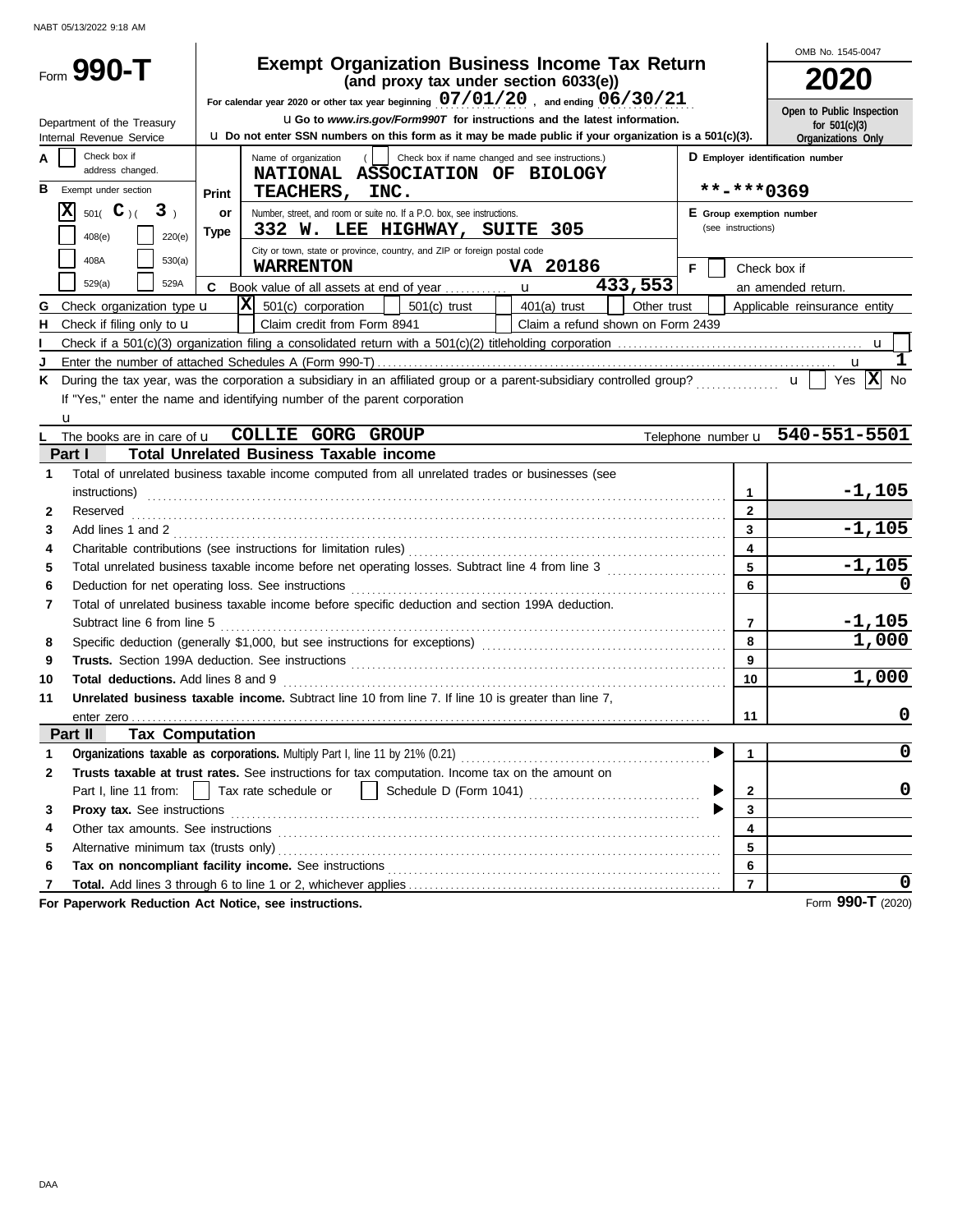|                 | NABT 05/13/2022 9:18 AM                                                                                                                                                                                                                                                                                                   |                           |                           |                                                      |
|-----------------|---------------------------------------------------------------------------------------------------------------------------------------------------------------------------------------------------------------------------------------------------------------------------------------------------------------------------|---------------------------|---------------------------|------------------------------------------------------|
|                 | NATIONAL ASSOCIATION OF BIOLOGY<br>Form 990-T (2020)                                                                                                                                                                                                                                                                      | **-***0369                |                           | Page 2                                               |
|                 | Part III<br><b>Tax and Payments</b>                                                                                                                                                                                                                                                                                       |                           |                           |                                                      |
| 1a              | Foreign tax credit (corporations attach Form 1118; trusts attach Form 1116)                                                                                                                                                                                                                                               | 1a                        |                           |                                                      |
| b               | Other credits (see instructions)                                                                                                                                                                                                                                                                                          | 1b                        |                           |                                                      |
| c               | General business credit. Attach Form 3800 (see instructions)                                                                                                                                                                                                                                                              | 1c                        |                           |                                                      |
| d               | Credit for prior year minimum tax (attach Form 8801 or 8827)                                                                                                                                                                                                                                                              | 1 <sub>d</sub>            |                           |                                                      |
| е               |                                                                                                                                                                                                                                                                                                                           |                           | 1е                        |                                                      |
| 2               | Subtract line 1e from Part II, line 7<br>Form 4255   Form 8611   Form 8697                                                                                                                                                                                                                                                |                           | $\mathbf{2}$              |                                                      |
| 3               | Other taxes. Check if from:                                                                                                                                                                                                                                                                                               | Form 8866                 |                           |                                                      |
|                 |                                                                                                                                                                                                                                                                                                                           |                           | 3                         |                                                      |
| 4               | <b>Total tax.</b> Add lines 2 and 3 (see instructions).   Check if includes tax previously deferred under                                                                                                                                                                                                                 |                           |                           |                                                      |
|                 | section 1294. Enter tax amount here                                                                                                                                                                                                                                                                                       | $\mathbf{u}$ $\mathbf{v}$ | 4<br>5                    |                                                      |
| 5               |                                                                                                                                                                                                                                                                                                                           |                           |                           |                                                      |
| 6а              | Payments: A 2019 overpayment credited to 2020                                                                                                                                                                                                                                                                             | 6a                        |                           |                                                      |
| $\mathbf b$     | 2020 estimated tax payments. Check if section 643(g) election applies $\mathbf{u}$ $\mathbf{u}$                                                                                                                                                                                                                           | 6b                        |                           |                                                      |
| c               | Tax deposited with Form 8868<br>Foreign organizations: Tax paid or withheld at source (see instructions)                                                                                                                                                                                                                  | 6с<br>6d                  |                           |                                                      |
| d               |                                                                                                                                                                                                                                                                                                                           | 6е                        |                           |                                                      |
| е<br>f          | Credit for small employer health insurance premiums (attach Form 8941)                                                                                                                                                                                                                                                    | 6f                        |                           |                                                      |
| g               | Other credits, adjustments, and payments:   Form 2439 _ _ _ _ _ _ _ _ _ _ _ _ _ _                                                                                                                                                                                                                                         |                           |                           |                                                      |
|                 |                                                                                                                                                                                                                                                                                                                           |                           |                           |                                                      |
| 7               | Total payments. Add lines 6a through 6g                                                                                                                                                                                                                                                                                   |                           | 7                         |                                                      |
| 8               |                                                                                                                                                                                                                                                                                                                           |                           | 8<br>$\mathbf{u}$         |                                                      |
| 9               | Tax due. If line 7 is smaller than the total of lines 4, 5, and 8, enter amount owed <i></i>                                                                                                                                                                                                                              |                           | 9<br>u                    | 0                                                    |
| 10              |                                                                                                                                                                                                                                                                                                                           |                           | 10<br>u                   |                                                      |
| 11              | Enter the amount of line 10 you want: Credited to 2021 estimated tax u                                                                                                                                                                                                                                                    |                           | 11<br>Refunded u          |                                                      |
|                 | Part IV<br>Statements Regarding Certain Activities and Other Information (see instructions)                                                                                                                                                                                                                               |                           |                           |                                                      |
|                 |                                                                                                                                                                                                                                                                                                                           |                           |                           | <b>Yes</b><br>No.                                    |
| 1               | At any time during the 2020 calendar year, did the organization have an interest in or a signature or other authority                                                                                                                                                                                                     |                           |                           |                                                      |
|                 | over a financial account (bank, securities, or other) in a foreign country? If "Yes," the organization may have to file                                                                                                                                                                                                   |                           |                           |                                                      |
|                 | FinCEN Form 114, Report of Foreign Bank and Financial Accounts. If "Yes," enter the name of the foreign country                                                                                                                                                                                                           |                           |                           |                                                      |
|                 | here <b>u</b>                                                                                                                                                                                                                                                                                                             |                           |                           | x                                                    |
| 2               | During the tax year, did the organization receive a distribution from, or was it the grantor of, or transferor to, a                                                                                                                                                                                                      |                           |                           |                                                      |
|                 | foreign trust?                                                                                                                                                                                                                                                                                                            |                           |                           | X                                                    |
|                 | If "Yes," see instructions for other forms the organization may have to file.                                                                                                                                                                                                                                             |                           |                           |                                                      |
| 3               |                                                                                                                                                                                                                                                                                                                           |                           | u \$                      |                                                      |
|                 | Did the organization change its method of accounting? (see instructions)                                                                                                                                                                                                                                                  |                           |                           | X                                                    |
|                 | <b>b</b> If 4a is "Yes," has the organization described the change on Form 990, 990-EZ, 990-PF, or Form 1128? If "No,"                                                                                                                                                                                                    |                           |                           |                                                      |
|                 | explain in Part V                                                                                                                                                                                                                                                                                                         |                           |                           |                                                      |
| <b>Part V</b>   | Supplemental Information                                                                                                                                                                                                                                                                                                  |                           |                           |                                                      |
|                 | Provide the explanation required by Part IV, line 4b. Also, provide any other additional information. See instructions.                                                                                                                                                                                                   |                           |                           |                                                      |
|                 |                                                                                                                                                                                                                                                                                                                           |                           |                           |                                                      |
|                 |                                                                                                                                                                                                                                                                                                                           |                           |                           |                                                      |
| Sign            | Under penalties of perjury, I declare that I have examined this return, including accompanying schedules and statements, and to the best of my knowledge and belief, it is<br>true, correct, and complete. Declaration of preparer (other than taxpayer) is based on all information of which preparer has any knowledge. |                           |                           | May the IRS discuss this return                      |
| <b>Here</b>     | u<br><b>U EXECUTIVE</b>                                                                                                                                                                                                                                                                                                   | <b>DIRECTOR</b>           |                           | with the preparer shown below<br>(see instructions)? |
|                 | Signature of officer<br>Title<br>Date                                                                                                                                                                                                                                                                                     |                           |                           | Yes<br>No                                            |
|                 | / Print/Type preparer's name<br>Preparer's signature                                                                                                                                                                                                                                                                      |                           | Date<br>Check             | PTIN<br>if.                                          |
| Paid            | <b>SHERYL F. RADER</b><br><b>SHERYL F. RADER</b>                                                                                                                                                                                                                                                                          |                           | self-employed<br>05/13/22 | *********                                            |
| <b>Preparer</b> | <b>UPDEGROVE</b><br><b>MCDANIEL</b><br><b>MCMULLEN</b><br>Firm's name                                                                                                                                                                                                                                                     | <b>CHICCEHITTO</b>        | Firm's $EIN$ }            | $******1150$                                         |
| <b>Use Only</b> | 5 LOUDOUN STREET, SW, SUITE B                                                                                                                                                                                                                                                                                             |                           |                           |                                                      |
|                 | 20175<br>LEESBURG,<br>VA<br>Firm's address                                                                                                                                                                                                                                                                                |                           | Phone no.                 | 703-771-1818                                         |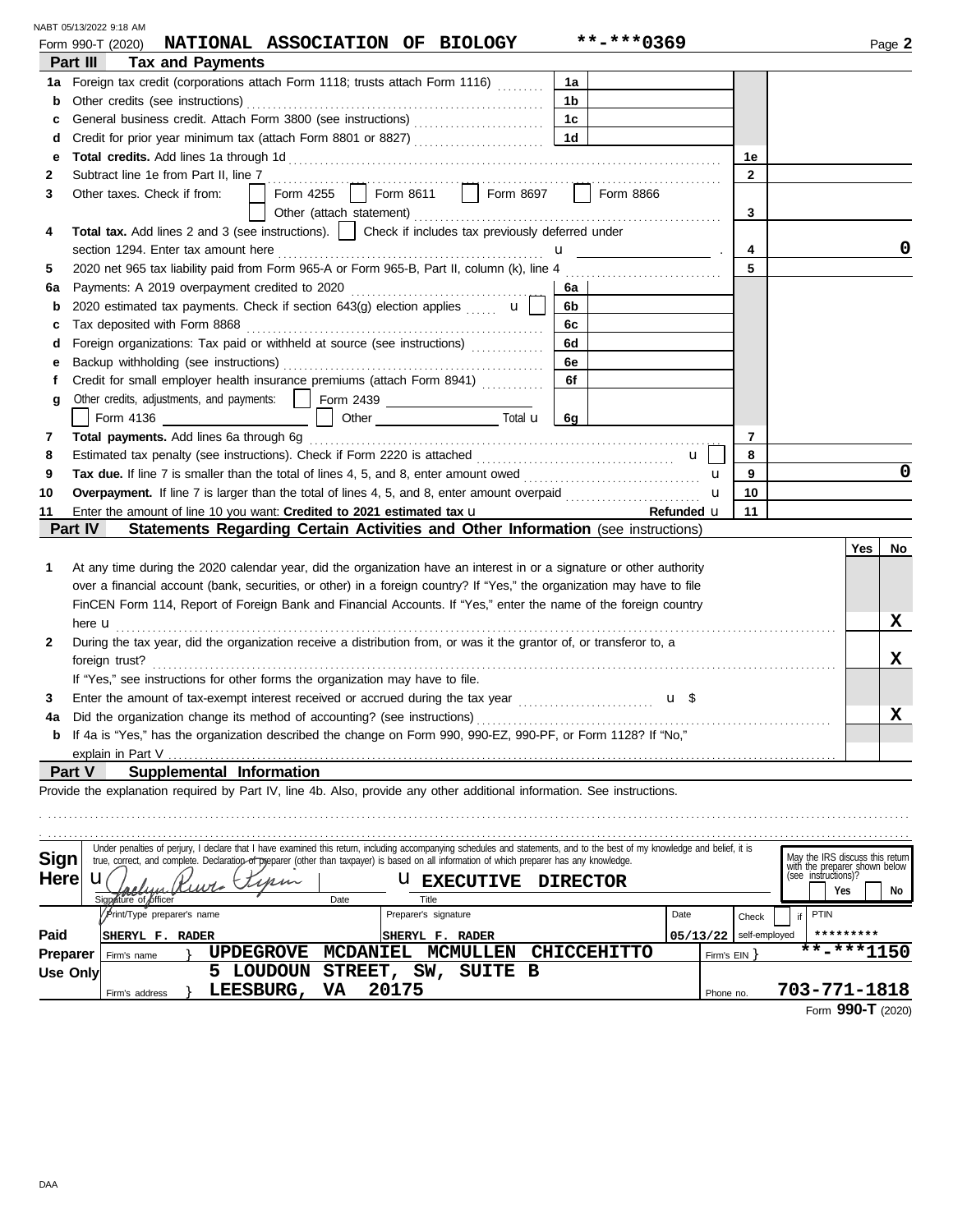**(Form 990-T)**

#### **SCHEDULE A**  $\begin{array}{|c|c|c|c|c|c|}\n\hline\n\textbf{U} & \textbf{U} & \textbf{M} & \textbf{B} & \textbf{B} & \textbf{B} & \textbf{B} & \textbf{B} & \textbf{B} & \textbf{B} & \textbf{B} & \textbf{B} & \textbf{B} & \textbf{B} & \textbf{B} & \textbf{B} & \textbf{B} & \textbf{B} & \textbf{B} & \textbf{B} & \textbf{B} & \textbf{B} & \textbf{B} & \textbf{B} & \textbf{B} & \textbf{B} & \text$ **From an Unrelated Trade or Business**

**2020**

| Department of the Treasury | <b>UGo to www.irs.gov/Form990T for instructions and the latest information.</b> |
|----------------------------|---------------------------------------------------------------------------------|
|                            |                                                                                 |

**Open to Public Inspection for 501(c)(3) Organizations Only**

| Department of the Treasury |                                                                                                        |            | ODELL TO LODILO THE RECTION TO   |  |
|----------------------------|--------------------------------------------------------------------------------------------------------|------------|----------------------------------|--|
| Internal Revenue Service   | U. Do not enter SSN numbers on this form as it may be made public if your organization is a 501(c)(3). |            | 501(c)(3) Organizations Only     |  |
| Name of the organization   |                                                                                                        |            | B Employer identification number |  |
|                            | NATIONAL ACCOCLATION OF PIOLOGY                                                                        | **_***^?40 |                                  |  |

| NATIONAL ASSOCIATION OF BIOLOGY                                           |  |   | $***$ -***0369 |  |
|---------------------------------------------------------------------------|--|---|----------------|--|
| C Unrelated Business Activity Code (see instructions) $\mathbf{u}$ 541800 |  | D | Seauence:      |  |

**b** Sequence: 1 of 1

#### Describe the unrelated trade or business u **E UNRELATED BUSINESS ACTIVITY**

|              | Part I<br>Unrelated Trade or Business Income                                                                                                                                                                                         |                | (A) Income     | (B) Expenses | (C) Net                      |
|--------------|--------------------------------------------------------------------------------------------------------------------------------------------------------------------------------------------------------------------------------------|----------------|----------------|--------------|------------------------------|
| 1a           | Gross receipts or sales                                                                                                                                                                                                              |                |                |              |                              |
| b            |                                                                                                                                                                                                                                      | 1c             |                |              |                              |
| 2            |                                                                                                                                                                                                                                      | $\mathbf{2}$   |                |              |                              |
| 3            |                                                                                                                                                                                                                                      | $\mathbf{3}$   |                |              |                              |
| 4a           | Capital gain net income (attach Sch D (Form 1041 or Form                                                                                                                                                                             |                |                |              |                              |
|              |                                                                                                                                                                                                                                      | 4a             |                |              |                              |
| b            | Net gain (loss) (Form 4797) (attach Form 4797) (see instructions)                                                                                                                                                                    | 4b             |                |              |                              |
| c            |                                                                                                                                                                                                                                      | 4c             |                |              |                              |
| 5            | Income (loss) from partnership and S corporation (attach                                                                                                                                                                             |                |                |              |                              |
|              |                                                                                                                                                                                                                                      | 5              |                |              |                              |
| 6            |                                                                                                                                                                                                                                      | 6              |                |              |                              |
| 7            |                                                                                                                                                                                                                                      | $\overline{7}$ |                |              |                              |
| 8            | Interest, annuities, royalties, and rents from a controlled                                                                                                                                                                          |                |                |              |                              |
|              |                                                                                                                                                                                                                                      | 8              |                |              |                              |
| 9            | Investment income of section $501(c)(7)$ , (9), or (17)                                                                                                                                                                              |                |                |              |                              |
|              |                                                                                                                                                                                                                                      | 9              |                |              |                              |
| 10           |                                                                                                                                                                                                                                      | 10             | 20,900         | 22,005       | $-1,105$                     |
| 11           |                                                                                                                                                                                                                                      | 11             |                |              |                              |
| 12           | Other income (see instructions; attach statement)                                                                                                                                                                                    | 12             |                |              |                              |
| 13           |                                                                                                                                                                                                                                      | 13             | 20,900         | 22,005       | $-1,105$                     |
|              | Deductions Not Taken Elsewhere (See instructions for limitations on deductions) Deductions must be directly<br>Part II                                                                                                               |                |                |              |                              |
|              | connected with the unrelated business income                                                                                                                                                                                         |                |                |              |                              |
| 1            |                                                                                                                                                                                                                                      |                |                | $\mathbf{1}$ |                              |
| $\mathbf{2}$ |                                                                                                                                                                                                                                      |                |                | $\mathbf{2}$ |                              |
| 3            | Repairs and maintenance contained and maintenance contained and maintenance contained and maintenance contained and maintenance contained and maintenance contained and maintenance contained and maintenance contained and ma       |                |                | 3            |                              |
| 4            |                                                                                                                                                                                                                                      |                |                | 4            |                              |
| 5            |                                                                                                                                                                                                                                      |                |                | 5            |                              |
| 6            | Taxes and licenses <b>contract the contract of the contract of the contract of the contract of the contract of the contract of the contract of the contract of the contract of the contract of the contract of the contract of t</b> |                |                | 6            |                              |
| 7            |                                                                                                                                                                                                                                      |                | $\overline{7}$ |              |                              |
| 8            |                                                                                                                                                                                                                                      |                | 8а             | 8b           | 0                            |
| 9            | Depletion                                                                                                                                                                                                                            |                |                | 9            |                              |
| 10           | Contributions to deferred compensation plans contracts and contributions of the contributions to deferred compensation plans                                                                                                         |                |                | 10           |                              |
| 11           |                                                                                                                                                                                                                                      |                |                | 11           |                              |
| 12           |                                                                                                                                                                                                                                      |                |                | 12           |                              |
| 13           | Excess readership costs (Part IX) Mathematical Accords and Taracan and Taracan and Taracan and Taracan and Taracan and Taracan and Taracan and Taracan and Taracan and Taracan and Taracan and Taracan and Taracan and Taracan       |                |                | 13           |                              |
| 14           | Other deductions (attach statement)                                                                                                                                                                                                  |                |                | 14           |                              |
| 15           |                                                                                                                                                                                                                                      |                |                | 15           |                              |
| 16           | Unrelated business income before net operating loss deduction. Subtract line 15 from Part I, line 13,                                                                                                                                |                |                |              |                              |
|              |                                                                                                                                                                                                                                      |                |                | 16           | $-1,105$                     |
| 17           |                                                                                                                                                                                                                                      |                |                | 17           |                              |
| 18           |                                                                                                                                                                                                                                      |                |                | 18           | -1,105                       |
|              | For Paperwork Reduction Act Notice, see instructions.                                                                                                                                                                                |                |                |              | Schedule A (Form 990-T) 2020 |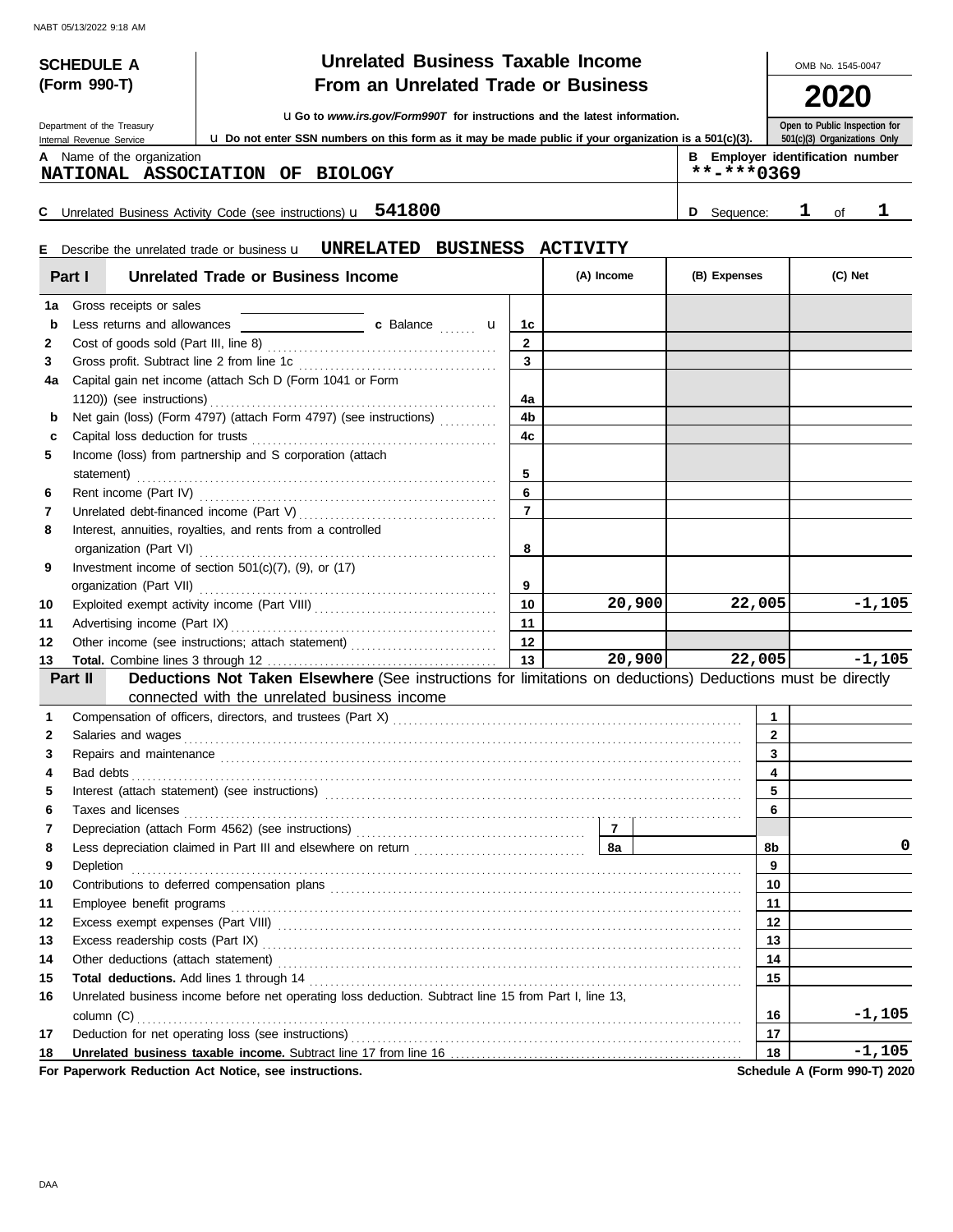|              | Schedule A (Form 990-T) 2020 NATIONAL ASSOCIATION OF BIOLOGY<br>Part III<br><b>Cost of Goods Sold</b>                                                                                           |   | Enter method of inventory valuation u | **-***0369              | Page 2                                                                                                                                                                                                                                                                                                                          |
|--------------|-------------------------------------------------------------------------------------------------------------------------------------------------------------------------------------------------|---|---------------------------------------|-------------------------|---------------------------------------------------------------------------------------------------------------------------------------------------------------------------------------------------------------------------------------------------------------------------------------------------------------------------------|
| $\mathbf{1}$ |                                                                                                                                                                                                 |   |                                       | $\mathbf{1}$            |                                                                                                                                                                                                                                                                                                                                 |
| $\mathbf{2}$ | Purchases                                                                                                                                                                                       |   |                                       | $\overline{2}$          |                                                                                                                                                                                                                                                                                                                                 |
| 3            | Cost of labor<br><u>Example 20</u><br>Solution 2014<br>The cost of labor<br>$\frac{1}{2}$<br>$\frac{1}{2}$<br>$\frac{1}{2}$<br>$\frac{1}{2}$<br>$\frac{1}{2}$<br>$\frac{1}{2}$<br>$\frac{1}{2}$ |   |                                       | $\mathbf{3}$            |                                                                                                                                                                                                                                                                                                                                 |
| 4            |                                                                                                                                                                                                 |   |                                       | $\overline{\mathbf{4}}$ |                                                                                                                                                                                                                                                                                                                                 |
| 5            |                                                                                                                                                                                                 |   |                                       | 5                       |                                                                                                                                                                                                                                                                                                                                 |
| 6            |                                                                                                                                                                                                 |   |                                       | 6<br>$\overline{7}$     |                                                                                                                                                                                                                                                                                                                                 |
| 7<br>8       |                                                                                                                                                                                                 |   |                                       | 8                       |                                                                                                                                                                                                                                                                                                                                 |
| 9            | Do the rules of section 263A (with respect to property produced or acquired for resale) apply to the organization?                                                                              |   |                                       |                         | Yes<br>No                                                                                                                                                                                                                                                                                                                       |
|              | Part IV<br>Rent Income (From Real Property and Personal Property Leased with Real Property)                                                                                                     |   |                                       |                         |                                                                                                                                                                                                                                                                                                                                 |
| $\mathbf{1}$ | Description of property (property street address, city, state, ZIP code). Check if a dual-use (see instructions)                                                                                |   |                                       |                         |                                                                                                                                                                                                                                                                                                                                 |
|              | А                                                                                                                                                                                               |   |                                       |                         |                                                                                                                                                                                                                                                                                                                                 |
|              | в                                                                                                                                                                                               |   |                                       |                         |                                                                                                                                                                                                                                                                                                                                 |
|              | С                                                                                                                                                                                               |   |                                       |                         |                                                                                                                                                                                                                                                                                                                                 |
|              | D                                                                                                                                                                                               | A | в                                     | C                       | D                                                                                                                                                                                                                                                                                                                               |
| 2            | Rent received or accrued<br>.                                                                                                                                                                   |   |                                       |                         |                                                                                                                                                                                                                                                                                                                                 |
| a            | From personal property (if the percentage of                                                                                                                                                    |   |                                       |                         |                                                                                                                                                                                                                                                                                                                                 |
|              | rent for personal property is more than 10%                                                                                                                                                     |   |                                       |                         |                                                                                                                                                                                                                                                                                                                                 |
|              | but not more than 50%)                                                                                                                                                                          |   |                                       |                         |                                                                                                                                                                                                                                                                                                                                 |
|              | <b>b</b> From real and personal property (if the                                                                                                                                                |   |                                       |                         |                                                                                                                                                                                                                                                                                                                                 |
|              | percentage of rent for personal property exceeds                                                                                                                                                |   |                                       |                         |                                                                                                                                                                                                                                                                                                                                 |
|              | 50% or if the rent is based on profit or income).                                                                                                                                               |   |                                       |                         |                                                                                                                                                                                                                                                                                                                                 |
|              | c Total rents received or accrued by property.                                                                                                                                                  |   |                                       |                         |                                                                                                                                                                                                                                                                                                                                 |
| 3            | Add lines 2a and 2b, columns A through D<br>Total rents received or accrued. Add line 2c columns A through D. Enter here and on Part I, line 6, column (A)                                      |   |                                       |                         |                                                                                                                                                                                                                                                                                                                                 |
|              |                                                                                                                                                                                                 |   |                                       |                         | $\mathbf{u}$                                                                                                                                                                                                                                                                                                                    |
| 4            | Deductions directly connected with the income                                                                                                                                                   |   |                                       |                         |                                                                                                                                                                                                                                                                                                                                 |
|              | in lines 2(a) and 2(b) (attach statement)                                                                                                                                                       |   |                                       |                         |                                                                                                                                                                                                                                                                                                                                 |
| 5            |                                                                                                                                                                                                 |   |                                       |                         |                                                                                                                                                                                                                                                                                                                                 |
|              | Unrelated Debt-Financed Income (see instructions)<br>Part V                                                                                                                                     |   |                                       |                         |                                                                                                                                                                                                                                                                                                                                 |
| 1            | Description of debt-financed property (street address, city, state, ZIP code). Check if a dual-use (see instructions)                                                                           |   |                                       |                         |                                                                                                                                                                                                                                                                                                                                 |
|              | А                                                                                                                                                                                               |   |                                       |                         |                                                                                                                                                                                                                                                                                                                                 |
|              | в                                                                                                                                                                                               |   |                                       |                         |                                                                                                                                                                                                                                                                                                                                 |
|              | С<br>D                                                                                                                                                                                          |   |                                       |                         |                                                                                                                                                                                                                                                                                                                                 |
|              |                                                                                                                                                                                                 | A | в                                     | $\mathbf{C}$            | D                                                                                                                                                                                                                                                                                                                               |
| 2            | Gross income from or allocable to debt-financed                                                                                                                                                 |   |                                       |                         |                                                                                                                                                                                                                                                                                                                                 |
|              | property $\begin{array}{ccc}\n &  &  & \n\end{array}$                                                                                                                                           |   |                                       |                         |                                                                                                                                                                                                                                                                                                                                 |
| 3            | Deductions directly connected with or allocable                                                                                                                                                 |   |                                       |                         |                                                                                                                                                                                                                                                                                                                                 |
|              | to debt-financed property                                                                                                                                                                       |   |                                       |                         |                                                                                                                                                                                                                                                                                                                                 |
|              | a Straight line depreciation (attach statement)                                                                                                                                                 |   |                                       |                         |                                                                                                                                                                                                                                                                                                                                 |
|              | <b>b</b> Other deductions (attach statement)                                                                                                                                                    |   |                                       |                         |                                                                                                                                                                                                                                                                                                                                 |
| c            | Total deductions (add lines 3a and 3b,                                                                                                                                                          |   |                                       |                         |                                                                                                                                                                                                                                                                                                                                 |
| 4            | columns A through D)<br>Amount of average acquisition debt on or allocable                                                                                                                      |   |                                       |                         |                                                                                                                                                                                                                                                                                                                                 |
|              | to debt-financed property (attach statement)                                                                                                                                                    |   |                                       |                         |                                                                                                                                                                                                                                                                                                                                 |
| 5            | Average adjusted basis of or allocable to debt-                                                                                                                                                 |   |                                       |                         |                                                                                                                                                                                                                                                                                                                                 |
|              | financed property (attach statement)                                                                                                                                                            |   |                                       |                         |                                                                                                                                                                                                                                                                                                                                 |
| 6            | Divide line 4 by line 5                                                                                                                                                                         |   | %                                     | %                       | $\frac{0}{0}$                                                                                                                                                                                                                                                                                                                   |
| 7            | Gross income reportable. Multiply line 2 by line 6                                                                                                                                              |   |                                       |                         |                                                                                                                                                                                                                                                                                                                                 |
| 8            |                                                                                                                                                                                                 |   |                                       |                         |                                                                                                                                                                                                                                                                                                                                 |
| 9            | Allocable deductions. Multiply line 3c by line 6                                                                                                                                                |   |                                       |                         |                                                                                                                                                                                                                                                                                                                                 |
| 10           | Total allocable deductions. Add line 9, columns A through D. Enter here and on Part I, line 7, column (B)                                                                                       |   |                                       |                         | $\mathbf u$ and $\mathbf u$ and $\mathbf v$ and $\mathbf v$ and $\mathbf v$ and $\mathbf v$ and $\mathbf v$ and $\mathbf v$ and $\mathbf v$ and $\mathbf v$ and $\mathbf v$ and $\mathbf v$ and $\mathbf v$ and $\mathbf v$ and $\mathbf v$ and $\mathbf v$ and $\mathbf v$ and $\mathbf v$ and $\mathbf v$ and $\mathbf v$ and |
| 11           |                                                                                                                                                                                                 |   |                                       |                         | $\mathbf{u}$ and $\mathbf{u}$ and $\mathbf{u}$ and $\mathbf{u}$                                                                                                                                                                                                                                                                 |
|              |                                                                                                                                                                                                 |   |                                       |                         |                                                                                                                                                                                                                                                                                                                                 |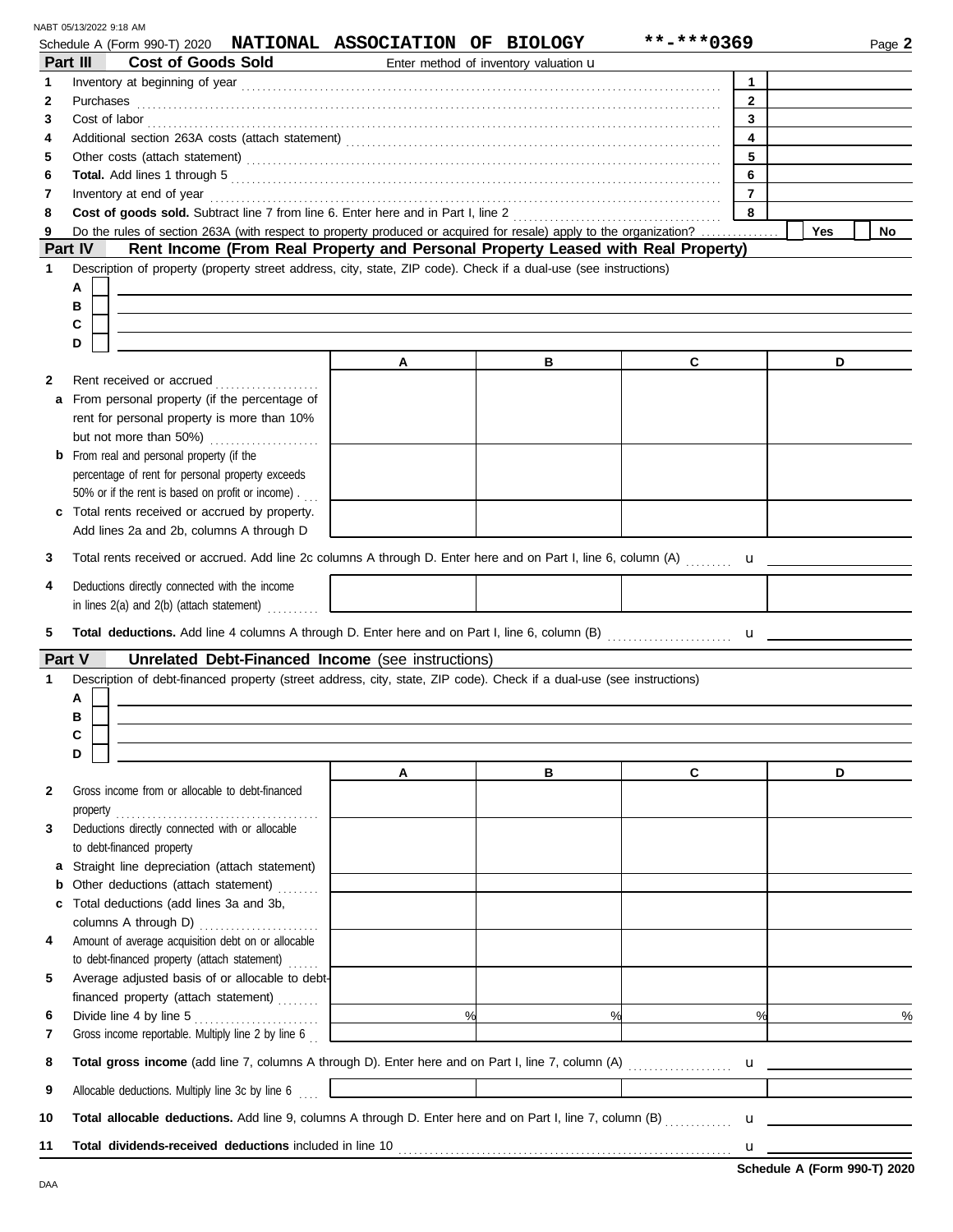|                 | Schedule A (Form 990-T) 2020 NATIONAL ASSOCIATION OF BIOLOGY                                          |  |                                                                                            |                           |                       |                                          |               |                                                    | **-***0369                                 |                | Page 3                                             |
|-----------------|-------------------------------------------------------------------------------------------------------|--|--------------------------------------------------------------------------------------------|---------------------------|-----------------------|------------------------------------------|---------------|----------------------------------------------------|--------------------------------------------|----------------|----------------------------------------------------|
| Part VI         |                                                                                                       |  | Interest, Annuities, Royalties, and Rents from Controlled Organizations (see instructions) |                           |                       |                                          |               |                                                    | Exempt/Nonexempt Controlled Organization   |                |                                                    |
|                 | 1. Name of controlled                                                                                 |  | 2. Employer                                                                                |                           |                       | 3. Net unrelated                         |               | 4. Total of specified                              | 5. Part of column 4                        |                | 6. Deductions directly                             |
|                 | organization                                                                                          |  | identification                                                                             |                           |                       | income (loss)                            |               | payments made                                      | that is included in the                    |                | connected with                                     |
|                 |                                                                                                       |  | number                                                                                     |                           |                       | (see instructions)                       |               |                                                    | controlling organization's<br>gross income |                | income in column 5                                 |
|                 |                                                                                                       |  |                                                                                            |                           |                       |                                          |               |                                                    |                                            |                |                                                    |
| (1)             |                                                                                                       |  |                                                                                            |                           |                       |                                          |               |                                                    |                                            |                |                                                    |
| (2)             |                                                                                                       |  |                                                                                            |                           |                       |                                          |               |                                                    |                                            |                |                                                    |
| (3)             |                                                                                                       |  |                                                                                            |                           |                       |                                          |               |                                                    |                                            |                |                                                    |
| (4)             |                                                                                                       |  |                                                                                            |                           |                       | Nonexempt Controlled Organizations       |               |                                                    |                                            |                |                                                    |
|                 | 7. Taxable income                                                                                     |  | 8. Net unrelated                                                                           |                           | 9. Total of specified |                                          |               | 10. Part of column 9                               |                                            |                | 11. Deductions directly                            |
|                 |                                                                                                       |  | income (loss)                                                                              |                           | payments made         |                                          |               | that is included in the                            |                                            |                | connected with                                     |
|                 |                                                                                                       |  | (see instructions)                                                                         |                           |                       |                                          |               | controlling organization's                         |                                            |                | income in column 10                                |
|                 |                                                                                                       |  |                                                                                            |                           |                       |                                          |               | gross income                                       |                                            |                |                                                    |
| (1)             |                                                                                                       |  |                                                                                            |                           |                       |                                          |               |                                                    |                                            |                |                                                    |
| (2)             |                                                                                                       |  |                                                                                            |                           |                       |                                          |               |                                                    |                                            |                |                                                    |
| (3)             |                                                                                                       |  |                                                                                            |                           |                       |                                          |               |                                                    |                                            |                |                                                    |
| (4)             |                                                                                                       |  |                                                                                            |                           |                       |                                          |               |                                                    |                                            |                |                                                    |
|                 |                                                                                                       |  |                                                                                            |                           |                       |                                          |               | Add columns 5 and 10.<br>Enter here and on Part I. |                                            |                | Add columns 6 and 11.<br>Enter here and on Part I, |
|                 |                                                                                                       |  |                                                                                            |                           |                       |                                          |               | line 8, column (A)                                 |                                            |                | line 8, column (B)                                 |
|                 |                                                                                                       |  |                                                                                            |                           |                       |                                          |               |                                                    |                                            |                |                                                    |
|                 |                                                                                                       |  |                                                                                            |                           |                       |                                          | u             |                                                    |                                            |                |                                                    |
| <b>Part VII</b> |                                                                                                       |  | Investment Income of a Section $501(c)(7)$ , (9), or (17) Organization                     |                           |                       |                                          |               |                                                    | (see instructions)                         |                |                                                    |
|                 | 1. Description of income                                                                              |  |                                                                                            | 2. Amount of income       |                       |                                          | 3. Deductions |                                                    | 4. Set-asides                              |                | 5. Total deductions                                |
|                 |                                                                                                       |  |                                                                                            |                           |                       | directly connected<br>(attach statement) |               | (attach statement)                                 |                                            |                | and set-asides<br>(add columns 3 and 4)            |
|                 |                                                                                                       |  |                                                                                            |                           |                       |                                          |               |                                                    |                                            |                |                                                    |
| (1)             |                                                                                                       |  |                                                                                            |                           |                       |                                          |               |                                                    |                                            |                |                                                    |
| (2)             |                                                                                                       |  |                                                                                            |                           |                       |                                          |               |                                                    |                                            |                |                                                    |
| (3)             | the control of the control of the control of the control of the control of the control of             |  |                                                                                            |                           |                       |                                          |               |                                                    |                                            |                |                                                    |
| (4)             |                                                                                                       |  |                                                                                            | Add amounts in column 2.  |                       |                                          |               |                                                    |                                            |                | Add amounts in column 5.                           |
|                 |                                                                                                       |  |                                                                                            | Enter here and on Part I, |                       |                                          |               |                                                    |                                            |                | Enter here and on Part I,                          |
|                 |                                                                                                       |  |                                                                                            | line 9, column (A)        |                       |                                          |               |                                                    |                                            |                | line 9, column (B)                                 |
| Totals          |                                                                                                       |  | u                                                                                          |                           |                       |                                          |               |                                                    |                                            |                |                                                    |
|                 | Part VIII                                                                                             |  | Exploited Exempt Activity Income, Other Than Advertising Income (see instructions)         |                           |                       |                                          |               |                                                    |                                            |                |                                                    |
| 1               | Description of exploited activity: WEB ADVERTISING                                                    |  |                                                                                            |                           |                       |                                          |               |                                                    |                                            |                |                                                    |
| 2               | Gross unrelated business income from trade or business. Enter here and on Part I, line 10, column (A) |  |                                                                                            |                           |                       |                                          |               |                                                    |                                            | $\mathbf{2}$   | 20,900                                             |
| 3               | Expenses directly connected with production of unrelated business income. Enter here and on Part I,   |  |                                                                                            |                           |                       |                                          |               |                                                    |                                            |                |                                                    |
|                 | line $10$ , column $(B)$                                                                              |  |                                                                                            |                           |                       |                                          |               |                                                    |                                            | 3              | 22,005                                             |
| 4               | Net income (loss) from unrelated trade or business. Subtract line 3 from line 2. If a gain, complete  |  |                                                                                            |                           |                       |                                          |               |                                                    |                                            |                |                                                    |
|                 | lines 5 through 7                                                                                     |  |                                                                                            |                           |                       |                                          |               |                                                    |                                            | 4              | $-1,105$                                           |
| 5               |                                                                                                       |  |                                                                                            |                           |                       |                                          |               |                                                    |                                            | 5              |                                                    |
| 6               |                                                                                                       |  |                                                                                            |                           |                       |                                          |               |                                                    |                                            | 6              |                                                    |
| 7               | Excess exempt expenses. Subtract line 5 from line 6, but do not enter more than the amount on line    |  |                                                                                            |                           |                       |                                          |               |                                                    |                                            |                |                                                    |
|                 |                                                                                                       |  |                                                                                            |                           |                       |                                          |               |                                                    |                                            | $\overline{7}$ |                                                    |

**Schedule A (Form 990-T) 2020**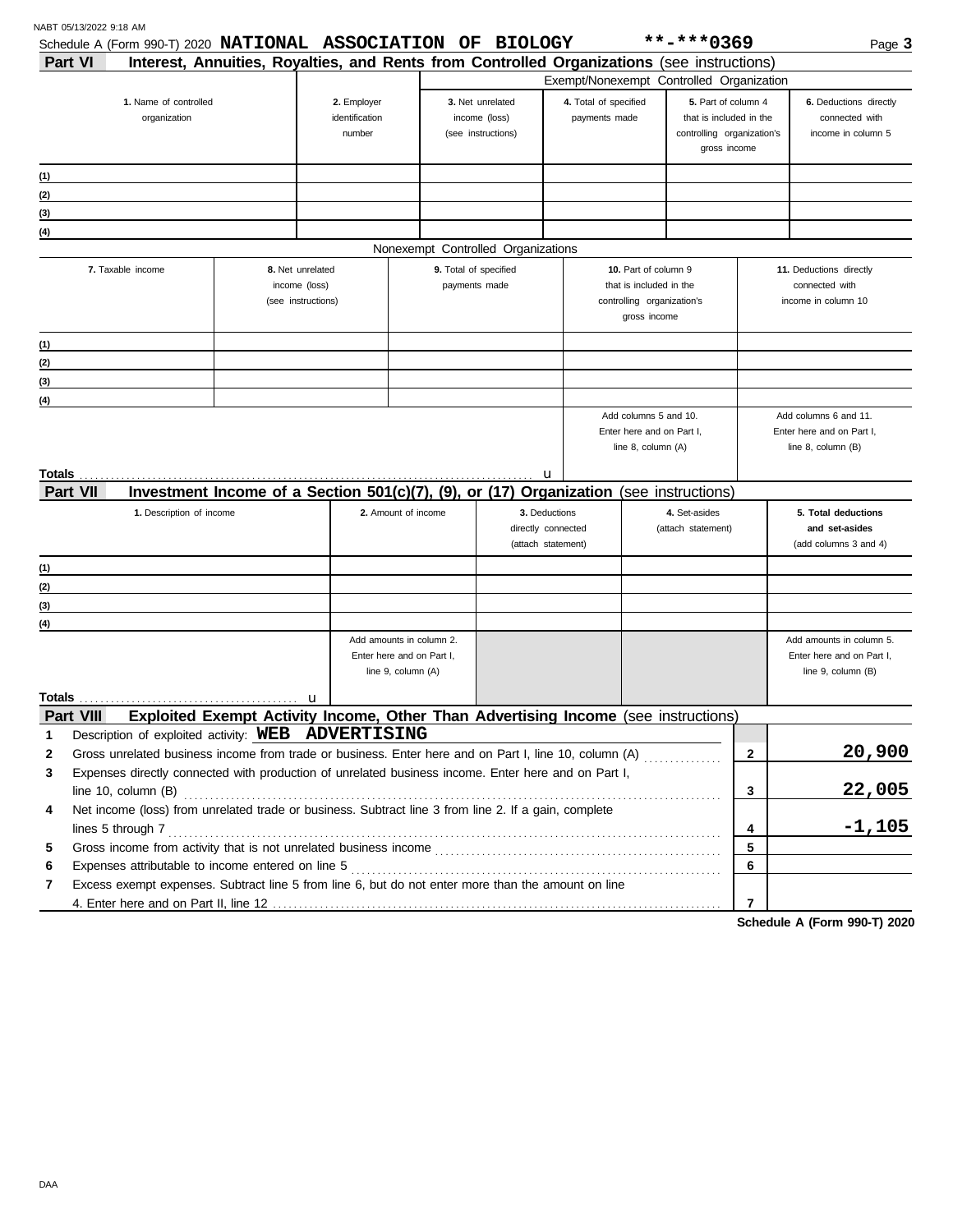| NABT 05/13/2022 9:18 AM |
|-------------------------|
|-------------------------|

|              |         | Schedule A (Form 990-T) 2020 NATIONAL ASSOCIATION OF BIOLOGY                                           |   |          | **-***0369                | Page 4             |
|--------------|---------|--------------------------------------------------------------------------------------------------------|---|----------|---------------------------|--------------------|
|              | Part IX | <b>Advertising Income</b>                                                                              |   |          |                           |                    |
| $\mathbf{1}$ |         | Name(s) of periodical(s). Check box if reporting two or more periodicals on a consolidated basis.      |   |          |                           |                    |
|              | А       |                                                                                                        |   |          |                           |                    |
|              | в       |                                                                                                        |   |          |                           |                    |
|              | С<br>D  |                                                                                                        |   |          |                           |                    |
|              |         | Enter amounts for each periodical listed above in the corresponding column.                            |   |          |                           |                    |
|              |         |                                                                                                        | A | B        | $\mathbf{C}$              | D                  |
| $\mathbf{2}$ |         |                                                                                                        |   |          |                           |                    |
|              |         |                                                                                                        |   |          |                           |                    |
|              |         |                                                                                                        |   |          |                           |                    |
| 3            |         | Direct advertising costs by periodical                                                                 |   |          |                           |                    |
| a            |         |                                                                                                        |   |          |                           |                    |
|              |         |                                                                                                        |   |          |                           |                    |
| 4            |         | Advertising gain (loss). Subtract line 3 from line<br>2. For any column in line 4 showing a gain,      |   |          |                           |                    |
|              |         | complete lines 5 through 8. For any column in                                                          |   |          |                           |                    |
|              |         | line 4 showing a loss or zero, do not complete                                                         |   |          |                           |                    |
|              |         | lines 5 through 7, and enter zero on line 8 $\ldots$                                                   |   |          |                           |                    |
| 5            |         |                                                                                                        |   |          |                           |                    |
| 6            |         |                                                                                                        |   |          |                           |                    |
| 7            |         | Excess readership costs. If line 6 is less than                                                        |   |          |                           |                    |
|              |         | line 5, subtract line 6 from line 5. If line 5 is less                                                 |   |          |                           |                    |
| 8            |         | than line $6$ , enter zero $\ldots$<br>Excess readership costs allowed as a                            |   |          |                           |                    |
|              |         | deduction. For each column showing a gain on                                                           |   |          |                           |                    |
|              |         | line 4, enter the lesser of line 4 or line 7 $\ldots$                                                  |   |          |                           |                    |
|              |         | a Add line 8, columns A through D. Enter the greater of the line 8a, columns total or zero here and on |   |          |                           |                    |
|              |         | Part II, line 13 <b>Part II</b> , line 13                                                              |   |          | $\mathbf{u}$ $\mathbf{u}$ |                    |
|              | Part X  | Compensation of Officers, Directors, and Trustees (see instructions)                                   |   |          |                           |                    |
|              |         |                                                                                                        |   |          | 3. Percentage             | 4. Compensation    |
|              |         | 1. Name                                                                                                |   | 2. Title | of time devoted           | attributable to    |
|              |         |                                                                                                        |   |          | to business               | unrelated business |
| (1)          |         |                                                                                                        |   |          | %                         |                    |
| (2)          |         |                                                                                                        |   |          | %<br>0/2                  |                    |
| (3)          |         |                                                                                                        |   |          | %                         |                    |
| (4)          |         |                                                                                                        |   |          |                           |                    |
|              |         |                                                                                                        |   |          | u                         |                    |
|              | Part XI | Supplemental Information (see instructions)                                                            |   |          |                           |                    |
|              |         |                                                                                                        |   |          |                           |                    |
|              |         |                                                                                                        |   |          |                           |                    |
|              |         |                                                                                                        |   |          |                           |                    |
|              |         |                                                                                                        |   |          |                           |                    |
|              |         |                                                                                                        |   |          |                           |                    |
|              |         |                                                                                                        |   |          |                           |                    |
|              |         |                                                                                                        |   |          |                           |                    |
|              |         |                                                                                                        |   |          |                           |                    |
|              |         |                                                                                                        |   |          |                           |                    |
|              |         |                                                                                                        |   |          |                           |                    |
|              |         |                                                                                                        |   |          |                           |                    |
|              |         |                                                                                                        |   |          |                           |                    |
|              |         |                                                                                                        |   |          |                           |                    |
|              |         |                                                                                                        |   |          |                           |                    |
|              |         |                                                                                                        |   |          |                           |                    |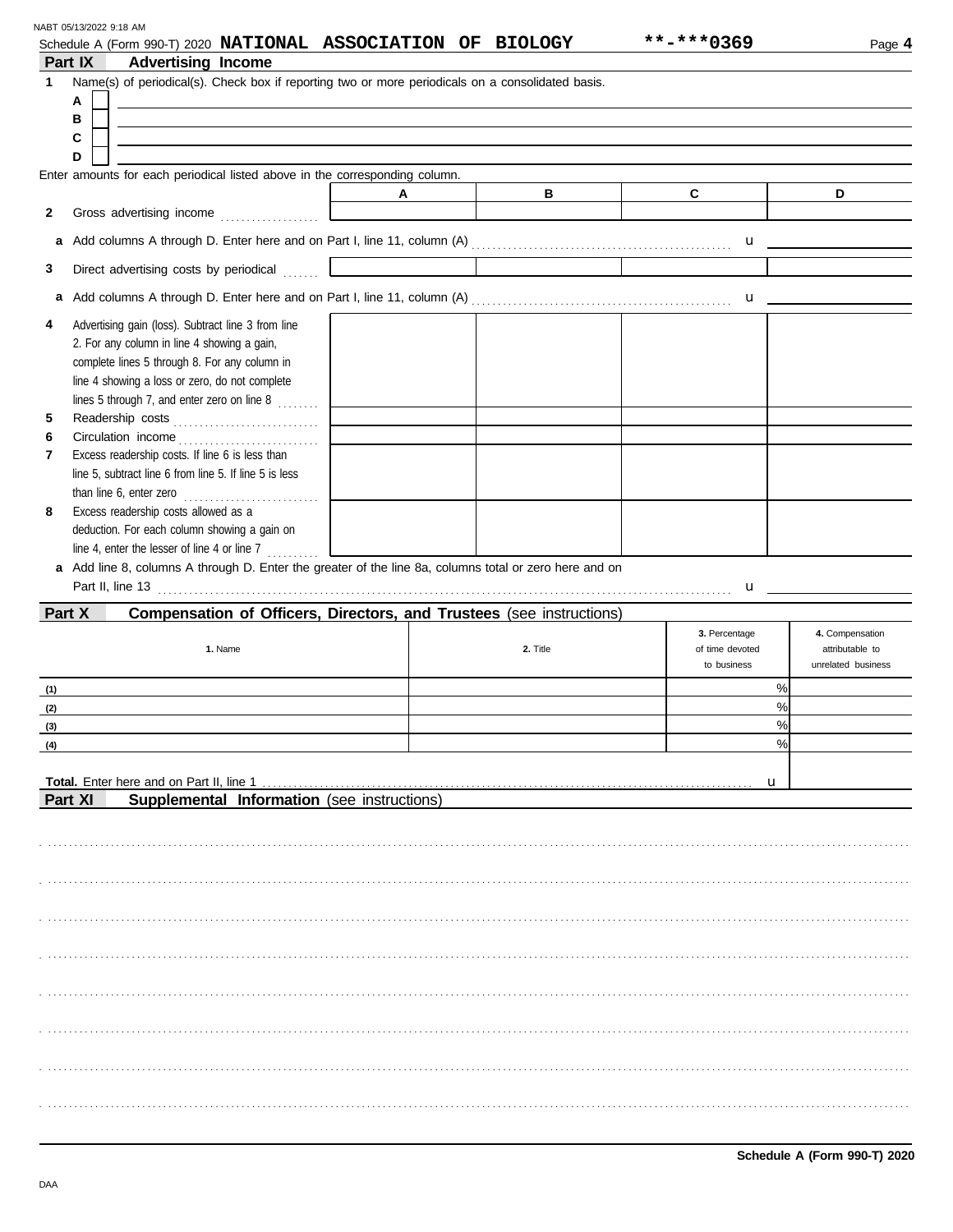|     |                                                                                     |                             |                      | <b>Depreciation and Amortization</b>                                                                                                                                                                                               |                              |                |                         | OMB No. 1545-0172                                 |
|-----|-------------------------------------------------------------------------------------|-----------------------------|----------------------|------------------------------------------------------------------------------------------------------------------------------------------------------------------------------------------------------------------------------------|------------------------------|----------------|-------------------------|---------------------------------------------------|
|     | Form 4562                                                                           |                             |                      | (Including Information on Listed Property)                                                                                                                                                                                         |                              |                |                         |                                                   |
|     | Department of the Treasury                                                          |                             |                      | u Attach to your tax return.                                                                                                                                                                                                       |                              |                |                         |                                                   |
|     | (99)<br>Internal Revenue Service                                                    |                             |                      | u Go to www.irs.gov/Form4562 for instructions and the latest information.                                                                                                                                                          |                              |                |                         | Attachment<br>179<br>Sequence No.                 |
|     | Name(s) shown on return                                                             |                             |                      | NATIONAL ASSOCIATION OF BIOLOGY                                                                                                                                                                                                    |                              |                | Identifying number      |                                                   |
|     |                                                                                     |                             | TEACHERS, INC.       |                                                                                                                                                                                                                                    |                              |                |                         | **-***0369                                        |
|     | Business or activity to which this form relates                                     |                             |                      |                                                                                                                                                                                                                                    |                              |                |                         |                                                   |
|     | INDIRECT DEPRECIATION                                                               |                             |                      |                                                                                                                                                                                                                                    |                              |                |                         |                                                   |
|     | Part I                                                                              |                             |                      | Election To Expense Certain Property Under Section 179<br>Note: If you have any listed property, complete Part V before you complete Part I.                                                                                       |                              |                |                         |                                                   |
| 1   | Maximum amount (see instructions)                                                   |                             |                      |                                                                                                                                                                                                                                    |                              |                | $\mathbf{1}$            | 1,040,000                                         |
| 2   |                                                                                     |                             |                      |                                                                                                                                                                                                                                    |                              |                | $\overline{2}$          |                                                   |
| 3   |                                                                                     |                             |                      |                                                                                                                                                                                                                                    |                              |                | $\overline{3}$          | 2,590,000                                         |
| 4   |                                                                                     |                             |                      |                                                                                                                                                                                                                                    |                              |                | $\overline{\mathbf{4}}$ |                                                   |
| 5   |                                                                                     |                             |                      | Dollar limitation for tax year. Subtract line 4 from line 1. If zero or less, enter -0-. If married filing separately, see instructions                                                                                            |                              |                | 5                       |                                                   |
| 6   |                                                                                     | (a) Description of property |                      |                                                                                                                                                                                                                                    | (b) Cost (business use only) |                | (c) Elected cost        |                                                   |
|     |                                                                                     |                             |                      |                                                                                                                                                                                                                                    |                              |                |                         |                                                   |
|     |                                                                                     |                             |                      |                                                                                                                                                                                                                                    |                              |                |                         |                                                   |
| 7   |                                                                                     |                             |                      |                                                                                                                                                                                                                                    |                              |                |                         |                                                   |
| 8   |                                                                                     |                             |                      |                                                                                                                                                                                                                                    |                              |                | 8                       |                                                   |
| 9   |                                                                                     |                             |                      | Tentative deduction. Enter the smaller of line 5 or line 8 [11] content content content of the smaller of line 5 or line 8                                                                                                         |                              |                | 9                       |                                                   |
| 10  |                                                                                     |                             |                      |                                                                                                                                                                                                                                    |                              |                | 10                      |                                                   |
| 11  |                                                                                     |                             |                      | Business income limitation. Enter the smaller of business income (not less than zero) or line 5. See instructions                                                                                                                  |                              |                | 11                      |                                                   |
| 12  |                                                                                     |                             |                      |                                                                                                                                                                                                                                    |                              |                | 12                      |                                                   |
| 13  |                                                                                     |                             |                      | Carryover of disallowed deduction to 2021. Add lines 9 and 10, less line 12  ▶                                                                                                                                                     |                              | - 13 I         |                         |                                                   |
|     | Note: Don't use Part II or Part III below for listed property. Instead, use Part V. |                             |                      |                                                                                                                                                                                                                                    |                              |                |                         |                                                   |
|     | Part II                                                                             |                             |                      | Special Depreciation Allowance and Other Depreciation (Don't include listed property. See instructions.)                                                                                                                           |                              |                |                         |                                                   |
| 14  |                                                                                     |                             |                      | Special depreciation allowance for qualified property (other than listed property) placed in service                                                                                                                               |                              |                |                         |                                                   |
|     | during the tax year. See instructions                                               |                             |                      |                                                                                                                                                                                                                                    |                              |                | 14                      |                                                   |
| 15  |                                                                                     |                             |                      | Property subject to section 168(f)(1) election <i>contained a contained a contained a contained a contained a contained a</i>                                                                                                      |                              |                | 15                      |                                                   |
| 16  |                                                                                     |                             |                      |                                                                                                                                                                                                                                    |                              |                | 16                      |                                                   |
|     |                                                                                     |                             |                      |                                                                                                                                                                                                                                    |                              |                |                         |                                                   |
|     | Part III                                                                            |                             |                      | MACRS Depreciation (Don't include listed property. See instructions.)                                                                                                                                                              |                              |                |                         |                                                   |
|     |                                                                                     |                             |                      | <b>Section A</b>                                                                                                                                                                                                                   |                              |                |                         |                                                   |
| 17  |                                                                                     |                             |                      |                                                                                                                                                                                                                                    |                              |                | 17                      | 2,198                                             |
| 18  |                                                                                     |                             |                      | If you are electing to group any assets placed in service during the tax year into one or more general asset accounts, check here<br>Section B-Assets Placed in Service During 2020 Tax Year Using the General Depreciation System |                              |                |                         |                                                   |
|     | (a) Classification of property                                                      |                             | placed in<br>service | (b) Month and year (c) Basis for depreciation (d) Recovery (c) C (c) C (d) Recovery<br>(business/investment use<br>only-see instructions)                                                                                          | period                       | (e) Convention | (f) Method              | (g) Depreciation deduction                        |
| 19a | 3-year property                                                                     |                             |                      |                                                                                                                                                                                                                                    |                              |                |                         |                                                   |
| b   | 5-year property                                                                     |                             |                      |                                                                                                                                                                                                                                    |                              |                |                         |                                                   |
| c   | 7-year property                                                                     |                             |                      |                                                                                                                                                                                                                                    |                              |                |                         |                                                   |
| d   | 10-year property                                                                    |                             |                      |                                                                                                                                                                                                                                    |                              |                |                         |                                                   |
| е   | 15-year property                                                                    |                             |                      |                                                                                                                                                                                                                                    |                              |                |                         |                                                   |
| f   | 20-year property                                                                    |                             |                      |                                                                                                                                                                                                                                    |                              |                |                         |                                                   |
| g   | 25-year property                                                                    |                             |                      |                                                                                                                                                                                                                                    | 25 yrs.                      |                | S/L                     |                                                   |
|     | <b>h</b> Residential rental                                                         |                             |                      |                                                                                                                                                                                                                                    | 27.5 yrs.                    | ΜМ             | S/L                     |                                                   |
|     | property                                                                            |                             |                      |                                                                                                                                                                                                                                    | 27.5 yrs.                    | МM             | S/L                     |                                                   |
|     | <b>i</b> Nonresidential real                                                        |                             |                      |                                                                                                                                                                                                                                    | 39 yrs.                      | МM             | S/L                     |                                                   |
|     | property                                                                            |                             |                      |                                                                                                                                                                                                                                    |                              | MM             | S/L                     |                                                   |
|     |                                                                                     |                             |                      | Section C-Assets Placed in Service During 2020 Tax Year Using the Alternative Depreciation System                                                                                                                                  |                              |                |                         |                                                   |
| 20a | Class life                                                                          |                             |                      |                                                                                                                                                                                                                                    |                              |                | S/L                     |                                                   |
| b   | 12-year                                                                             |                             |                      |                                                                                                                                                                                                                                    | 12 yrs.                      |                | S/L                     |                                                   |
| c   | 30-year                                                                             |                             |                      |                                                                                                                                                                                                                                    | 30 yrs.                      | MМ             | S/L                     |                                                   |
| d   | 40-year                                                                             |                             |                      |                                                                                                                                                                                                                                    | 40 yrs.                      | MМ             | S/L                     |                                                   |
|     | Part IV<br><b>Summary</b> (See instructions.)                                       |                             |                      |                                                                                                                                                                                                                                    |                              |                |                         |                                                   |
| 21  | Listed property. Enter amount from line 28                                          |                             |                      |                                                                                                                                                                                                                                    |                              |                | 21                      |                                                   |
| 22  |                                                                                     |                             |                      | Total. Add amounts from line 12, lines 14 through 17, lines 19 and 20 in column (g), and line 21. Enter                                                                                                                            |                              |                |                         |                                                   |
|     |                                                                                     |                             |                      |                                                                                                                                                                                                                                    |                              |                | 22                      | 2,198                                             |
| 23  |                                                                                     |                             |                      | For assets shown above and placed in service during the current year, enter the                                                                                                                                                    |                              |                |                         |                                                   |
|     | For Paperwork Reduction Act Notice, see separate instructions.                      |                             |                      |                                                                                                                                                                                                                                    |                              | 23             |                         | Form 4562 (2020)<br>THERE ARE NO AMOUNTS FOR PAGE |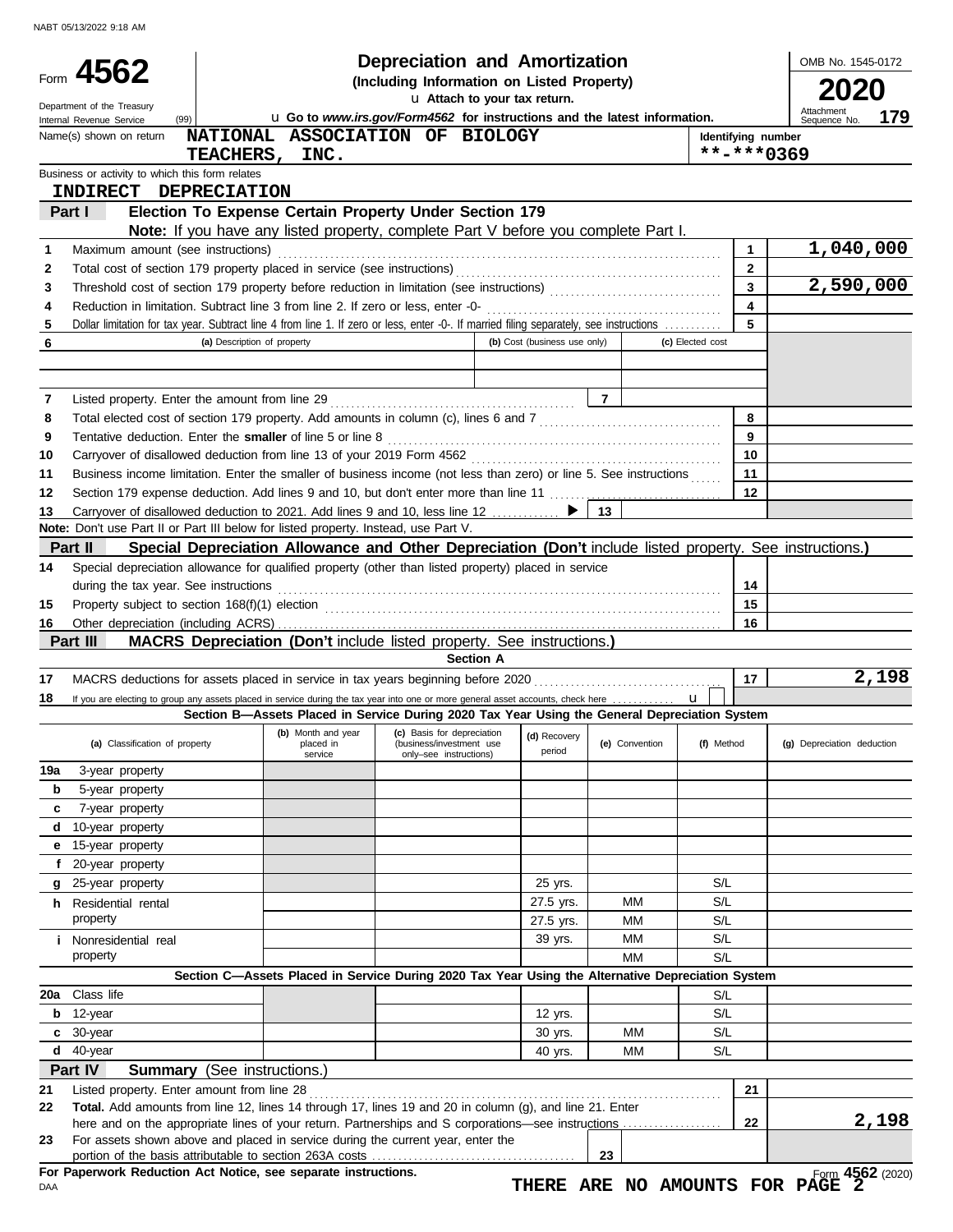### FYE: 6/30/2021 **Form 990, Page 1**

| Asset | <b>Description</b>                                                                                                                 | Date<br>In Service                                  | Cost                                                  | <b>Bus</b><br>% | Sec<br>179 Bonus      | <b>Basis</b><br>for Depr                      | PerConv Meth                                                                       | Prior                                                 | Current        |
|-------|------------------------------------------------------------------------------------------------------------------------------------|-----------------------------------------------------|-------------------------------------------------------|-----------------|-----------------------|-----------------------------------------------|------------------------------------------------------------------------------------|-------------------------------------------------------|----------------|
| 6     | <b>Prior MACRS:</b><br>MacBook Air #C02PHT3NF940<br>Website-Morweb CMS<br>Website-Abila<br>Website-OpenWater<br>iMac #H12C7HTPJWF2 | 5/26/15<br>6/30/17<br>6/30/17<br>6/30/17<br>2/16/20 | 1,980<br>15,266<br>18,753<br>7,400<br>2,848<br>46,247 |                 | Χ<br>X<br>X<br>X<br>Х | 990<br>7.633<br>9,376<br>3,700<br>0<br>21,699 | 5 HY 200DB<br>5 HY 200DB<br>3 HY 200DB<br><b>HY 200DB</b><br>3.<br><b>HY 200DB</b> | 1,980<br>11,969<br>18,753<br>7.400<br>2,848<br>42,950 | 2,198<br>2,198 |
|       | <b>Grand Totals</b><br><b>Less: Dispositions and Transfers</b><br>Less: Start-up/Org Expense<br><b>Net Grand Totals</b>            |                                                     | 46,247<br>46,247                                      |                 |                       | 21,699<br>21,699                              |                                                                                    | 42,950<br>42,950                                      | 2,198<br>2,198 |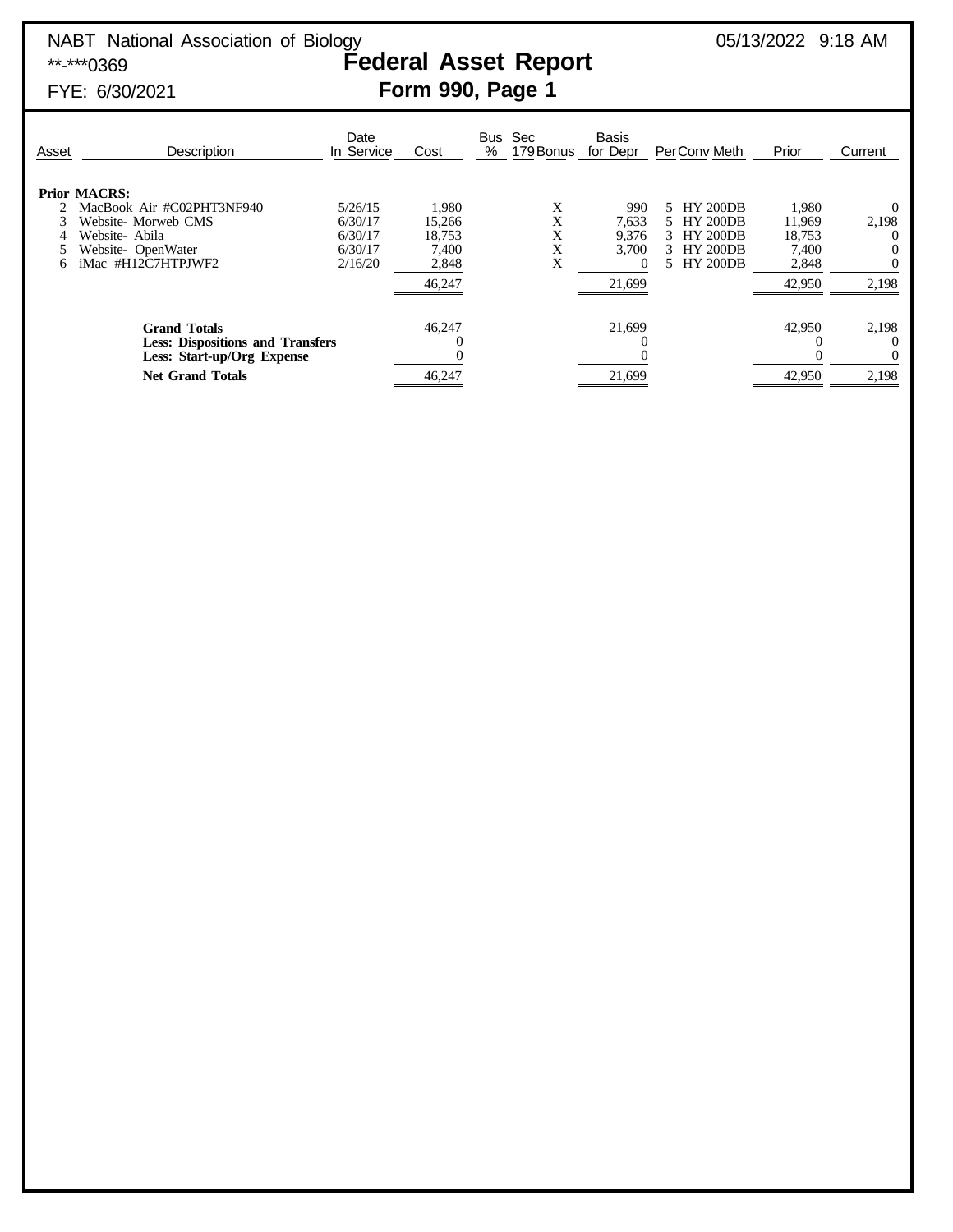# NABT National Association of Biology<br> **VA Asset Report** 05/13/2022 9:18 AM<br> **VA Asset Report**

# **VA Asset Report**

## FYE: 6/30/2021 **Form 990, Page 1**

| Asset | Description                | Date<br>In Service | Cost   | <b>Basis</b><br>for Depr | VA<br>Prior | VA<br>Current | Federal<br>Current | <b>Difference</b><br>Fed - VA |
|-------|----------------------------|--------------------|--------|--------------------------|-------------|---------------|--------------------|-------------------------------|
|       | <b>Prior MACRS:</b>        |                    |        |                          |             |               |                    |                               |
|       | MacBook Air #C02PHT3NF940  | 5/26/15            | 1,980  | 1,980                    | 1,980       |               | $\Omega$           | $\theta$                      |
|       | Website- Morweb CMS        | 6/30/17            | 15,266 | 15,266                   | 12,628      | 1,759         | 2,198              | 439                           |
|       | Website-Abila              | 6/30/17            | 18.753 | 18.753                   | 18,753      |               |                    |                               |
|       | Website-OpenWater          | 6/30/17            | 7.400  | 7.400                    | 7.400       |               |                    | $\Omega$                      |
| 6     | iMac #H12C7HTPJWF2         | 2/16/20            | 2,848  | 2,848                    | 570         | 911           |                    | $-911$                        |
|       |                            |                    | 46,247 | 46,247                   | 41,331      | 2,670         | 2,198              | $-472$                        |
|       |                            |                    |        |                          |             |               |                    |                               |
|       | <b>Grand Totals</b>        |                    | 46.247 | 46,247                   | 41,331      | 2,670         | 2.198              | $-472$                        |
|       | <b>Less: Dispositions</b>  |                    |        |                          |             |               |                    |                               |
|       | Less: Start-up/Org Expense |                    | 0      |                          |             |               | $\Omega$           |                               |
|       | <b>Net Grand Totals</b>    |                    | 46.247 | 46,247                   | 41,331      | 2,670         | 2,198              | $-472$                        |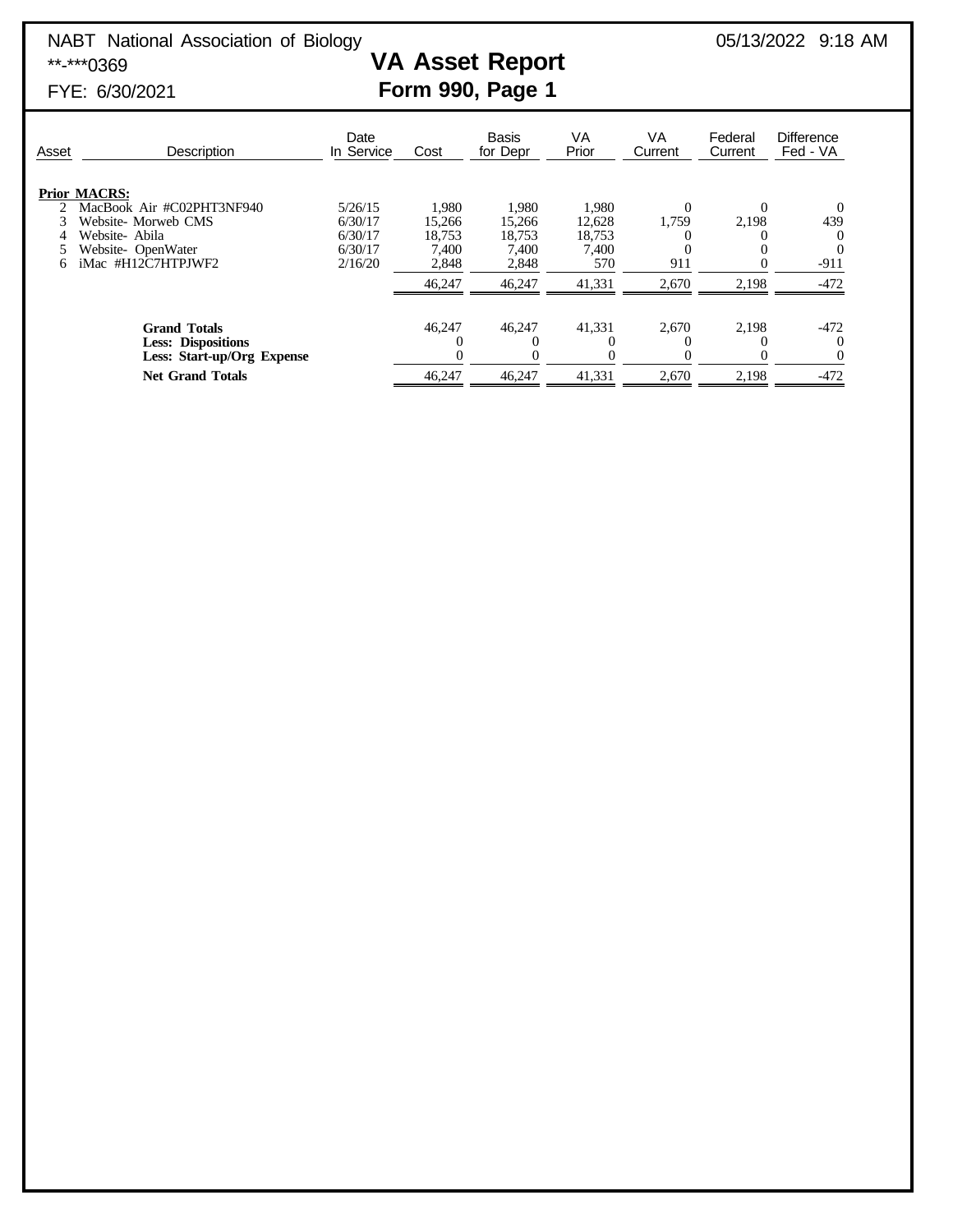| Form 990-T                           |                                                                                                                                                                                                                                      | <b>Business Income Activity Summary</b> |     |            |            | 2020                           |
|--------------------------------------|--------------------------------------------------------------------------------------------------------------------------------------------------------------------------------------------------------------------------------------|-----------------------------------------|-----|------------|------------|--------------------------------|
| Name                                 | NATIONAL ASSOCIATION OF BIOLOGY                                                                                                                                                                                                      |                                         |     |            | **-***0369 | Taxpayer Identification Number |
|                                      | Business Activity Income (and allocation of Prior-2018 NOL)                                                                                                                                                                          |                                         |     |            |            |                                |
|                                      | A. Total Pre-2018 Net Operating Losses Carried Forward                                                                                                                                                                               |                                         |     |            |            | $N/A$ A.                       |
|                                      | <b>B.</b> Total Pre-2018 Net Operating Loss allocated to Sch A activities                                                                                                                                                            |                                         |     |            |            |                                |
|                                      | C. Total Pre-2018 Net Operating Loss allocated to Form 990-T, Line 6 [11] Concentration content content content content of the Section of Anti-                                                                                      |                                         |     |            |            |                                |
| D. Pre-2018 Applied (Sum of B and C) |                                                                                                                                                                                                                                      |                                         |     |            |            | D.                             |
|                                      | E. Pre-2018 Remaining (Line A minus Line D) Matter District Contract Contract Contract Contract Contract Contract Contract Contract Contract Contract Contract Contract Contract Contract Contract Contract Contract Contract        |                                         |     |            |            |                                |
|                                      | F. Pre-2018 Net Operating Losses Expiring this Year [11] Martin Martin Martin Martin Martin Martin Martin Martin Martin Martin Martin Martin Martin Martin Martin Martin Martin Martin Martin Martin Martin Martin Martin Mart       |                                         |     |            |            |                                |
|                                      |                                                                                                                                                                                                                                      |                                         |     |            |            |                                |
|                                      | Unrelated Business Income Activity with Income                                                                                                                                                                                       | Code                                    |     | Net Income |            | <b>Allocated Pre2018 NOL</b>   |
|                                      |                                                                                                                                                                                                                                      |                                         |     |            |            |                                |
|                                      |                                                                                                                                                                                                                                      |                                         |     |            |            |                                |
|                                      |                                                                                                                                                                                                                                      |                                         |     |            |            | 3.                             |
|                                      |                                                                                                                                                                                                                                      |                                         |     |            |            | 4. $\overline{\phantom{a}}$    |
|                                      |                                                                                                                                                                                                                                      |                                         |     |            |            |                                |
|                                      |                                                                                                                                                                                                                                      |                                         |     |            |            | 6. $\overline{\phantom{a}}$    |
|                                      |                                                                                                                                                                                                                                      |                                         |     |            |            | 8.                             |
| 9.                                   | <u> 1990 - Jan James James James James James James James James James James James James James James James James J</u>                                                                                                                 |                                         |     |            |            |                                |
|                                      |                                                                                                                                                                                                                                      |                                         |     |            |            | 10. $\qquad \qquad$            |
|                                      |                                                                                                                                                                                                                                      |                                         |     |            |            |                                |
| 12.                                  | <u> 1989 - Jan James James James James James James James James James James James James James James James James J</u>                                                                                                                 |                                         |     |            |            | $\frac{12.}{\sqrt{110}}$       |
| 13.                                  | <u> Linda and a control of the control of the control of the control of the control of the control of the control of the control of the control of the control of the control of the control of the control of the control of th</u> |                                         |     |            |            |                                |
| 14.                                  | <u> 1989 - Johann Stoff, amerikansk politiker (d. 1989)</u>                                                                                                                                                                          |                                         |     |            |            |                                |
| 15.                                  | All other revenue <u>contracts and contracts are contracted</u> and contract and contract and contract and contract and contract and contract and contract and contract and contract and contract and contract and contract and con  |                                         |     |            |            | $\overline{\phantom{a}15.}$    |
| <b>16.</b> Total taxable income      |                                                                                                                                                                                                                                      |                                         | 16. |            |            |                                |

#### **Business Activity Losses**

|     |                      |                   | Unrelated Business Income Activity with Losses | Code   | <b>Current Year Loss</b> |
|-----|----------------------|-------------------|------------------------------------------------|--------|--------------------------|
|     | <b>INRELATED</b>     | BUSINESS ACTIVITY |                                                | 541800 | $-1.105$                 |
| 2.  |                      |                   |                                                |        |                          |
| 3.  |                      |                   |                                                |        |                          |
| -4. |                      |                   |                                                |        |                          |
| 5.  | All other activities | .                 |                                                |        |                          |
| 6.  | Totals               |                   |                                                |        |                          |
|     |                      |                   |                                                |        |                          |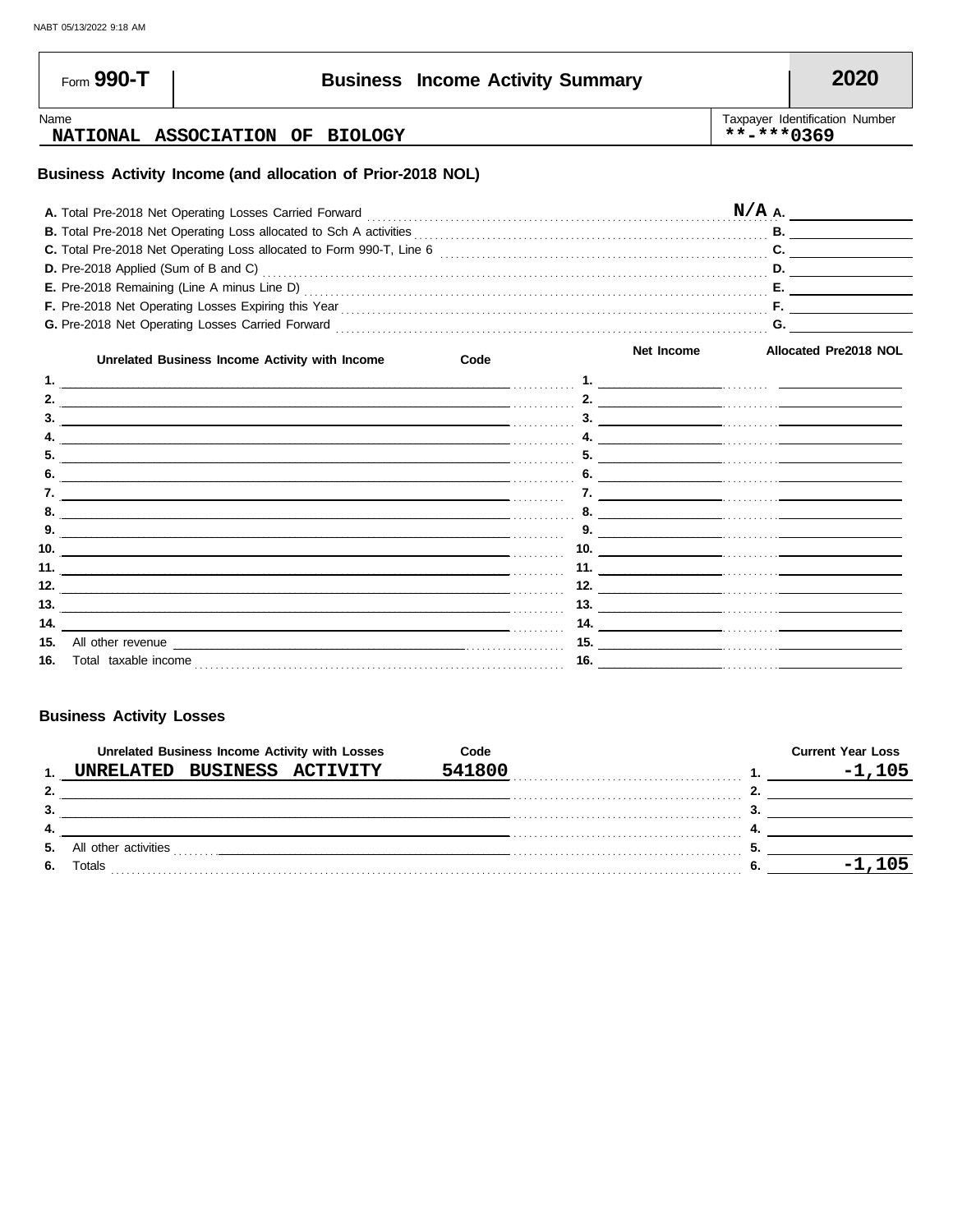|                              | Form 990                            | <b>Two Year Comparison Report</b>                                                                                                                                                                                                    | 2019 & 2020    |           |                      |                                |
|------------------------------|-------------------------------------|--------------------------------------------------------------------------------------------------------------------------------------------------------------------------------------------------------------------------------------|----------------|-----------|----------------------|--------------------------------|
|                              |                                     | For calendar year 2020, or tax year beginning                                                                                                                                                                                        |                | 07/01/20  | 06/30/21<br>, ending |                                |
| Name                         |                                     |                                                                                                                                                                                                                                      |                |           |                      | Taxpayer Identification Number |
|                              | TEACHERS,                           | NATIONAL ASSOCIATION OF BIOLOGY<br>INC.                                                                                                                                                                                              |                |           |                      | **-***0369                     |
|                              |                                     |                                                                                                                                                                                                                                      |                | 2019      | 2020                 | <b>Differences</b>             |
|                              |                                     |                                                                                                                                                                                                                                      | $\mathbf{1}$ . | 11,493    | 12,086               | 593                            |
|                              |                                     | 2. Membership dues and assessments [111] Martin Martin Martin Martin Martin Martin Martin Martin Martin Martin Martin Martin Martin Martin Martin Martin Martin Martin Martin Martin Martin Martin Martin Martin Martin Martin       | 2.             | 178,154   | 159,141              | $-19,013$                      |
|                              |                                     | 3. Government contributions and grants                                                                                                                                                                                               | 3.             |           |                      |                                |
| Φ<br>$\Rightarrow$           |                                     |                                                                                                                                                                                                                                      | 4.             | 797,513   | 428,579              | $-368,934$                     |
| $\mathbf{r}$<br>$\mathbf{Q}$ |                                     |                                                                                                                                                                                                                                      | 5.             | 1,124     | 43                   | $-1,081$                       |
| >                            |                                     |                                                                                                                                                                                                                                      | 6.             |           |                      |                                |
|                              |                                     | 7. Net gain or (loss) from sale of assets other than inventory                                                                                                                                                                       | 7.             |           |                      |                                |
|                              |                                     | 8. Net income or (loss) from fundraising events                                                                                                                                                                                      | 8.             |           |                      |                                |
|                              |                                     |                                                                                                                                                                                                                                      | 9.             |           |                      |                                |
|                              |                                     |                                                                                                                                                                                                                                      | 10.            |           |                      |                                |
|                              |                                     |                                                                                                                                                                                                                                      | 11.            | 12,853    | 41,155               | 28,302                         |
|                              |                                     | 12. Total revenue. Add lines 1 through 11                                                                                                                                                                                            | 12.            | 1,001,137 | 641,004              | $-360, 133$                    |
|                              | 13. Grants and similar amounts paid |                                                                                                                                                                                                                                      | 13.            |           |                      |                                |
|                              |                                     |                                                                                                                                                                                                                                      | 14.            |           |                      |                                |
|                              |                                     | 15. Compensation of officers, directors, trustees, etc.                                                                                                                                                                              | 15.            | 93,000    | 96,858               | 3,858                          |
|                              |                                     | 16. Salaries, other compensation, and employee benefits                                                                                                                                                                              | 16.            | 11,793    | 12,745               | 952                            |
| Φ                            |                                     |                                                                                                                                                                                                                                      | 17.            |           |                      |                                |
| ×                            | 18. Other professional fees         |                                                                                                                                                                                                                                      | 18.            | 156,534   | 156,993              | 459                            |
| ш                            |                                     |                                                                                                                                                                                                                                      | 19.            |           |                      |                                |
|                              |                                     |                                                                                                                                                                                                                                      | 20.            | 13,996    | 570                  | $-13,426$                      |
|                              |                                     |                                                                                                                                                                                                                                      | 21.            | 669,948   | 471,772              | $-198, 176$                    |
|                              |                                     | 22. Total expenses. Add lines 13 through 21                                                                                                                                                                                          | 22.            | 945,271   | 738,938              | $-206, 333$                    |
|                              |                                     | 23. Excess or (Deficit). Subtract line 22 from line 12                                                                                                                                                                               | 23.            | 55,866    | $-97,934$            | $-153,800$                     |
|                              |                                     |                                                                                                                                                                                                                                      | 24.            | 1,001,137 | 641,004              | $-360, 133$                    |
|                              | 25. Total unrelated revenue         |                                                                                                                                                                                                                                      | 25.            | 12,454    | 20,900               | 8,446                          |
|                              |                                     |                                                                                                                                                                                                                                      | 26.            | 799,036   | 448,877              | $-350,159$                     |
|                              |                                     |                                                                                                                                                                                                                                      | 27.            | 562,231   | 433,553              | $-128,678$                     |
| Information                  |                                     | 28. Total liabilities <b>constant in the set of the set of the set of the set of the set of the set of the set of the set of the set of the set of the set of the set of the set of the set of the set of the set of the set of </b> | 28.            | 126,635   | 95,891               | $-30,744$                      |
|                              |                                     |                                                                                                                                                                                                                                      | 29.            | 435,596   | 337,662              | $-97,934$                      |
|                              |                                     | 30. Number of voting members of governing body                                                                                                                                                                                       | 30.            | 8         | 8                    |                                |
|                              |                                     | 31. Number of independent voting members of governing body                                                                                                                                                                           | 31.            | 8         | 8                    |                                |
|                              | 32. Number of employees             |                                                                                                                                                                                                                                      | 32.            | 1         | $\mathbf{1}$         |                                |
|                              | 33. Number of volunteers            |                                                                                                                                                                                                                                      | 33.            | 150       | 150                  |                                |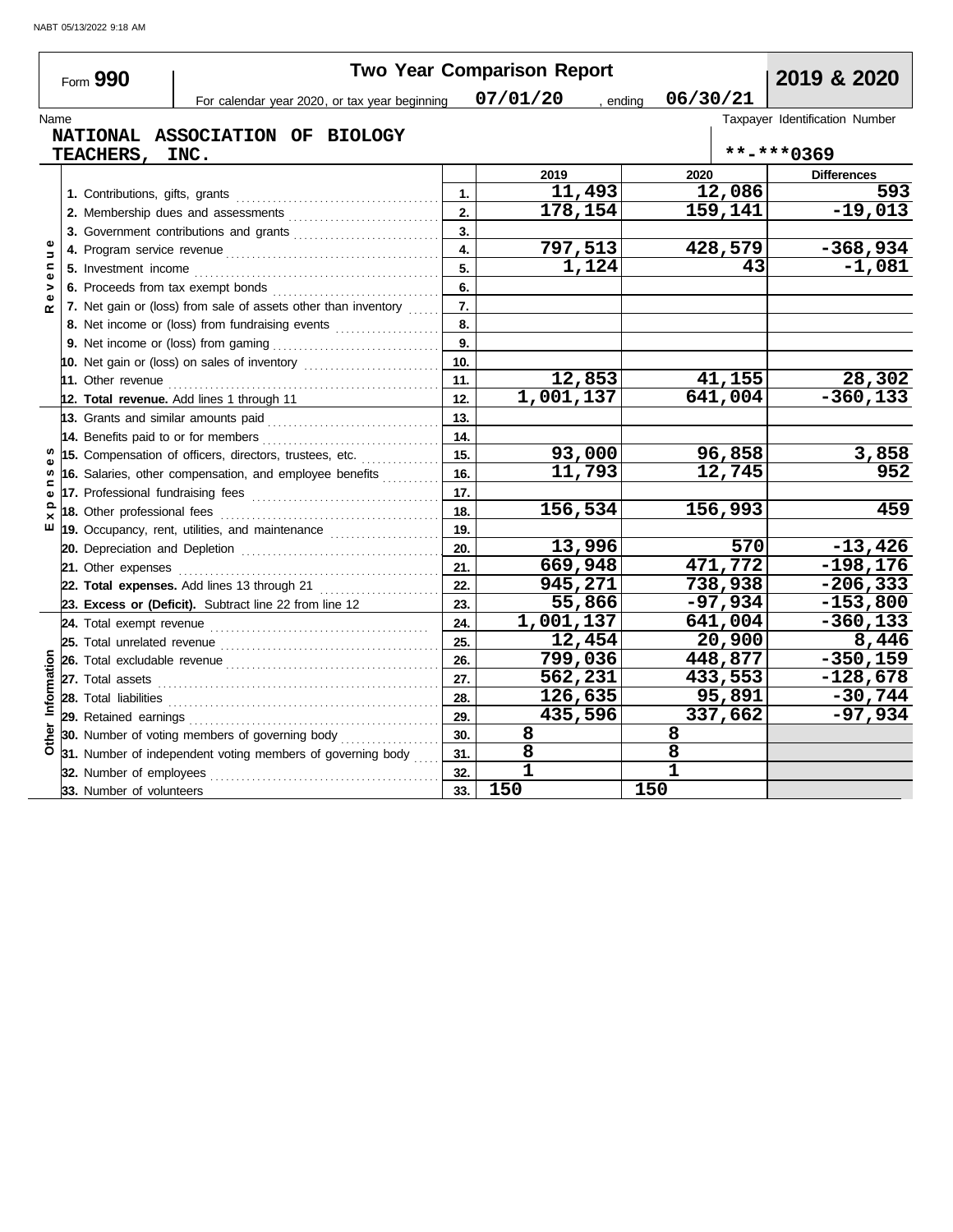| Form 990T                                            | For calendar year 2020, or tax year beginning                                                                                                                                     |            | <b>Two Year Comparison Report</b><br>07/01/20<br>, ending | 06/30/21      | 2019 & 2020                    |
|------------------------------------------------------|-----------------------------------------------------------------------------------------------------------------------------------------------------------------------------------|------------|-----------------------------------------------------------|---------------|--------------------------------|
| Name                                                 |                                                                                                                                                                                   |            |                                                           |               | Taxpayer Identification Number |
|                                                      | NATIONAL ASSOCIATION OF BIOLOGY                                                                                                                                                   |            |                                                           |               |                                |
| <b>TEACHERS ,</b>                                    | INC.                                                                                                                                                                              |            |                                                           |               | **-***0369                     |
|                                                      |                                                                                                                                                                                   |            | 2019                                                      | 2020          | <b>Differences</b>             |
|                                                      |                                                                                                                                                                                   | 1.         |                                                           |               |                                |
| 2. Capital gains/losses                              |                                                                                                                                                                                   | 2.         |                                                           |               |                                |
| Ξ                                                    | 3. Income/loss from partnerships and S corporations                                                                                                                               | 3.         |                                                           |               |                                |
| Ξ<br>4. Rent income (net of expense)<br>$\mathbf{Q}$ |                                                                                                                                                                                   | 4.         |                                                           |               |                                |
|                                                      | 5. Unrelated debt-financed income (net of expense)                                                                                                                                | 5.         |                                                           |               |                                |
|                                                      | 6. Income from controlled organizations (net of expense)                                                                                                                          | 6.         |                                                           |               |                                |
|                                                      | 7. Section 501(c)(7)(9)(17) organization income (net of expense)                                                                                                                  | 7.         |                                                           |               |                                |
|                                                      | 8. Exploited exempt activity income (net of expense)                                                                                                                              | 8.         | $-5,555$                                                  | $-1,105$      | 4,450                          |
|                                                      |                                                                                                                                                                                   | 9.         |                                                           |               |                                |
| 10. Other income                                     |                                                                                                                                                                                   | 10.        |                                                           |               |                                |
|                                                      | 11. Total trade or business income. Combine lines 1 through 10                                                                                                                    | 11.        | $-5,555$                                                  | $-1,105$      | 4,450                          |
|                                                      | 12. Compensation of officers, directors, and trustees                                                                                                                             | 12.        |                                                           |               |                                |
|                                                      |                                                                                                                                                                                   | 13.        |                                                           |               |                                |
|                                                      | 14. Repairs and maintenance <b>constant and a material constant and maintenance</b>                                                                                               | 14.        |                                                           |               |                                |
|                                                      |                                                                                                                                                                                   | 15.        |                                                           |               |                                |
| w                                                    |                                                                                                                                                                                   | 16.        |                                                           |               |                                |
|                                                      |                                                                                                                                                                                   | 17.        |                                                           |               |                                |
|                                                      |                                                                                                                                                                                   | 18.        |                                                           |               |                                |
| Q                                                    |                                                                                                                                                                                   | 19.        |                                                           |               |                                |
|                                                      | 20. Contributions to deferred compensation plans                                                                                                                                  | 20.        |                                                           |               |                                |
|                                                      |                                                                                                                                                                                   | 21.        |                                                           |               |                                |
|                                                      |                                                                                                                                                                                   | 22.        |                                                           |               |                                |
|                                                      | 23. Total deductions. Add lines 12 through 22                                                                                                                                     | 23.        |                                                           |               |                                |
|                                                      | 24. Net income (990T/first activity); Subtract line 23 from 11 $\ldots$                                                                                                           | 24.        | $-5,555$                                                  | $-1,105$<br>1 | 4,450                          |
|                                                      | 25. Number of unrelated business activities for this return<br>.                                                                                                                  | 25.        | 1                                                         | $-1,105$      |                                |
|                                                      | 26. Unrelated business taxable income from all trades <i>mimimini</i>                                                                                                             | 26.        | $-5,555$                                                  |               | 4,450                          |
|                                                      | 27. Disallowed employee fringe benefits                                                                                                                                           | 27.        |                                                           |               |                                |
|                                                      |                                                                                                                                                                                   | 28.        |                                                           |               |                                |
|                                                      | 29. Taxable income before NOL loss                                                                                                                                                | 29.<br>30. |                                                           |               |                                |
| 30. Net operating loss (pre-2018)                    |                                                                                                                                                                                   |            | 1,000                                                     |               | $-1,000$                       |
|                                                      |                                                                                                                                                                                   | 31.        |                                                           |               |                                |
|                                                      | 32. Unrelated business taxable income.                                                                                                                                            | 32.        |                                                           |               |                                |
|                                                      |                                                                                                                                                                                   | 33.<br>34. |                                                           |               |                                |
| ਹ                                                    |                                                                                                                                                                                   | 35.        |                                                           |               |                                |
|                                                      |                                                                                                                                                                                   | 36.        |                                                           |               |                                |
|                                                      |                                                                                                                                                                                   | 37.        |                                                           |               |                                |
|                                                      |                                                                                                                                                                                   | 38.        |                                                           |               |                                |
| ×                                                    |                                                                                                                                                                                   | 39.        |                                                           |               |                                |
| 40. Total credits                                    |                                                                                                                                                                                   | 40.        |                                                           |               |                                |
|                                                      |                                                                                                                                                                                   | 41.        |                                                           |               |                                |
|                                                      |                                                                                                                                                                                   | 42.        |                                                           |               |                                |
| 43. Total Taxes                                      |                                                                                                                                                                                   | 43.        |                                                           |               |                                |
| ರ                                                    | 44. Prior year overpayment and estimated tax payments <i>[[[[[[[[[[[[[[[[[[[[[[[[[[[]]]]</i>                                                                                      | 44.        |                                                           |               |                                |
|                                                      |                                                                                                                                                                                   | 45.        |                                                           |               |                                |
|                                                      | 46. Backup withholding and foreign withholding [1, 1, 1, 1, 1, 1, 1, 1, 1, 1, 1, 1                                                                                                | 46.        |                                                           |               |                                |
| ≃                                                    |                                                                                                                                                                                   | 47.        |                                                           |               |                                |
|                                                      |                                                                                                                                                                                   | 48.        |                                                           |               |                                |
|                                                      |                                                                                                                                                                                   | 49.        |                                                           |               |                                |
|                                                      |                                                                                                                                                                                   | 50.        |                                                           |               |                                |
|                                                      | <b>51.</b> Penalties <b>constants 1998 1999 1999 1999 1999 1999 1999 1999 1999 1999 1999 1999 1999 1999 1999 1999 1999 1999 1999 1999 1999 1999 1999 1999 1999 1999 1999 1999</b> | 51.        |                                                           |               |                                |
| 52. Total due/(Refund)                               |                                                                                                                                                                                   | 52.        |                                                           |               |                                |